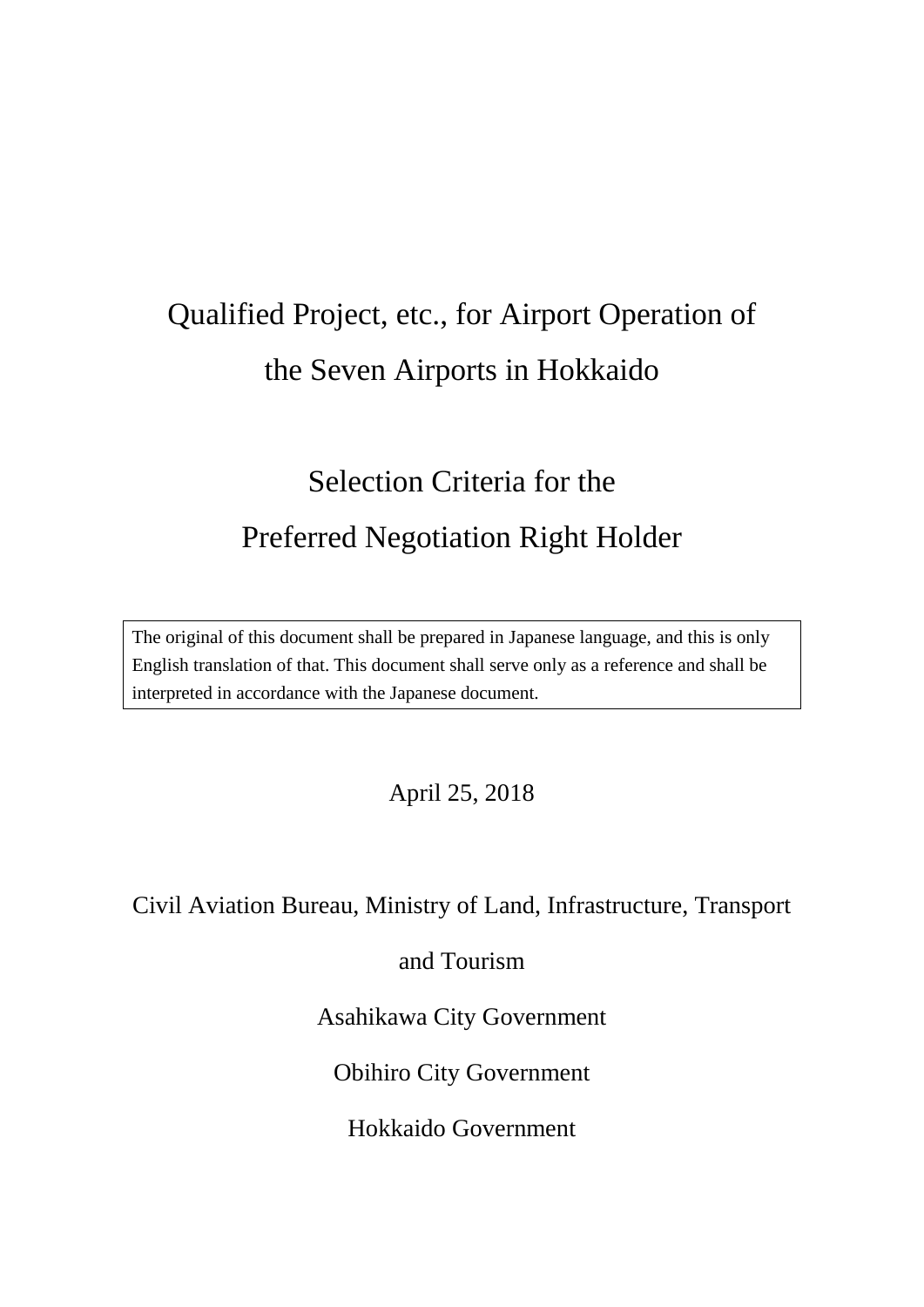# **Table of Contents**

| Positioning of Selection Criteria for the Preferred Negotiation Right Holder  3<br>Part 1. |  |
|--------------------------------------------------------------------------------------------|--|
| Part 2.                                                                                    |  |
| 1.                                                                                         |  |
| $\overline{2}$ .                                                                           |  |
| Part 3.                                                                                    |  |
| 1.                                                                                         |  |
| $\overline{2}$ .                                                                           |  |
| Part 4.                                                                                    |  |
| 1.                                                                                         |  |
| $\overline{2}$ .                                                                           |  |
| 3.                                                                                         |  |
| Part 5.                                                                                    |  |
| 1.                                                                                         |  |
| $\overline{2}$ .                                                                           |  |
| 3.                                                                                         |  |
| Part 6.                                                                                    |  |
| 1.                                                                                         |  |
| $\overline{2}$ .                                                                           |  |
| Key Points in Screening, Explanation of Key Points in Screening and Notes on<br>Part 7.    |  |
|                                                                                            |  |
| Appendix 1: Proposal Items in First Screening and Second Screening 41                      |  |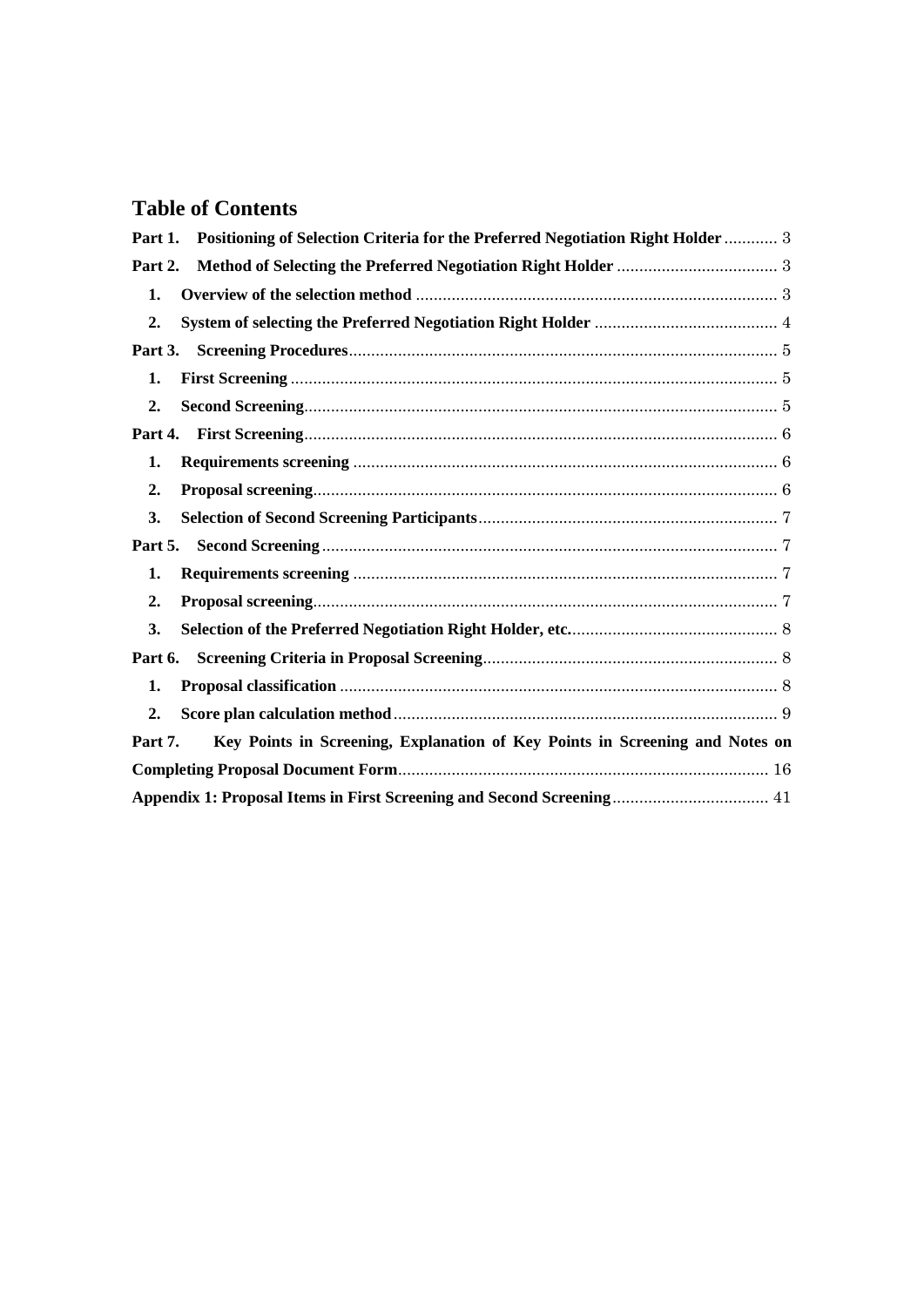# <span id="page-2-0"></span>**Part 1. Positioning of Selection Criteria for the Preferred Negotiation Right Holder**

The Selection Criteria for the Preferred Negotiation Right Holder (hereinafter referred to as "Criteria") indicate the method, evaluation criteria and other related matters based on which the State, Asahikawa City Government, Obihiro City Government and Hokkaido Government (hereinafter referred to as "Four Administrators") shall select a private business operator to execute the Qualified Project, etc., for Airport Operation of the Seven Airports in Hokkaido (hereinafter referred to as "Project") as the Preferred Negotiation Right Holder through the publicly-tendered proposal method, which is a type of competitive negotiated agreement. The Criteria shall be an integral part of the Application Guidelines. Of note, the Criteria shall serve as criteria that are common among the Four Administrators.

The Guidelines Concerning the Right to Operate Public Facilities, etc., and Public Facilities, etc., Operation Project state as follows: "in cases where it is necessary to seek proposals broadly from many angles such as project scheme, financing scheme and method of operation, etc. as it is difficult for the administrator, etc. alone to determine the methods, required standards, etc. that can fulfill the objectives and needs of the project, if the project may be based on a discretionary contract stipulated in Article 29-3, paragraph (4) of the Public Accounting Act (Act No.35 of 1947), so-called competitive negotiated agreement such as proposal competition and publicly-tendered proposal method may be regarded as a possibility". In accordance with this, selection procedures in this Project shall be executed based on the publicly-tendered proposal method, which is a type of competitive negotiated agreement.

Definition of terms used in the Criteria shall be as determined in the Application Guidelines.

# <span id="page-2-1"></span>**Part 2. Method of Selecting the Preferred Negotiation Right Holder**

#### <span id="page-2-2"></span>**1. Overview of the selection method**

In this Project, given that the Required Standards Document, etc. may be fine-tuned based on dialogue with the Applicants, proposals shall be evaluated in a comprehensive manner by adopting the publicly-tendered proposal method, based on the business operator selection flow and the basic approach to inviting, evaluating and selecting private business operators set forth in the Guidelines Concerning the Process to Conduct PFI Projects.

The Criteria set out the content of proposals with respect to each proposal item, key points in screening, score allocation, etc., assuming that the Applicants fulfill the participation requirements and required standards prescribed in the Application Guidelines.

The selection of the Preferred Negotiation Right Holder shall basically be conducted in the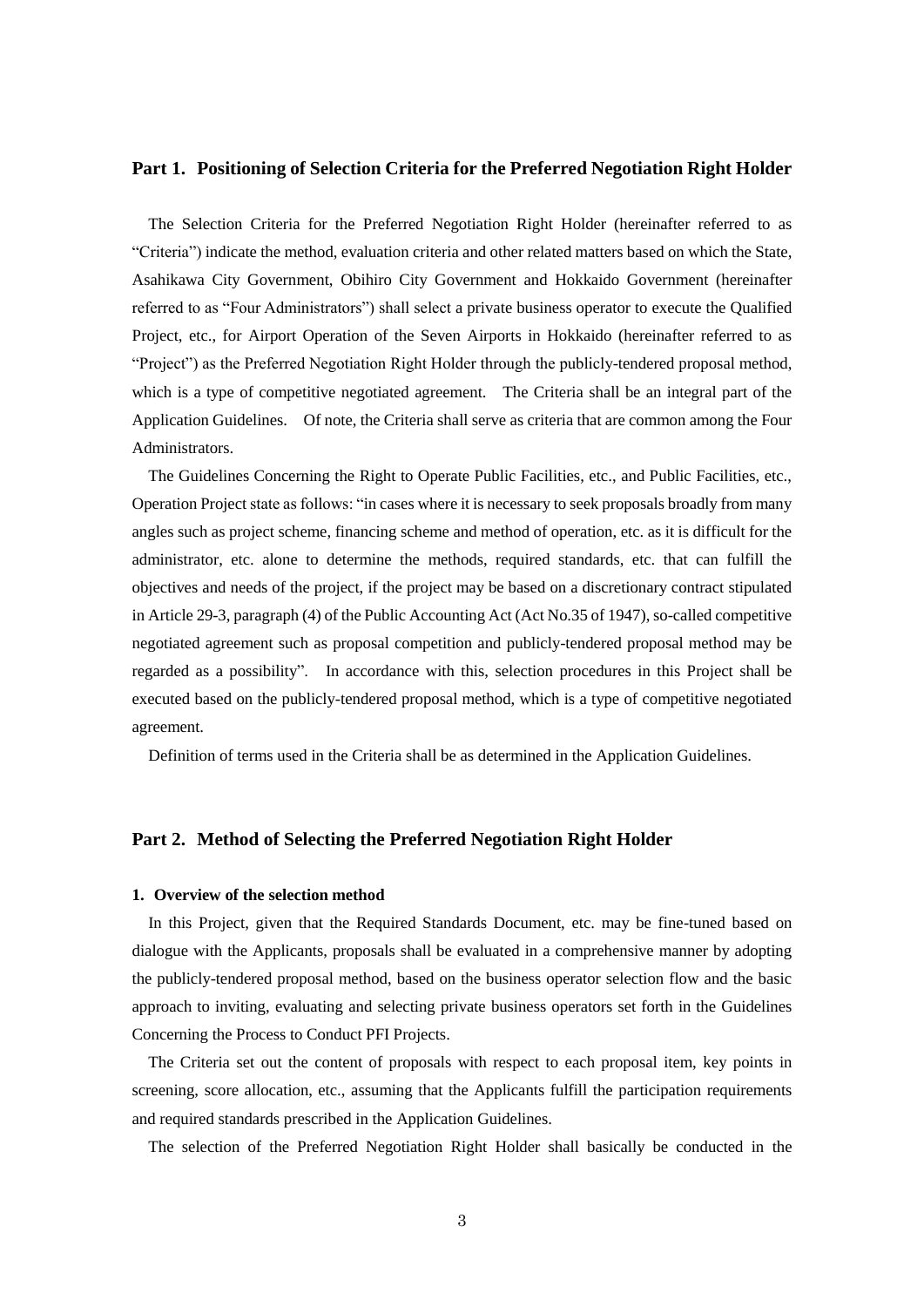following two stages, in accordance with the business operator selection flow set forth in the Guidelines Concerning the Process to Conduct PFI Projects: "First Screening", which involves selecting Second Screening Participants through the screening of the compliance with participation requirements, the project policy for the Project, etc.; and "Second Screening", which involves selecting the Preferred Negotiation Right Holder through the screening of specific project measures, project plan, etc. based on competitive dialogue with the Second Screening Participants.

Of note, scoring in the First Screening and scoring in the Second Screening shall be performed independently of each other; scores in the First Screening shall not have any impact on the Second Screening. However, in cases where the content of a proposal made in the First Screening is to be changed in the Second Screening, the Applicant shall be required to provide a careful explanation of such change.

Proposal Documents shall have the company name stated only in the original document; in copies, the Applicant's name or any other description from which its name can be guessed shall not be stated. The same shall apply to the name of any subcontractor, etc. other than the Applicant and any other description from which its name can be guessed (including the use of logos, etc.). The Screening Committee shall not be notified of the name of any Applicant pertaining to Proposal Documents.

# <span id="page-3-0"></span>**2. System of selecting the Preferred Negotiation Right Holder**

On April 10, 2018, the State established the Screening Committee for the purpose of utilizing opinions from a technical perspective as reference and making an objective evaluation stipulated in Article 11 of the Act on Promotion of Private Finance Initiative upon selecting the Preferred Negotiation Right Holder.

The exact names of members of the Screening Committee and the details of the system of selecting said members shall be as described in the Application Guidelines.

The Four Administrators shall select the Second Screening Participants, the Preferred Negotiation Right Holder and the second negotiation right holder in response to the Screening Committee's evaluation.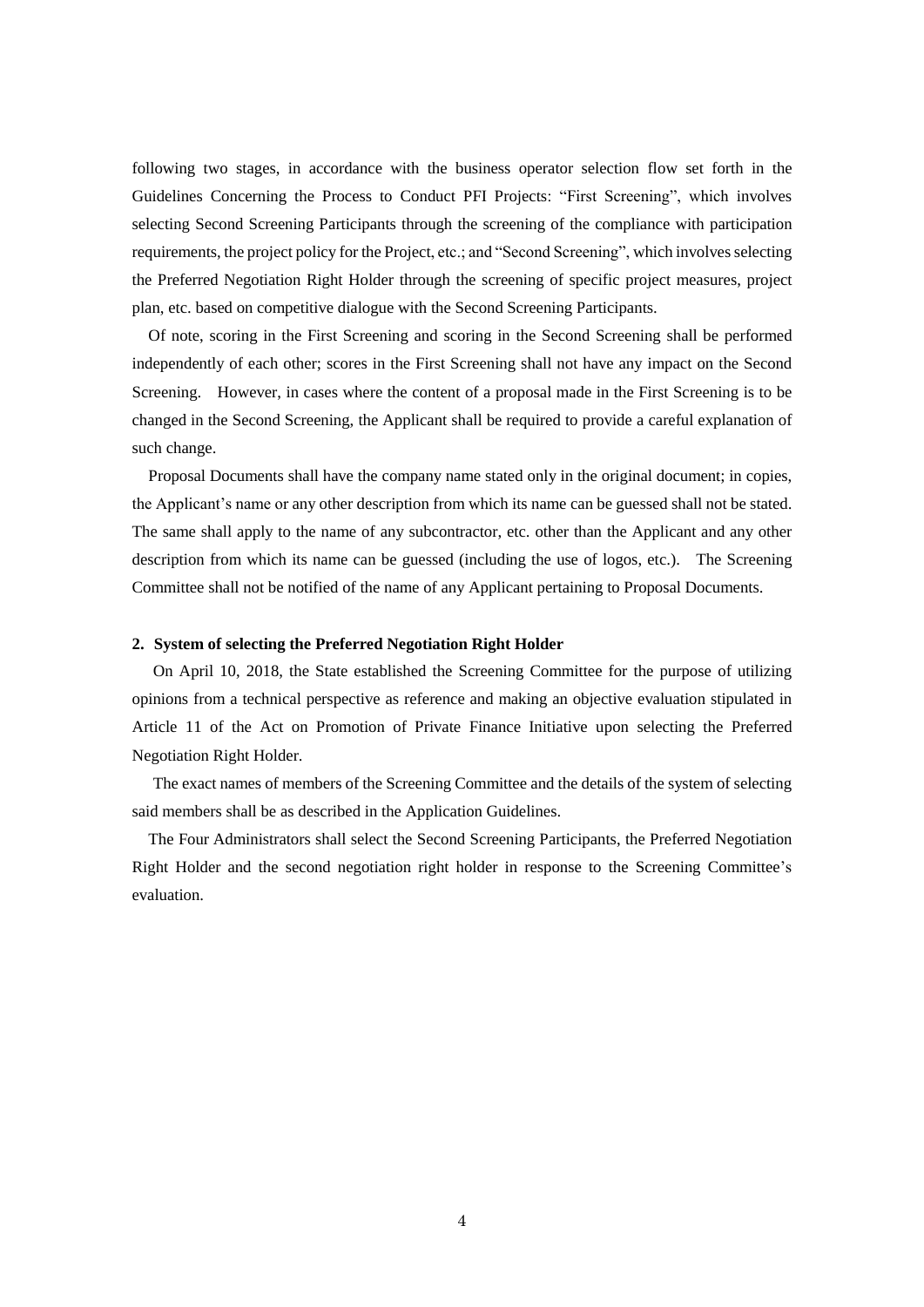# <span id="page-4-0"></span>**Part 3. Screening Procedures**

The screening procedures are shown below. This is an illustration of the procedures from the commencement of screening described in Parts 4. and 5. to the selection of the Preferred Negotiation Right Holder. The term "Four Administrators" or "Screening Committee" in the square on the right hand side of the diagram indicates the person(s) who implement the procedures.

# <span id="page-4-1"></span>**1. First Screening**

<span id="page-4-2"></span>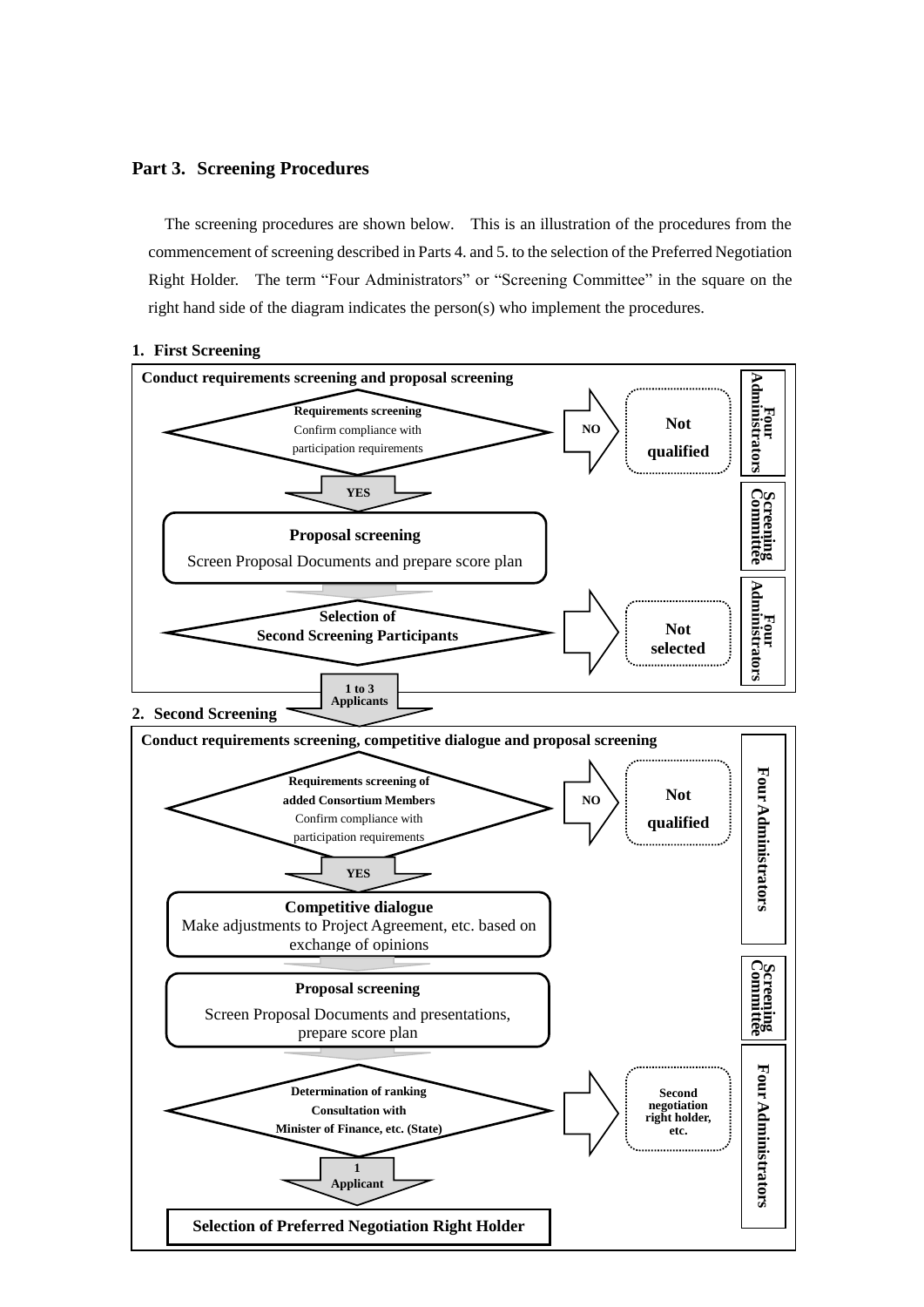# <span id="page-5-0"></span>**Part 4. First Screening**

First Screening shall involve selecting one to three Second Screening Participants from among First Screening Participants. The First Screening procedures shall be as follows.

# <span id="page-5-1"></span>**1. Requirements screening**

The Four Administrators shall conduct screening with respect to the requirements screening documents contained in the First Screening Documents, as to whether or not the participation requirements set forth in the Application Guidelines are fulfilled. Participation requirements screening in the First Screening shall be conducted before proposal screening; Applicants who do not fulfill the participation requirements shall not be entitled to undergo proposal screening. Requirements screening is pro forma screening and shall thus be conducted by the Four Administrators without convening the Screening Committee. The results of requirements screening shall be notified to the Screening Committee at the time of commencement of proposal screening.

#### <span id="page-5-2"></span>**2. Proposal screening**

Proposal screening shall involve conducting screening as to whether the basic project policy, etc. relating to the Project proposed by the First Screening Participants is appropriate. However, proposal screening may be skipped in cases where there are no more than three First Screening Participants.

First Screening Participants shall prepare Proposal Documents based on the information obtained by the Participants on their own, in addition to materials disclosed by the Four Administrators. Neither on-site examinations nor interviews with persons concerned (meaning the persons set forth in Chapter 5:  $1.(5)F)(v)$  of the Application Guidelines) shall be allowed. In order to ensure fairness, persons concerned shall include officers and employees of the operator of the Building Facilities Business, and if an Applicant is found to have come into contact with any persons concerned without the Four Administrators' permission, an application made by such Applicant shall become invalid.

The Screening Committee shall deliberate the Proposal Documents contained in the First Screening Documents, rate said documents based on **Part 6. Screening Criteria in Proposal Screening**, prepare a score plan and make a report thereof to the Four Administrators. Of note, screening at the Screening Committee shall be conducted through Proposal Documents and a brief verbal explanation provided to the Screening Committee by the Applicants based exclusively on the Proposal Documents.

Of note, an application made by any Applicant who is found to have approached a Screening Committee member or the corporation to which a Screening Committee member belongs in relation to the selection in the Project shall become invalid.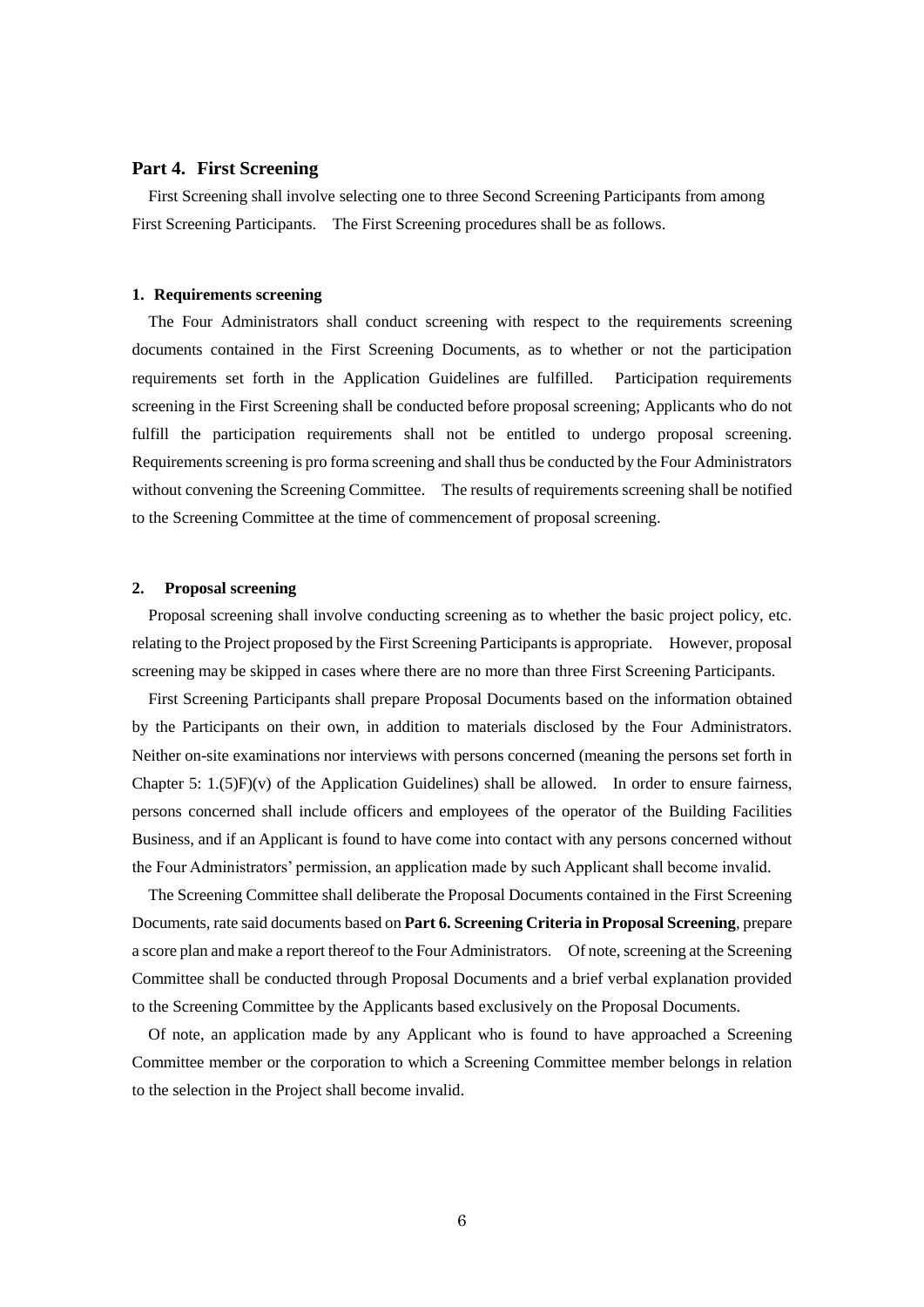#### <span id="page-6-0"></span>**3. Selection of Second Screening Participants**

Except in cases where the content of a proposal has been skipped in the First Screening, the Four Administrators shall determine the scores of First Screening Participants based on the score plan reported by the Screening Committee, and select at least one but no more than three Second Screening Participants from among such First Screening Participants. Even in cases where there are less than three First Screening Participants, Second Screening involving the participation of one or two Applicants may be conducted depending on the content of the Applicants' proposals.

# <span id="page-6-1"></span>**Part 5. Second Screening**

Second Screening shall involve selecting the Preferred Negotiation Right Holder and the second negotiation right holder from among the Second Screening Participants. The Second Screening procedures shall be as follows.

#### <span id="page-6-2"></span>**1. Requirements screening**

The Four Administrators shall conduct screening with respect to the requirements screening documents concerning the additional Consortium Members contained in the Second Screening Documents, as to whether or not the participation requirements set forth in the Application Guidelines are fulfilled. Participation requirements screening in the Second Screening shall be conducted before proposal screening; Applicants who do not fulfill the participation requirements shall not be entitled to undergo proposal screening. Requirements screening is pro forma screening and shall thus be conducted by the Four Administrators without convening the Screening Committee. The results of requirements screening shall be notified to the Screening Committee at the time of commencement of Second Screening.

#### <span id="page-6-3"></span>**2. Proposal screening**

 $\overline{a}$ 

Screening shall be conducted as to whether or not specific targets and plans as well as individual measures relating to the Project proposed by the Second Screening Participants following competitive dialogue with the Four Administrators are appropriate, and as to whether or not they are highly feasible.

In principle, proposal items specified by the Four Administrators<sup>1</sup> are presumed to become the required standards of the Operating Right Holder (the term "Operating Right Holder" shall be interpreted as "Operator" in the case of Asahikawa Airport and Obihiro Airport; the same shall apply hereinafter) in each contract with the Four Administrators after the selection of the Preferred Negotiation Right Holder; accordingly, the Required Standards Document shall be prepared based on the proposals. However, upon the preparation of the Required Standards Document, the Four

<sup>1</sup> Proposal items B1, B2-1, B2-2, D-CTS through D-MMB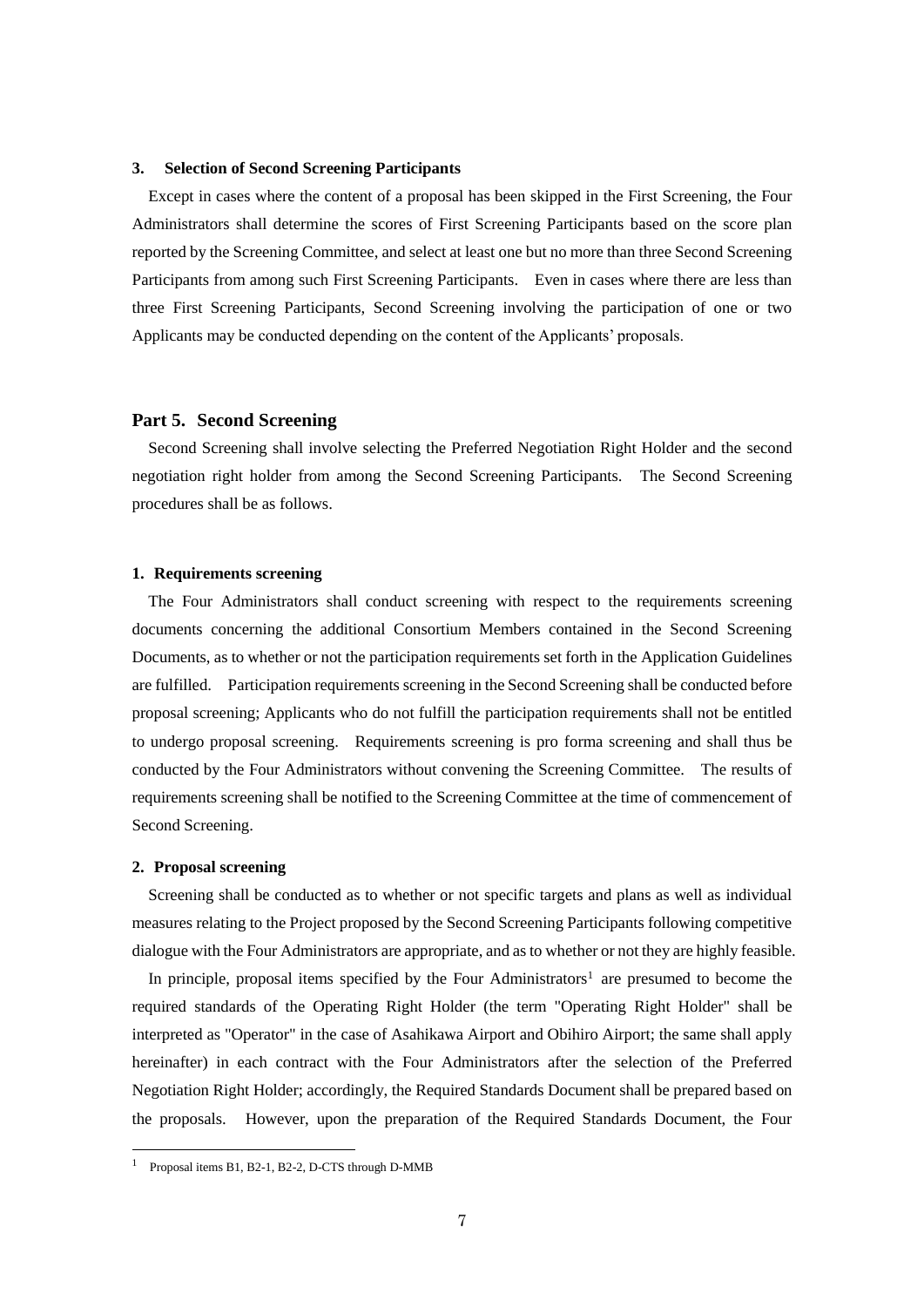Administrators may make adjustments to the content through consultation with the Preferred Negotiation Right Holder in cases where, for example, the description of a proposal item is unclear, or the content is not up to the required standards.

Items in the content of the required standards to which adjustments are to be made shall not be limited to items in the "List of Guaranteed Measures".

The Screening Committee shall deliberate the Proposal Documents contained in the Second Screening Documents, rate said documents based on **Part 6. Screening Criteria in Proposal Screening**, prepare a score plan and make a report thereof to the Four Administrators. Of note, screening at the Screening Committee shall involve conducting screening of Proposal Documents prepared based on on-site examinations and interviews with persons concerned as well as confirming the content of proposals based on presentations given to the Screening Committee (including Q&A sessions).

# <span id="page-7-0"></span>**3. Selection of the Preferred Negotiation Right Holder, etc.**

Based on the score plan reported by the Screening Committee, the Four Administrators shall determine the score and ranking of the Second Screening Participants, and through consultation with the Minister of Finance and the respective heads of other relevant administrative agencies (limited to the State), select the highest ranking Second Screening Participant as the Preferred Negotiation Right Holder. The Second Screening Participant ranked second shall be the second negotiation right holder.

#### <span id="page-7-2"></span><span id="page-7-1"></span>**Part 6. Screening Criteria in Proposal Screening**

#### **1. Proposal classification**

Proposal classification in Proposal Documents, form name, form number, and limit to number of pages are as stated in **Table 1: Proposal Document Forms in First Screening** and **Table 2: Proposal Document Forms in Second Screening**. Proposal classification and proposal items in the First Screening and the Second Screening are as described in **Appendix 1: Proposal Items in First Screening and Second Screening**.

The content of proposals subject to the Second Screening shall be divided into three parts: "Overall Part", in which proposals on the policy, etc., for all Seven Airports in Hokkaido shall be made; "Individual Part", in which proposals shall be made with respect to each individual airport; and "Consideration, etc. Part". Among these Parts, the "Overall Part" shall consist of a description of the vision, philosophy, overall strategy, etc., for the agile and integrated management of the Seven Airports in Hokkaido, while the "Individual Part" shall consist of a description of the specific measures for each individual airport. Each proposal item shall be screened in light of the relevance and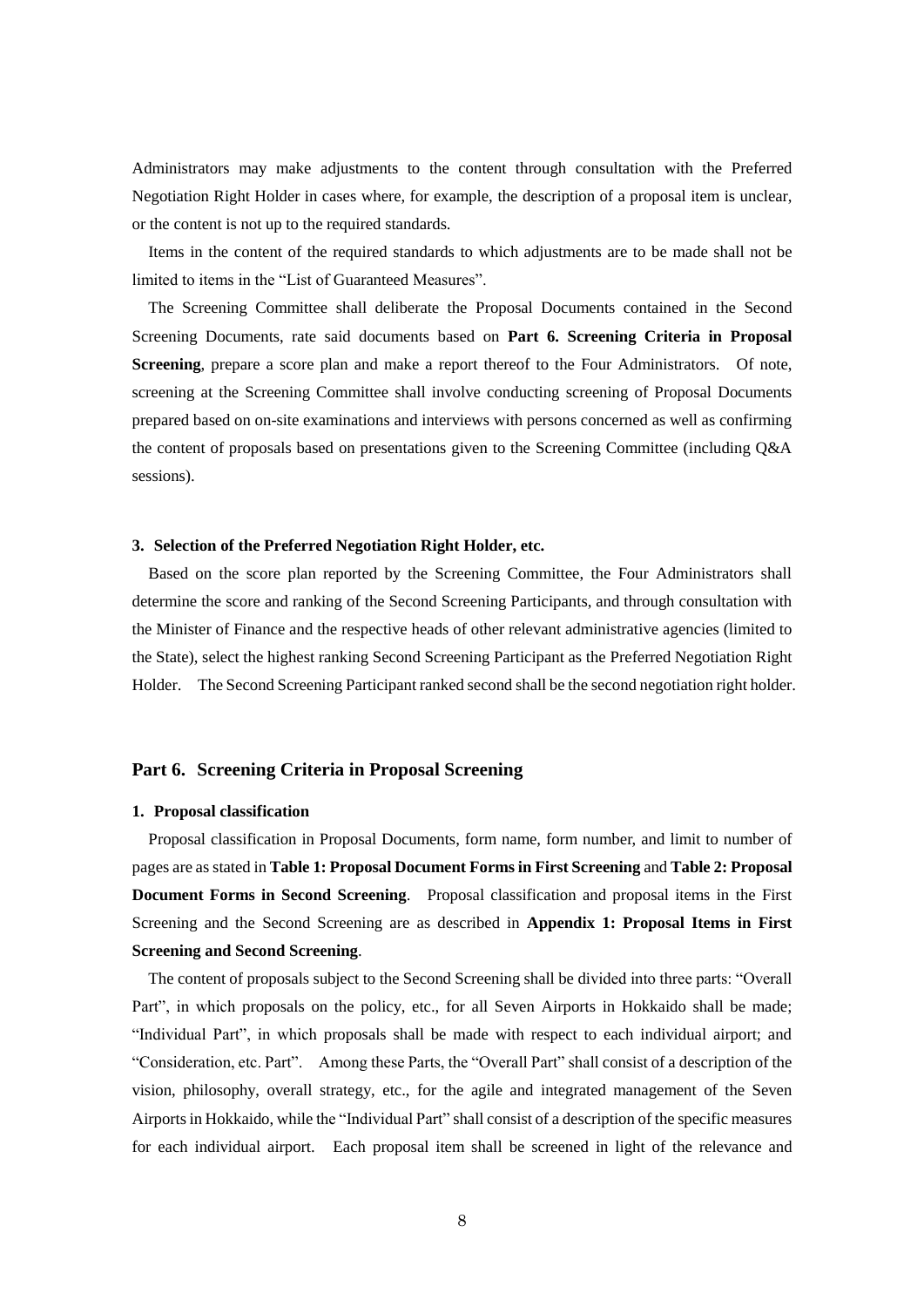consistency with other proposed items with respect to the corresponding forms.

Among the proposal items in the Second Screening, matters to be stated in **Table 3: Proposal Items Constituting Master Plan**<sup>2</sup> shall form a part of the Master Plan to be submitted to the Four Administrators by the special purpose company (SPC) to be established by the Preferred Negotiation Right Holder when a Second Screening Participant has been selected as the Preferred Negotiation Right Holder, and the disclosure of such matters on the website shall be mandatory. In the corresponding forms relating to **Table 3: Proposal Items Constituting Master Plan**, no Applicant shall be held liable for breach of duty even if it fails to fulfill the proposals (excluding Form 19-C1) as Applicants are asked to present their ideas for the future and the targets they have set. However, Applicants are asked in related forms to propose specific measures for realizing their ideas for the future and the targets they have set described in the corresponding forms relating to the proposal items that constitute the Master Plan; hence, it shall be noted that the consistency of the corresponding forms in relation to the specific measures will be within the scope of screening.

# <span id="page-8-0"></span>**2. Score plan calculation method**

 $\overline{a}$ 

Score allocation of proposal items shall be as stated in **Table 1: Proposal Document Forms in First Screening** and **Table 2: Proposal Document Forms in Second Screening**.

The Screening Committee shall calculate the average score of each proposal item by excluding the highest and lowest scores from among the scores given by Screening Committee members, and treat such average score as the score of the proposal item. This is based on the view that, considering the existence of diverse needs behind the Project, it would be preferable to select the Operating Right Holder as a result of reflecting diverse opinions according to the expertise of each Screening Committee member, compared to preparing a score plan unanimously adopted by the Screening Committee members. Calculation of the average score by excluding the highest and lowest scores in each individual item shall be adopted as the method of calculation; this is to prevent the outcome from being affected by overrating/underrating by some members of the Screening Committee consisting of members who specialize in different fields, not to mention that it would be inappropriate to merely compare the sum total of scores given by Screening Committee members and exclude the highest and lowest scores since two of the Screening Committee members would not be able to be involved in the screening at all.

A score plan shall be prepared by aggregating the scores in each proposal item calculated by this method. The Four Administrators shall tally the scores from each Screening Committee member, mechanically prepare the score plan, and obtain the Screening Committee's approval.

However, if there are Applicants with even scores in the score plan calculated by the aforementioned

<sup>2</sup> The relevant sections shall be clearly indicated in the corresponding forms. For the specific method of completing the forms, please refer to the Forms and Directions.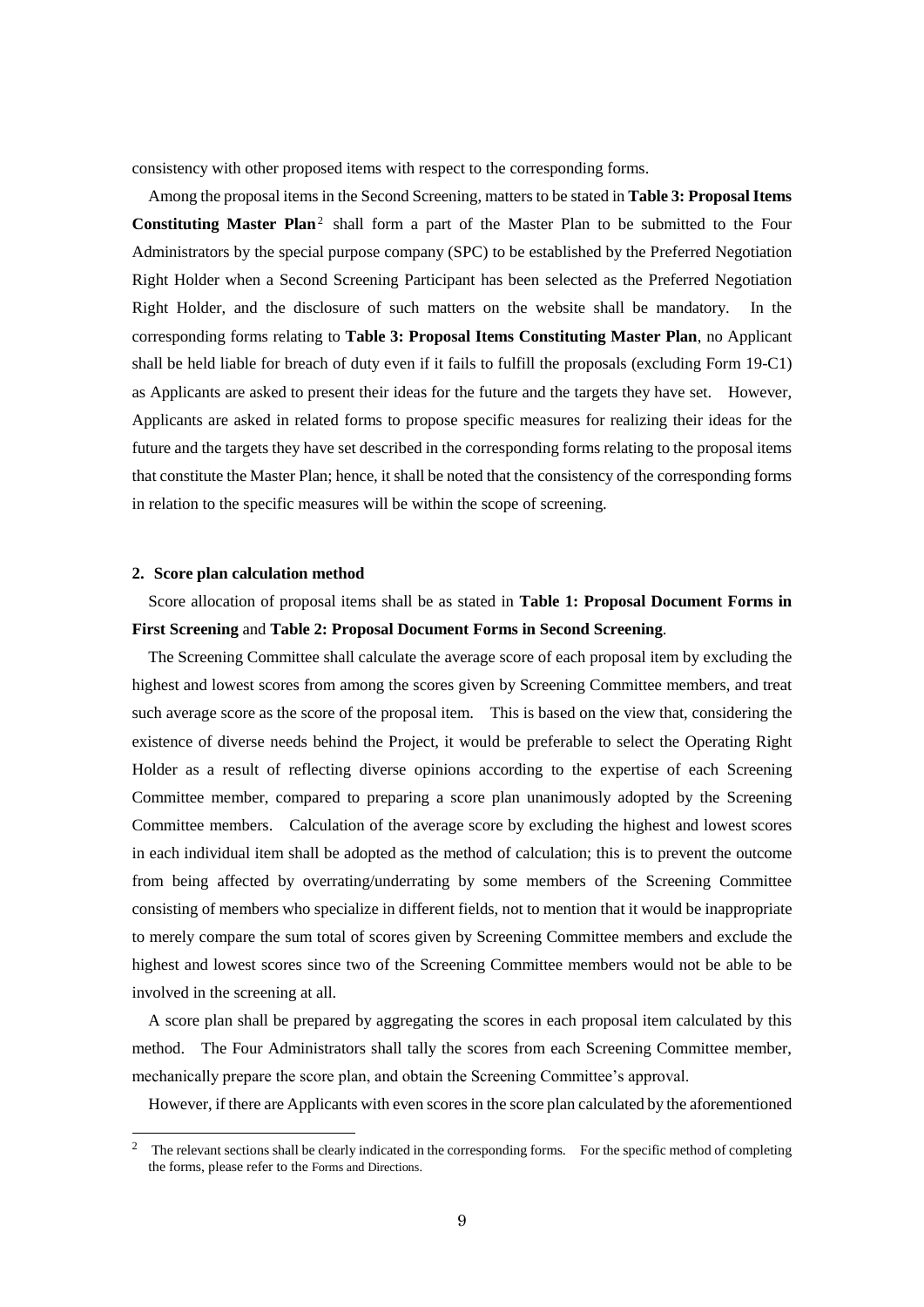method, the Screening Committee shall prepare a reference score plan in addition to the score plan, and make a report to the Four Administrators. The reference score plan shall consist of the sum total of average scores including the highest and lowest scores with respect to each individual item rated by Screening Committee members. When the Four Administrators have determined that it would not be appropriate to select the Second Screening Participants, the Preferred Negotiation Right Holder and the second negotiation right holder based on the score plan alone, such as in cases where there are multiple Applicants pertaining to the score plan in third place, the Four Administrators may select the Second Screening Participants, the Preferred Negotiation Right Holder and the second negotiation right holder in consideration of the reference score plan.

Applicants whose score plan in proposal classification A) to E) in **Table 1: Proposal Document Forms in First Screening** (including the reference score plan in cases where a reference score plan is calculated) is less than 38.5 shall be disqualified.

Applicants whose score plan in proposal classification A) to E) in **Table 2: Proposal Document Forms in Second Screening** (including the reference score plan in cases where a reference score plan is calculated) is less than 135 shall be disqualified.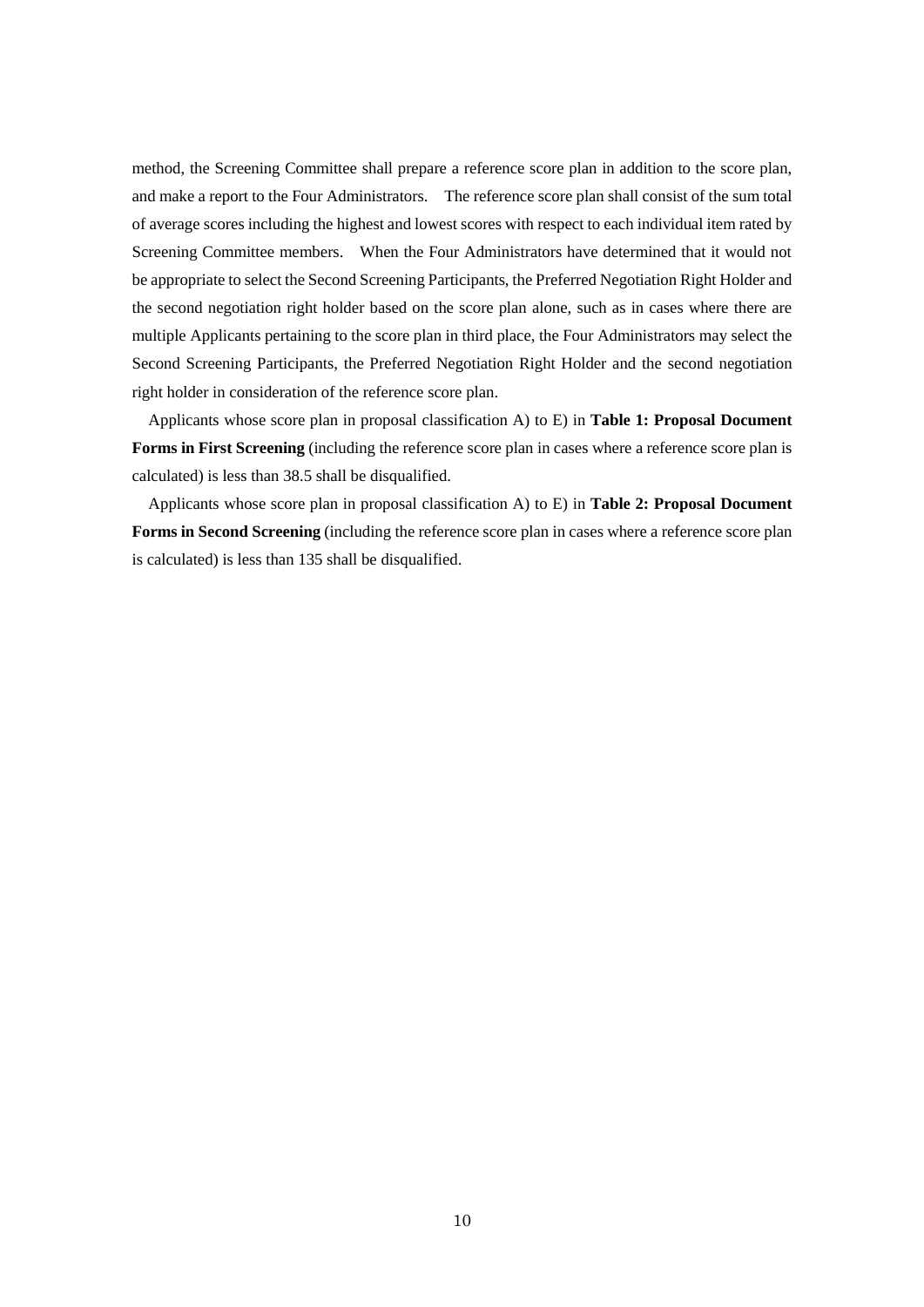| Form name                                   | Form number       | Limit to number of Score allocation<br>pages |                                 |  |
|---------------------------------------------|-------------------|----------------------------------------------|---------------------------------|--|
| [A]                                         | $11-A$            | 4                                            | 20                              |  |
| Project Concept                             |                   |                                              |                                 |  |
| [B1]                                        |                   |                                              |                                 |  |
| Policy for<br>Development<br>of<br>Route    | $11 - B1$         | $\overline{2}$                               | 10                              |  |
| Network                                     |                   |                                              |                                 |  |
| $[B2-1]$                                    |                   |                                              |                                 |  |
| Policy<br>for<br>Development<br>of<br>Intra |                   |                                              |                                 |  |
| Hokkaido Route Network                      | $11-B2$           | $\overline{2}$                               | 10                              |  |
| $[B2-2]$                                    |                   |                                              |                                 |  |
| Policy for Promotion of Wide-Area           |                   |                                              |                                 |  |
| Tourism                                     |                   |                                              |                                 |  |
| [B3]                                        | $11-B3$           | $\overline{2}$                               | 10                              |  |
| Policy for Operation of Airport Facilities  |                   |                                              |                                 |  |
| [CI]                                        | $11-C1$           | $\overline{2}$                               | 10                              |  |
| Policy for Safety and Security              |                   |                                              |                                 |  |
| [ <sub>C2</sub> ]                           |                   |                                              |                                 |  |
| Policy for<br>Project<br>Implementation     | 11-C <sub>2</sub> | $\overline{2}$                               | 10                              |  |
| Structure                                   |                   |                                              |                                 |  |
| [E]                                         | $11-E$            | 1 in A3 page size                            | $\overline{7}$                  |  |
| Revenue and Expenditure Plan                |                   |                                              |                                 |  |
| [F]                                         |                   |                                              | <b>Four National</b>            |  |
| Consideration for the Operating Right       |                   |                                              | Airports: 20.7                  |  |
| and Total Amount to be Borne by Three       | $10-1$            |                                              | Asahikawa                       |  |
| Administrators                              | $10-2$            | $\overline{4}$                               | Airport:1.1<br>Obihiro Airport: |  |
|                                             | $10-3$            |                                              | 0.5                             |  |
|                                             | $10-4$            |                                              | Memanbetsu                      |  |
|                                             |                   |                                              | Airport: 0.7                    |  |
|                                             |                   |                                              | Total: 23                       |  |
|                                             | Total             | 19                                           | 100                             |  |

**Table 1: Proposal Document Forms in First Screening**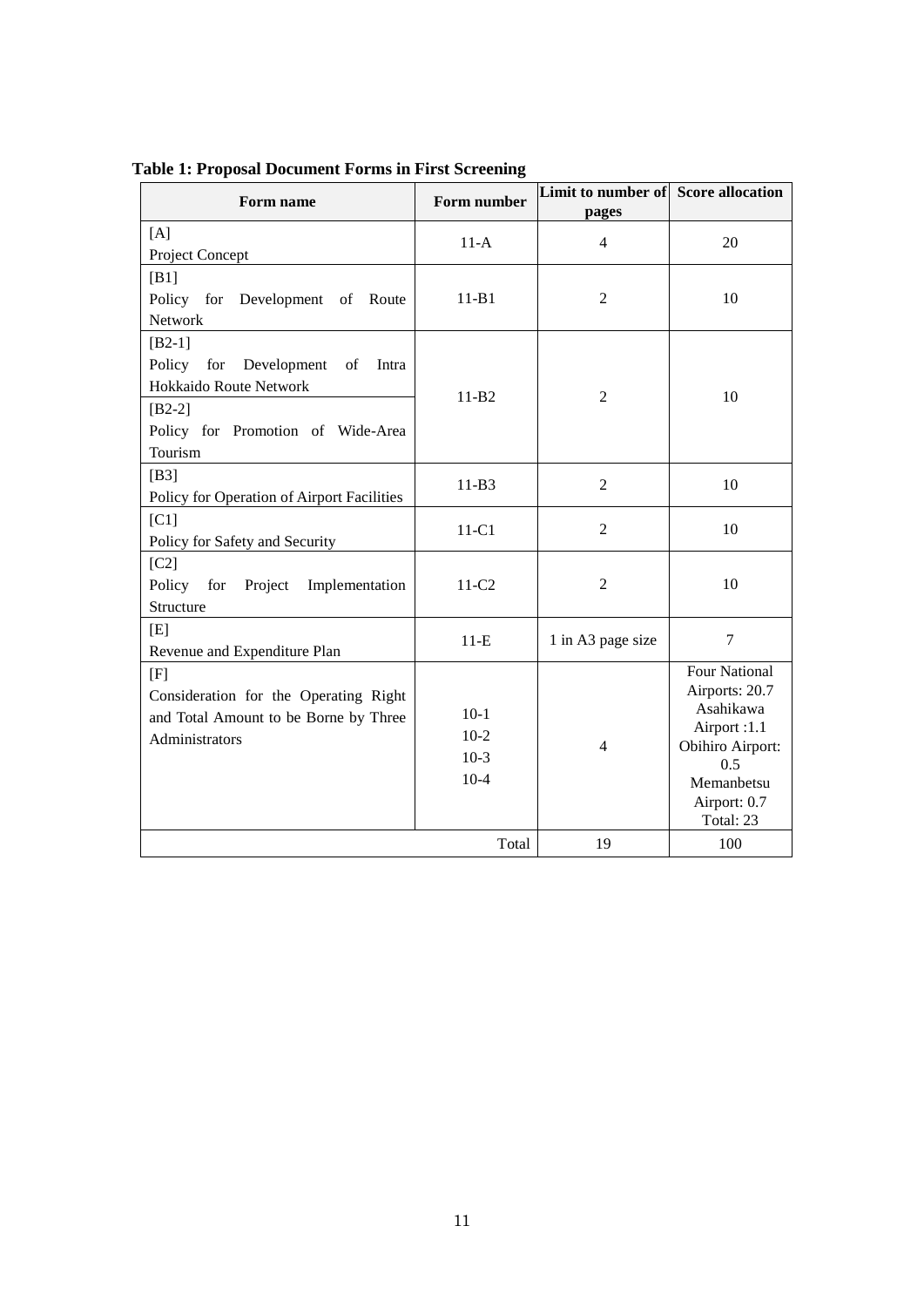| Form name                                                                                                                 | Form number    | Limit to number of Score allocation<br>pages |                     |
|---------------------------------------------------------------------------------------------------------------------------|----------------|----------------------------------------------|---------------------|
| <b>Overall Part</b>                                                                                                       |                |                                              |                     |
| [A1]                                                                                                                      |                |                                              |                     |
| <b>Strategic Concept</b>                                                                                                  | $19-A1$        | 3                                            |                     |
| [A2]                                                                                                                      |                |                                              |                     |
| Demand Trend Analysis and Project                                                                                         | $19-A2$        | 4                                            | 20                  |
| <b>Environment Analysis</b>                                                                                               |                |                                              |                     |
| [A3]                                                                                                                      |                |                                              |                     |
| Target Figures, etc.                                                                                                      | $19-A3$        | 2                                            |                     |
| $B1$ ]                                                                                                                    |                |                                              |                     |
| Proposal for Development of Route                                                                                         | $19 - B1$      | $\overline{4}$                               | 20                  |
| Network                                                                                                                   |                |                                              |                     |
| $B2-1$ ]                                                                                                                  |                |                                              |                     |
| Proposal for Development of Intra                                                                                         | $19 - B2 - 1$  | $\mathbf{1}$                                 | 10                  |
| Hokkaido Route Network                                                                                                    |                |                                              |                     |
| $B2-2$ ]                                                                                                                  |                |                                              |                     |
| Proposal for Promotion of Wide-Area                                                                                       | $19 - B2 - 2$  | $\overline{2}$                               | 10                  |
| Tourism                                                                                                                   |                |                                              |                     |
| [B3]                                                                                                                      |                |                                              |                     |
| Proposal for Operation of Airport                                                                                         | $19-B3$        | 3                                            | 10                  |
| Facilities                                                                                                                |                |                                              |                     |
| C1                                                                                                                        |                | 3                                            |                     |
| Proposal for Safety and Security                                                                                          | $19-C1$        |                                              | 10                  |
| $C2$ ]                                                                                                                    |                |                                              |                     |
| Proposal for Project Implementation                                                                                       | $19-C2$        | 3                                            | 10                  |
| Structure                                                                                                                 |                |                                              |                     |
| $C3$ ]                                                                                                                    | $19-C3$        | 3                                            | 10                  |
| Proposal for Treatment of Staff                                                                                           |                |                                              |                     |
| [E1]                                                                                                                      |                |                                              |                     |
| Proposal for Project Plan and Business                                                                                    | 19-E1          | 25 in A3 page size                           |                     |
| Continuity                                                                                                                |                |                                              | 30                  |
| $E2$ ]                                                                                                                    |                |                                              |                     |
| Fund Raising Plan and Investment                                                                                          | 19-E2          | $\overline{c}$                               |                     |
| Strategy                                                                                                                  |                |                                              |                     |
|                                                                                                                           |                | Subtotal                                     | 130                 |
| <b>Individual Part</b><br>* CTS: New Chitose Airport, WKJ: Wakkanai Airport, KUH: Kushiro Airport, HKD: Hakodate Airport, |                |                                              |                     |
| AKJ: Asahikawa Airport, OBO: Obihiro Airport, MMB: Memanbetsu Airport                                                     |                |                                              |                     |
|                                                                                                                           |                | 1 page each x 7                              |                     |
| [A-CTS through A-MMB]                                                                                                     | 19-A-CTS       | airports                                     |                     |
| <b>Strategic Concept</b>                                                                                                  | through A-MMB  | * A3 acceptable for                          | 5 each x 7 airports |
|                                                                                                                           |                | CTS only                                     |                     |
|                                                                                                                           |                | 1 page each x 7                              |                     |
| [B1-CTS through B1-MMB]<br>Proposal for Development of Route                                                              | 19-B1-CTS      | airports                                     | 5 each x 7 airports |
| Network, etc.                                                                                                             | through B1-MMB | * A3 acceptable for                          |                     |
|                                                                                                                           |                | CTS only                                     |                     |

**Table 2: Proposal Document Forms in Second Screening**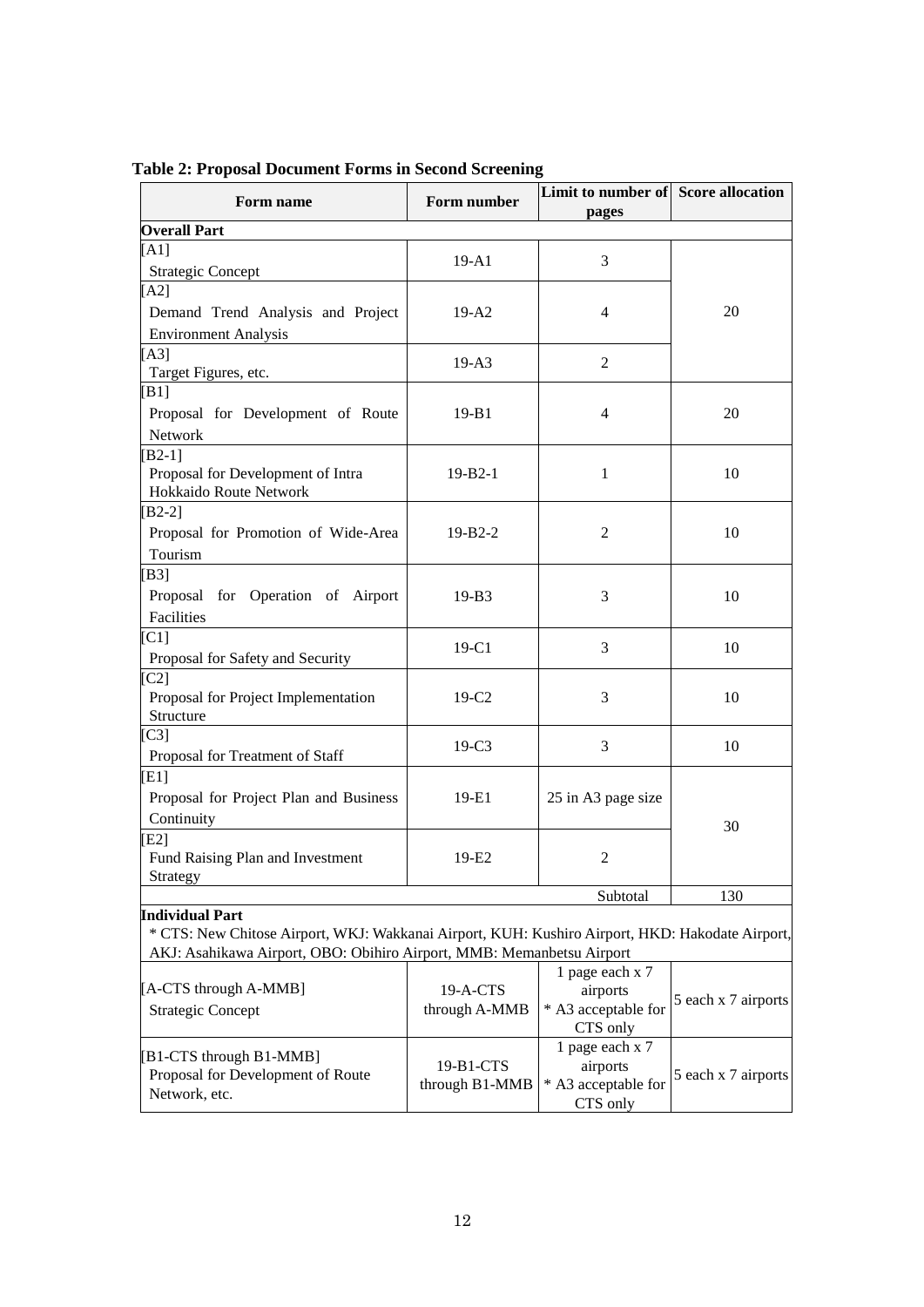| Form name                                                                                                                         | Form number                          | Limit to number of                                              | <b>Score allocation</b>                                                                                                                        |
|-----------------------------------------------------------------------------------------------------------------------------------|--------------------------------------|-----------------------------------------------------------------|------------------------------------------------------------------------------------------------------------------------------------------------|
|                                                                                                                                   |                                      | pages                                                           |                                                                                                                                                |
| [B3-CTS through B3-MMB]<br>Proposal for Operation of Airport<br>Facilities                                                        | 19-B3-CTS<br>through B3-MMB          | 2 pages each x 7<br>airports<br>* A3 acceptable for<br>CTS only | 5 each x 7 airports                                                                                                                            |
| [D-CTS through D-MMB]<br>Proposal for Collaboration with Local<br>Stakeholders and Working Together<br>with the Local Communities | $19-D-CTS$<br>through D-MMB          | 1 page each x 7<br>airports<br>* A3 acceptable for<br>CTS only  | 5 each x 7 airports                                                                                                                            |
|                                                                                                                                   |                                      | Subtotal                                                        | 140                                                                                                                                            |
| <b>Consideration, etc. Part</b>                                                                                                   |                                      |                                                                 |                                                                                                                                                |
| $[$ F1]<br>of Consideration<br>for<br>the<br>Amount<br>Operating Right and Amount to be<br>Borne by Three Administrators          | $16-1$<br>$16-2$<br>$16-3$<br>$16-4$ | 4                                                               | <b>Four National</b><br>Airports: 72<br>Asahikawa<br>Airport: 3.7<br><b>Obihiro Airport:</b><br>1.9<br>Memanbetsu<br>Airport: 2.4<br>Total: 80 |
|                                                                                                                                   | Total                                | 94                                                              | 350                                                                                                                                            |
| of<br>Appendix:<br>List<br>Guaranteed<br><b>Measures</b>                                                                          | 20                                   |                                                                 |                                                                                                                                                |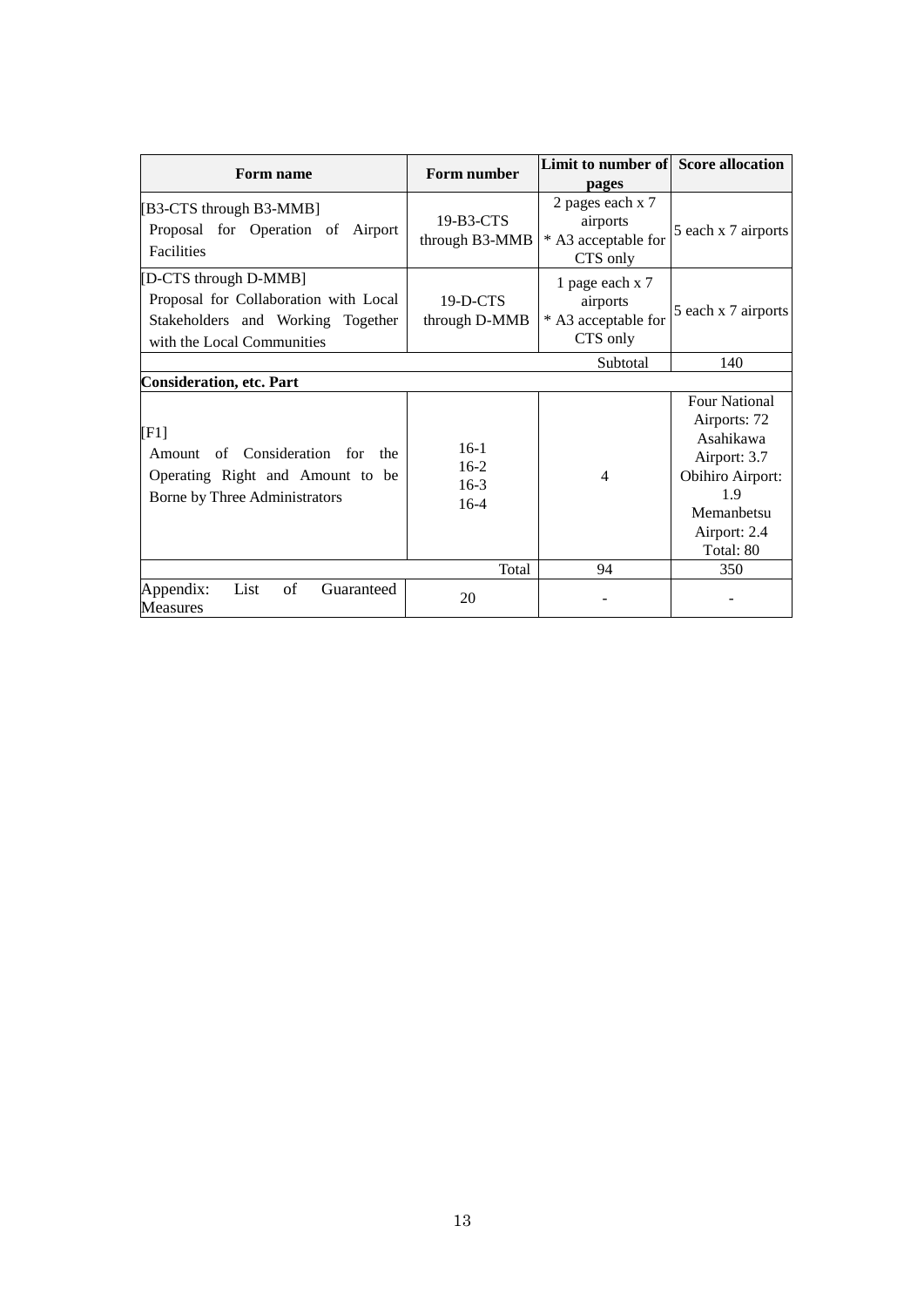|                                                     | <b>Proposal item</b>                                                                                                                                                                                                                                                      | Corresponding<br>Form                  |
|-----------------------------------------------------|---------------------------------------------------------------------------------------------------------------------------------------------------------------------------------------------------------------------------------------------------------------------------|----------------------------------------|
|                                                     | $A1$ ]<br>· Strategic Concept throughout Entire Project Period for<br>Seven Airports in Hokkaido                                                                                                                                                                          | $19 - A1$                              |
| A) Executive Plan                                   | [A3]<br>· Targets and Target Figures for All Seven Airports in<br>Hokkaido (Target Figures, etc. by End of Project Period)                                                                                                                                                | $19 - A3$                              |
|                                                     | [A-CTS through A-MMB]<br>· Strategic Concept throughout Entire Project Period for Each<br><b>Individual Airport</b>                                                                                                                                                       | $19-A-CTS$<br>through A-<br><b>MMB</b> |
|                                                     | B1<br>· Strategy for Development of Domestic and International<br>Route networks                                                                                                                                                                                          | $19 - B1$                              |
|                                                     | $[B2-1]$<br>· Strategy for Development of Intra Hokkaido Route Network                                                                                                                                                                                                    | $19 - B2 - 1$                          |
|                                                     | $B2-2$<br>· Specific Measures for Promotion of Wide-Area Tourism as<br>an Airport Operator                                                                                                                                                                                | $19 - B2 - 2$                          |
| <b>B)</b> Airport<br>Growth                         | <b>B31</b><br>· Overall Strategy for Agile and Integrated Operations of<br>Seven Airports in Hokkaido (including Capital Investment<br>Strategy)<br>· Total Amount of Capital Investments for Functional<br>Maintenance and Vitalization of Airports                      | $19-B3$                                |
|                                                     | [B3-CTS through B3-MMB]                                                                                                                                                                                                                                                   | 19-B3-CTS                              |
|                                                     | · Layout Drawing of Facilities, etc. and Overview of the<br>Facilities at End of Project Period                                                                                                                                                                           | through B3-<br><b>MMB</b>              |
| C)Project<br>Implementation<br>Structure, etc.      | [C1]<br>· Core Measures for Safety and Security<br>· Core Policies for Self-monitoring for Safety and Security                                                                                                                                                            | 19-C1                                  |
| D)Collaboration<br>with Local<br><b>Communities</b> | D-CTS through D-MMB]<br>· Overview of Measures for Collaboration with Local<br>Stakeholders at Each Individual Airport (excluding<br>measures concerning the promotion of wide-area tourism)<br>• Overview of Measures for Working Together with the Local<br>Communities | 19-D-CTS<br>through D-<br><b>MMB</b>   |

**Table 3: Proposal Items Constituting Master Plan** 

#### **[Explanation of Table 3: Proposal Items Constituting Master Plan]**

Among the proposal items, items shown in Table 3 shall be matters that must be stated in the Master Plan. The Operating Right Holder will be required to disclose the Master Plan to the public, and realize the Master Plan under the watchful eye of the general public, in combination with financial information, etc. of which public disclosure is mandatory under the Project Agreement.

Matters to be stated in the Master Plan are expected to be matters proposed by the Applicant as goals set for the Project and as images envisioned for the end of the project period (part of [A1][A3][A-CTS through A-MMB][B3][B3-CTS through B3-MMB]) and matters that can deepen understanding of Airport Operating Business if disclosed to airport users, people living around the airports, etc. (part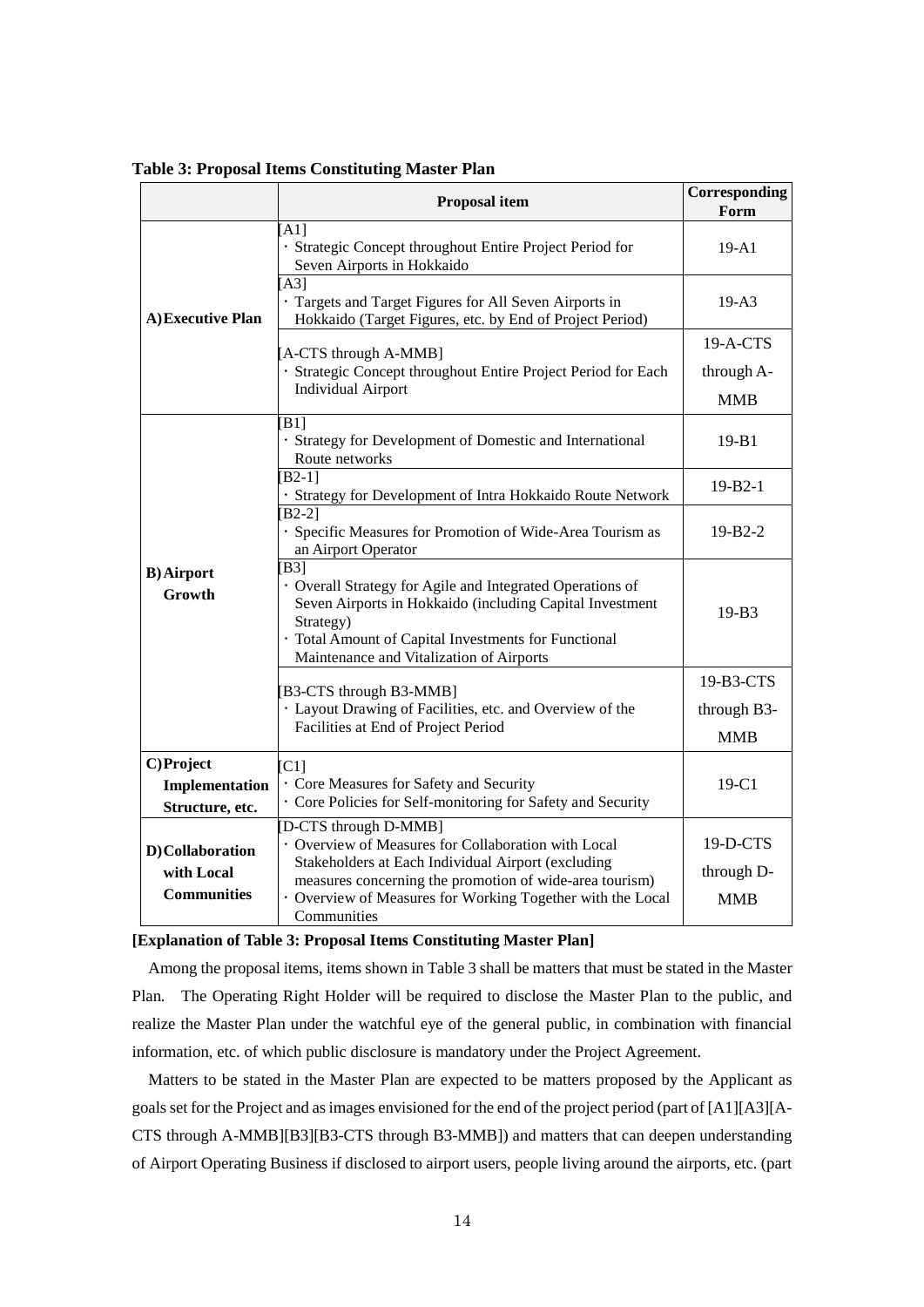of [B1][B2-1][B2-2][C1][D-CTS through D-MMB]). Of note, these matters must be stated in the Master Plan as a minimum requirement by the Four Administrators; the Operating Right Holder shall not be hindered from stating matters on other items in the Master Plan of its own accord. However, changes to the Master Plan may not be made without the approval of the Four Administrators, including but not limited to the matters set forth here.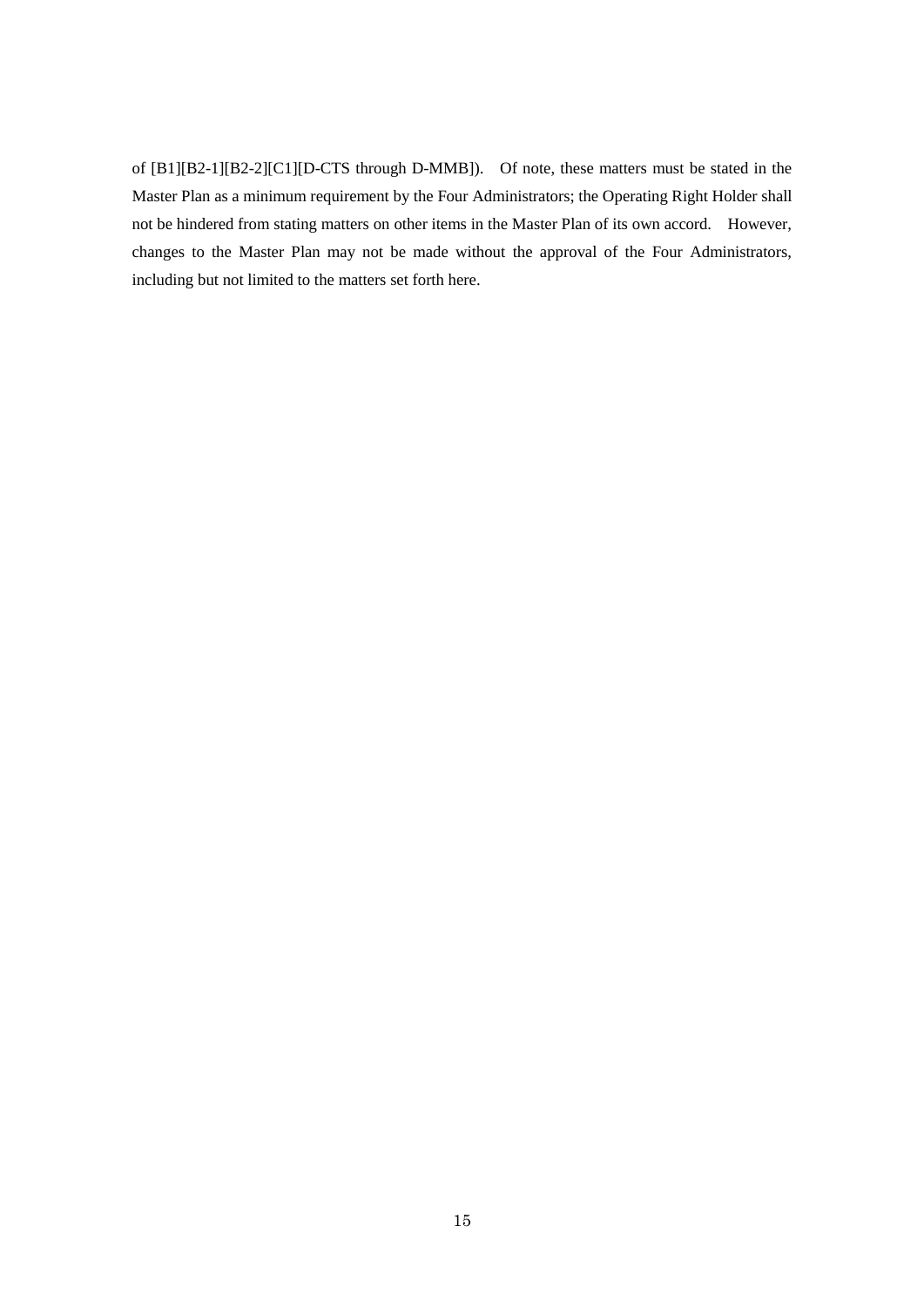# <span id="page-15-0"></span>**Part 7. Key Points in Screening, Explanation of Key Points in Screening and Notes on Completing Proposal Document Form**

# **First Screening**

# **(General Notes)**

- (1) Applicants shall not be prevented from assuming multiple scenarios in the Proposal Documents,; however, when proposing target figures and specific measures with respect to each proposal item, a single scenario adopted across all Proposal Documents shall be specified and clearly described, and such target figures and specific measures shall be stated based on the adopted scenario.
- (2) The accounting period and the account closing date of the SPC may be set freely by the Operating Right Holder; provided, however, that in the proposal, the accounting period shall be one year and the account closing date shall be March 31.

# **A) Executive Plan**

# **[A] Project Concept**

<<Key Points in Screening>>

Has the Applicant identified current issues through various analyses?

 Has the Applicant presented a project concept for all Seven Airports in Hokkaido to properly and credibly implement the Project throughout the project period, as well as a competitive positioning of each airport?

If it consistent with the subsequent proposal items?

<<Explanation of Key Points in Screening and Notes on Completing Proposal Documents>>

- (1) The Applicant's core vision and approach in operating the airports for the entire project period shall be confirmed. Individual measures and figures need not be stated.
- (2) The Applicant's basic approach shall be checked to confirm that its analyses of demand trends and Project environment—e.g., tourism/business demand, surface access, competition with other airports and other means of transportation—are highly credible.

Should the Applicant wish to write about demand trend analysis and project environment analysis on each individual airport, it shall be in the following order: New Chitose Airport, Wakkanai Airport, Kushiro Airport, Hakodate Airport, Asahikawa Airport, Obihiro Airport, and Memanbetsu Airport. The same shall apply in the subsequent proposal items.

- (3) Whether current operational issues of all Seven Airports in Hokkaido have been identified based on demand trend analysis and project environment analysis shall be confirmed.
- (4) Whether a strategic core concept has been formulated based on various analyses, identified issues taking into account the characteristics of each of the 7 airports in Hokkaido shall be confirmed. Also, whether the competitive positioning of individual airports is clear in the context of the overall project operation envisioned by the Applicant, shall be confirmed.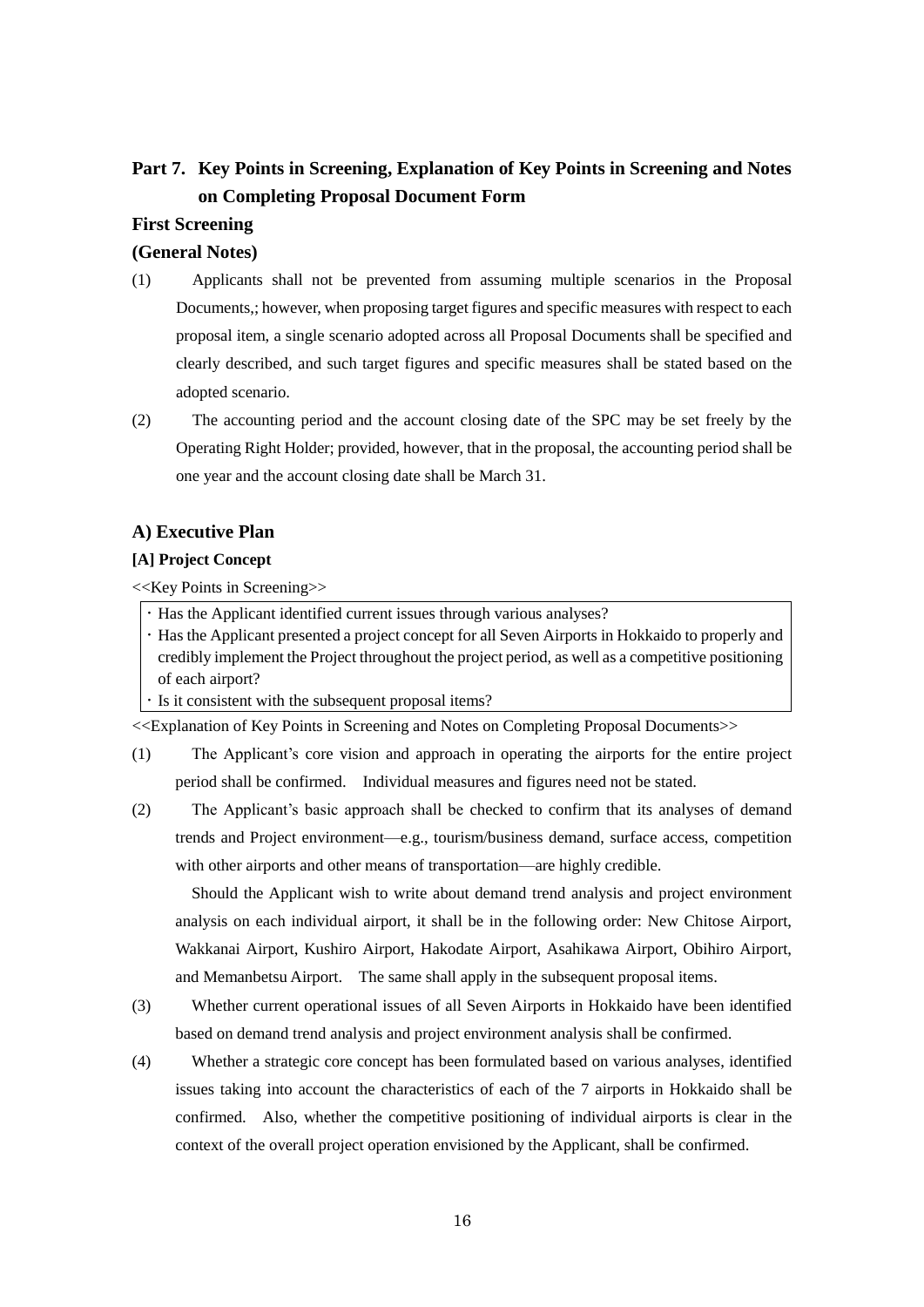(5) In regards to the subsequent proposal items, whether the proposal is coherent and consistent with the demand trend analysis, the project environment analysis, the identified issues and the competitive positioning of individual airports shall be confirmed.

# **B) Airport Growth**

# **(Development of Route Network and Promotion of Wide-Area Tourism)**

# **[B1] Policy for Development of Route Network**

<<Key Points in Screening>>

- Has the Applicant clearly indicated its core policies for developing the route network holistically for the Seven Airports in Hokkaido (e.g., strategic collaboration and harmonization among airports)?
- Has the Applicant clearly stated its core policies for development of domestic and international route networks outside Hokkaido to/from the Seven Airports in Hokkaido?
- Does the policy contribute to the growth in passenger traffic, cargo volume, etc.?

<<Explanation of Key Points in Screening and Notes on Completing Proposal Documents>>

- (1) The basic approach to developing the route network aimed at growing passenger traffic, cargo volume, etc. and revitalizing regions surrounding the airports, etc. shall be confirmed, upon consideration of the issues recognized by demand trend analysis and project environment analysis, the scale of each airport, and the competitive positioning of each airport for the Applicant.
- (2) The "Core Policies for Development of Route Network" in this proposal item shall consist of the "Core Policies for Attracting Airlines" and the "Core Policies for Setting Landing Fees and Other Fees", and each core policy shall be formulated based on the analysis of the airline business.
- (3) In regards to the "Core Policies for Development of Route Network", (i) the Core Policies for the development of networks of international flights to/from the Seven Airports in Hokkaido as well as (ii) the Core Policies for the development of networks of domestic flights outside Hokkaido to/from the Seven Airports in Hokkaido shall be confirmed.

# **[B2-1] Policy for Development of Intra Hokkaido Route Network**

<<Key Points in Screening>>

 Has the Applicant stated its Core Policies for Development of Intra Hokkaido Route Network (e.g.- the network to/from the Seven Airports in Hokkaido with the 13 airports(inclusive of the Seven Airports) in Hokkaido) ?

<<Explanation of Key Points in Screening and Notes on Completing Proposal Documents>>

(1) The basic approach to developing the intra Hokkaido route network aimed at increasing passenger traffic, cargo volume, etc. and revitalizing regions surrounding the airports, etc. shall be confirmed, in consideration of the issues recognized by demand trend analysis and project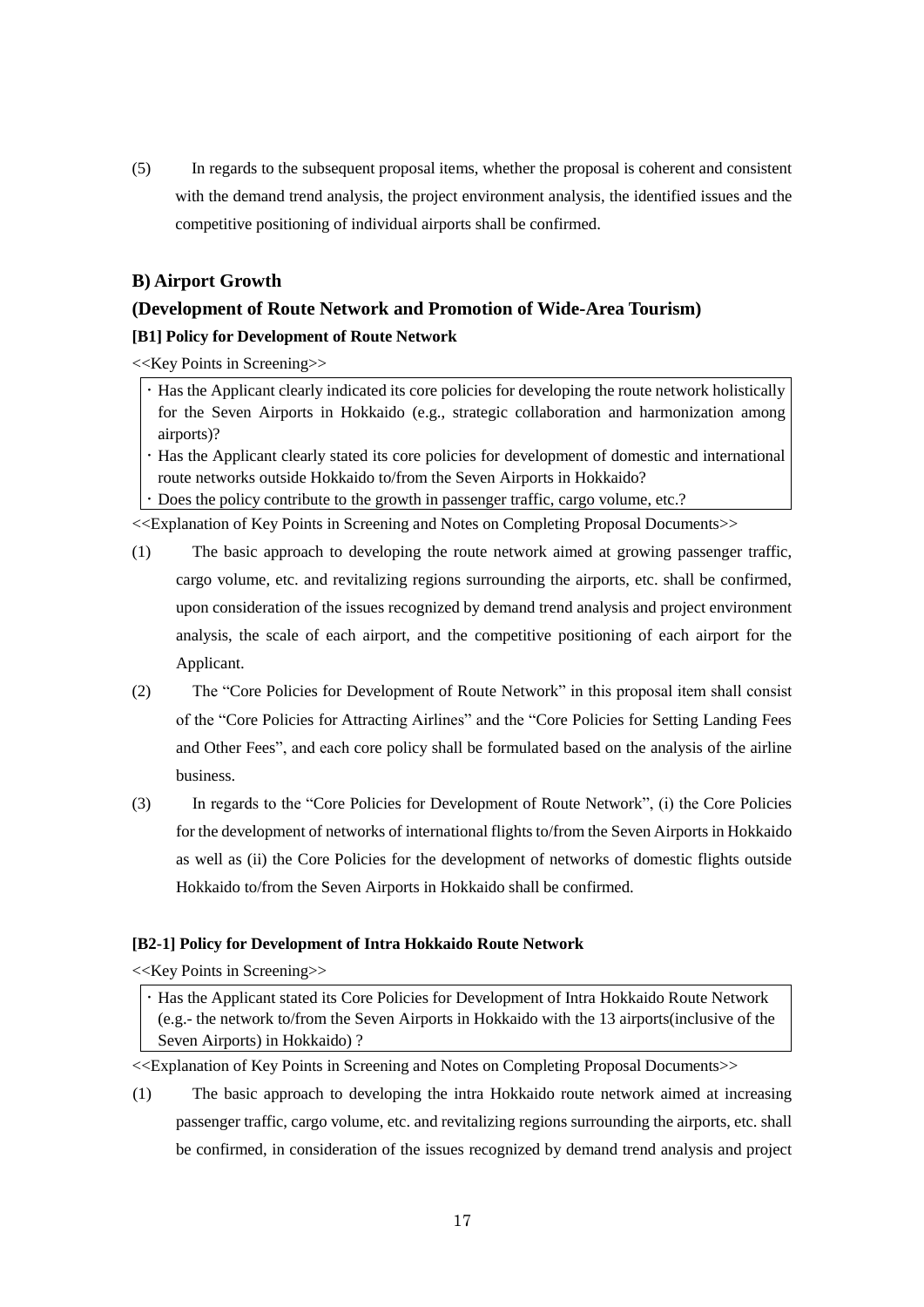environment analysis, the scale of each airport, and the competitive positioning of each airport for the Applicant.

- (2) The "Core Policies for Development of Intra Hokkaido Route Network" in this proposal item shall consist of the "Core Policies for Attracting Airlines" and the "Core Policies for Setting Landing Fees and Other Fees", and each Basic Policy shall be formulated based on analysis of the airline business.
- (3) In regards to the "Core Policies for Development of Intra Hokkaido Route Network", the basic policy on how to enhance the intra Hokkaido route network with the 13 airports in Hokkaido connected by flights to/from the Seven Airports in Hokkaido shall be confirmed.

# **[B2-2] Policy for Promotion of Wide-Area Tourism**

<<Key Points in Screening>>

 Has the Applicant clearly presented its core policies for the promotion of wide-area tourism as an airport operator based on demand trend analysis and project environment analysis, identified issues and the characteristics of each airport?

<<Explanation of Key Points in Screening and Notes on Completing Proposal Documents>>

- (1) This Project requires the viewpoint of promoting the growth of industries and tourism throughout Hokkaido as well as the revitalization of each region through the integrated operations of the Seven Airports in Hokkaido; accordingly, the core policies for wide-area tourism promotion as an airport operator shall be confirmed.
- (2) Policies for collaborating with relevant local governments, airlines and diverse business operators such as operators of businesses outside the Airport Site (e.g., travel agencies, tourism organizations, airport access business operators) in relation to the promotion of wide-area tourism in implementing wide-area tourism promotion measures as an airport operator, shall be confirmed. Wide-area tourism promotion measures by the parent company, etc. shall be outside the scope of evaluation.

# **(Operation of Airport Facilities)**

# **[B3] Policy for Operation of Airport Facilities**

<<Key Points in Screening>>

- Has the Applicant clearly presented its basic approach to the operation of airport facilities (including capital investments) taking into consideration service quality for airport users, based on demand trend analysis, project environment analysis, identified issues and the characteristics of each airport?
- Does the operational policy (including capital investment policy) fulfill the required standards and further improve the safety of airport functions?
- Do the policies show investing Project revenue towards airport growth?
- <<Explanation of Key Points in Screening and Notes on Completing Proposal Documents>>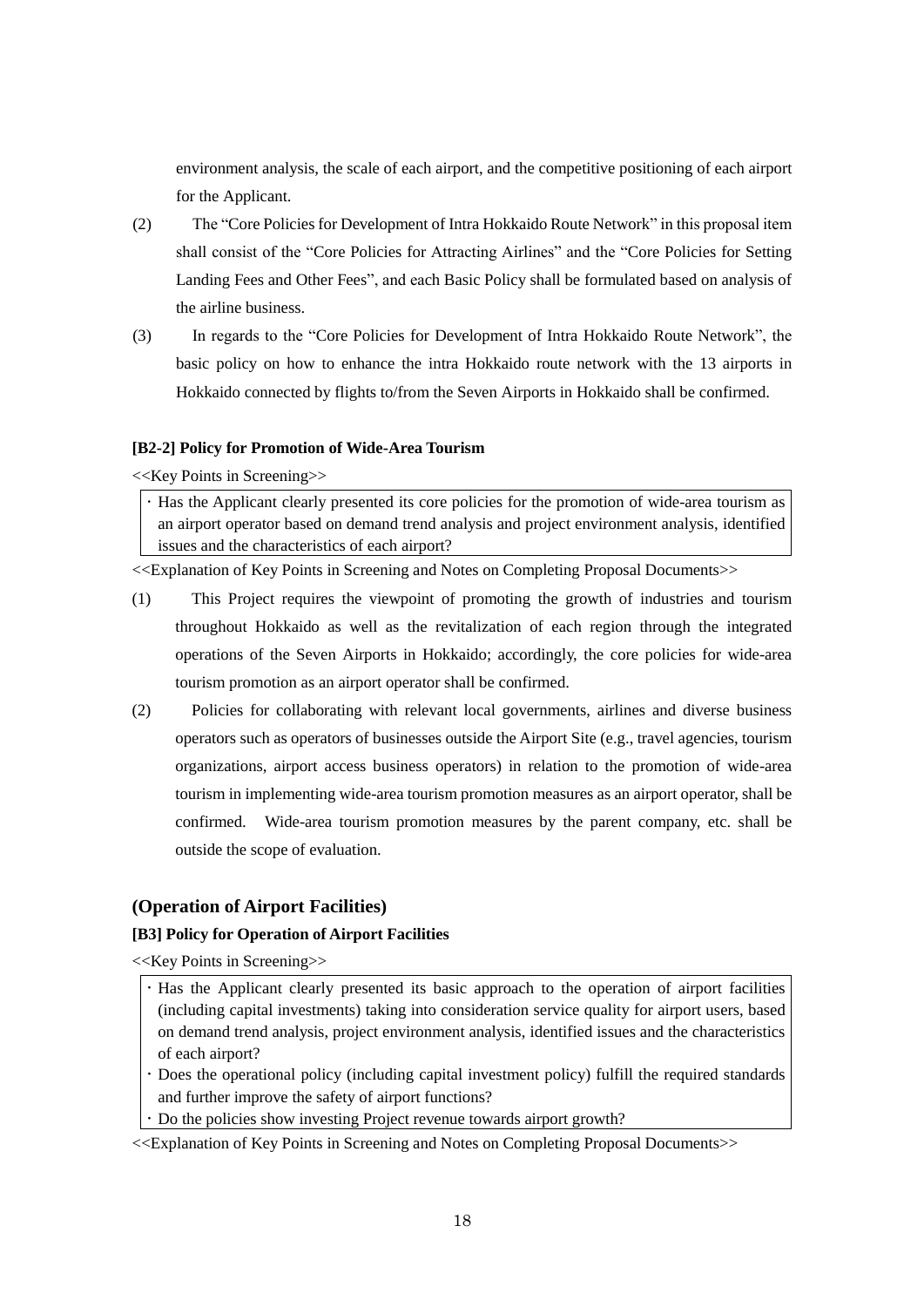- (1) The Project requires the operation of airport facilities by strategically leveraging the characteristics of each airport while operating the Seven Airports in Hokkaido together; accordingly, whether the Applicant's operation policy (including capital investment policy) gives consideration to the competitive positioning of each airport as well as service quality of airport users shall be confirmed.
- (2) The Applicant's basic approach to core initiatives across all Seven Airports in Hokkaido or core initiatives targeted at each individual airport that contribute to maintaining airport functions, revitalization of airports and improvements in service quality for airport users shall be confirmed.

#### **C) Project Implementation Structure, etc.**

#### **[C1] Policy for Safety and Security**

<<Key Points in Screening>>

 Does the policy lead to the implementation of a highly reliable structure to carry out safety and security related tasks?

Have necessary and adequate self-checking functions been proposed?

Are emergency countermeasures well thought out?

- (1) In regards to the "Core Policies for Ensuring Aviation Safety and Securities of the Airport", a high level of safety and security is required as public infrastructure; with this in mind, whether structures are in place to a) secure personnel should security services, snow removal services, construction work, etc. be performed by the Operating Right Holder itself, and b) provide appropriate education and training to staff in charge to commission services to persons with sufficient experience and skills when outsourcing.
- (2) In regards to "Core Policies for Self-monitoring for Safety and Security", a proposal shall be made on the method and nature of self-monitoring to be performed by the Operating Right Holder itself or by an external third party commissioned by the Operating Right Holder. In this proposal item, monitoring shall be confirmed as to whether its scope is necessary and adequate, and whether the monitoring method is objective and can sufficiently ensure safety.
- (3) In regards to "Core Policies for Emergency Countermeasures", a proposal shall be made on countermeasures to be taken in the event of an incident, accident, disaster, epidemic, etc. that may hinder the operation of the Project. These measures shall smoothly settle such incident, accident, disaster, epidemic, etc. and allow operations to resume promptly by collaborating with local governments, etc. In this proposal item, whether the Applicant has examined the nature of emergencies that may arise and effective countermeasures to be taken should such emergencies arise shall be confirmed.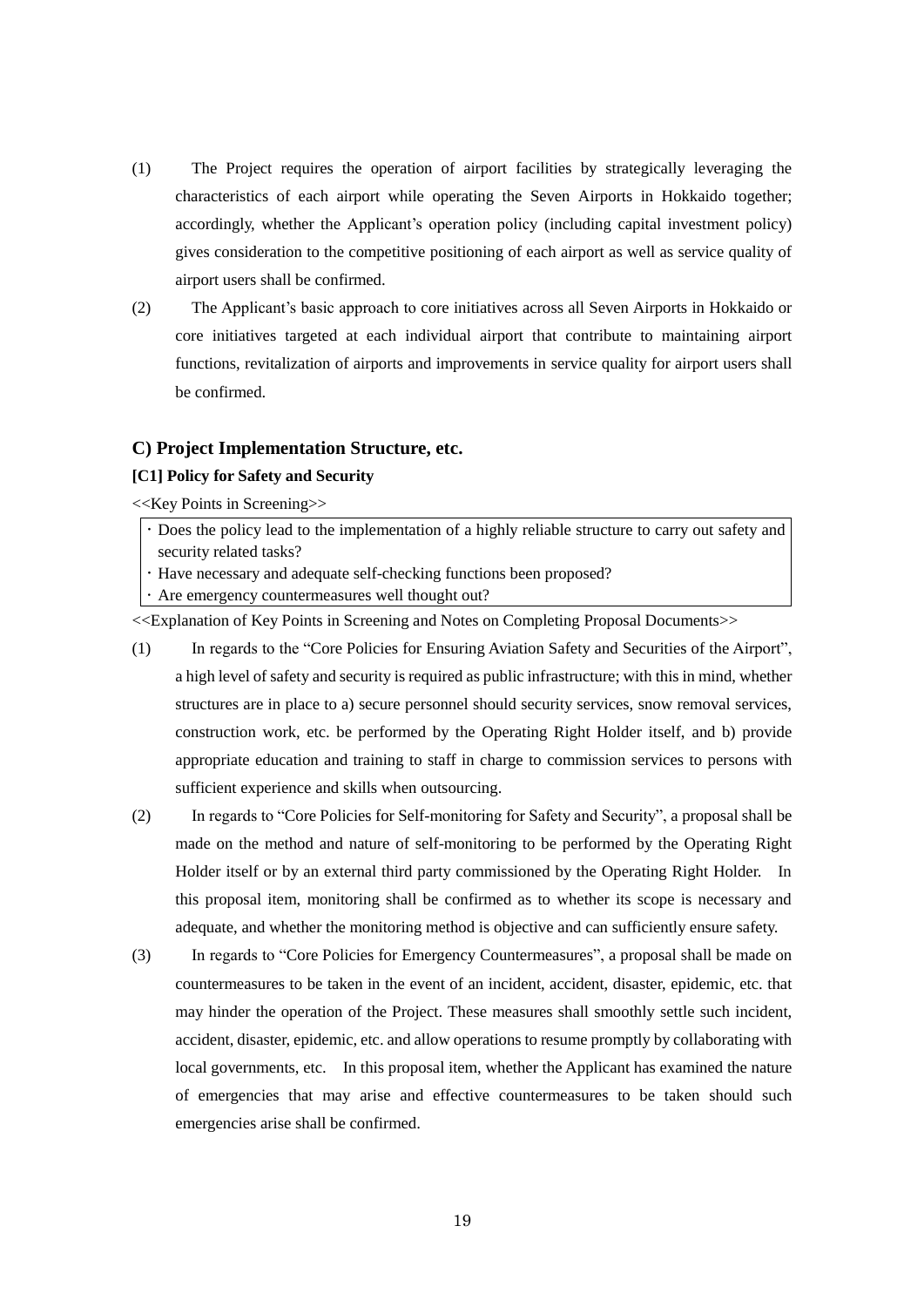### **[C2] Policy for Project Implementation Structure**

<<Key Points in Screening>>

If the Project likely to be managed properly judging from the experience of the Applying Company/Key Consortium Members?

If the SPC's project implementation structure one that allows the hand over of the operations of the Seven Airports in Hokkaido holistically and without fail?

<<Explanation of Key Points in Screening and Notes on Completing Proposal Documents>>

(1) In regards to "Capital Contribution Ratio and Ratio of Voting Rights of Each Consortium Member", a proposal shall be made in relation to the share of voting rights for the Applying Company or each Consortium Member in the Operating Right Holder at the commencement of the first airport operations. As the Operating Right Holder's entire voting interest shall be held by the Representative Company or Consortium Members, the ratio of voting rights held by the Representative Company or Consortium Members shall be 100% in total.

Indirect capital contribution shall be allowed; however, even in this case, the Applying Company or Consortium Members or companies, etc. controlled by the Applying Company or Consortium Members need to hold the entire voting interest. Capital contribution ratio shall mean the ratio proportionate to the amount of capital contributed by each Consortium Member, assuming that the capital contributed to the SPC as a whole is 100%. Therefore, in cases where capital contribution by non-voting shareholders is being planned, the capital contribution ratio of the Representative Company or the capital contribution ratio of Consortium Members may fall short of 100% in total.

- (2) In regards to "Profile and Operational Experience of Applying Company/Key Consortium Members", the Representative Company is required to have a certain degree of business experience as a participation requirement; the relevance and usefulness of such business experience and the Project shall be confirmed in this item. Experience in this item shall not be limited to projects reported in the context of participation requirements or projects stated in the experience requirements, and shall not be limited to the Representative Company. However, the experience of the parent company or equity holders such as shareholders of the Applying Company and Consortium Members shall be outside the scope of evaluation.
- (3) In regards to "SPC's Organizational Structure", the basic approach to the implementation structure shall be confirmed, including the allocation of roles between the Consortium Members applying for the First Screening, from the viewpoint of operating the Seven Airports in Hokkaido in an agile and integrated manner. Also, whether recruitment and education policies are adequate shall be confirmed in terms of securing the personnel, know-how, etc. needed for the implementation of the diverse Project for the entire Seven Airports in Hokkaido.

It shall be noted that this does not require the entry of a detailed organization chart or a list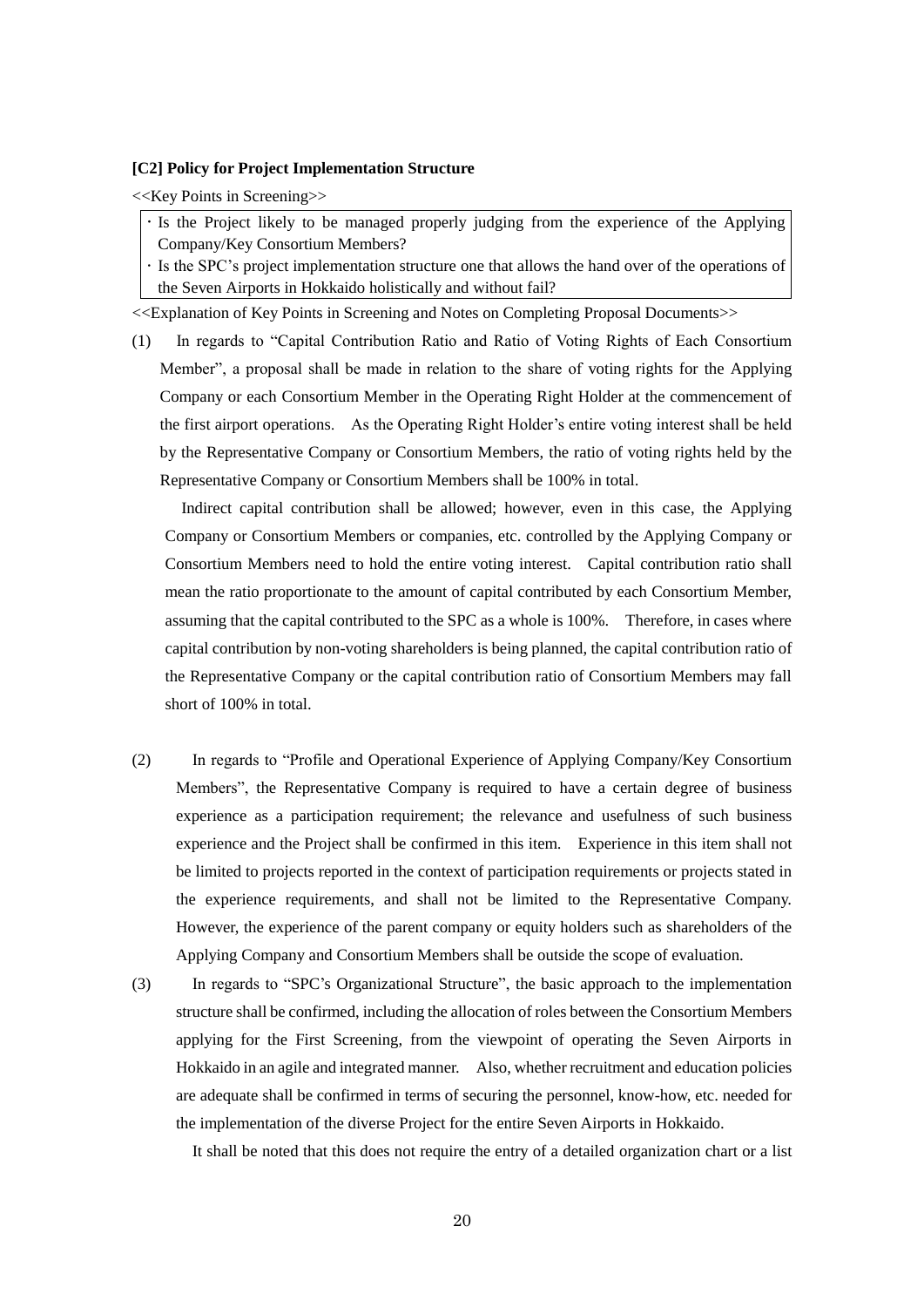of prospective senior personnel.

# **E) Financial Plan**

# **[E] Revenue and Expenditure Plan**

<<Key Points in Screening>>

- Does the Overview of Revenue and Expenditure Plan enables sustainability of the operations?
- Is the relation between the Framework of Revenue and Expenditure Plan and other measures
- proposed clear? Is the content of the Framework of Revenue and Expenditure Plan credible?
- Are the Policies and Measures for Raising Funds supporting ongoing stable management of the
- integrated operations of the Seven Airports in Hokkaido?

- (1) In regards to the revenue and expenditure plan, the basic approach throughout the operation period shall be confirmed, as to what kind of policy the Applicant has taken in formulating the plan. Only a plan of combined revenues and combined expenditures of the Seven Airports in Hokkaido shall be required in the proposal.
- (2) "Overview of Revenue and Expenditure Plan" shall mean the Operating Right Holder's revenue and expenditure plan during the project period formulated as a rough guidance. In this proposal item, the plan shall be confirmed as to whether it has been formulated soundly and whether it enables the sustainability of the operations in the long run.
	- The planned figures for each year shall be stated in line with the SPC's fiscal year. Amounts shall be presented in units of millions of yen.
	- Entry of items listed individually in the Forms shall be mandatory. Applicants shall not be prevented from adding other items voluntarily.
	- An explanation of the main reasons behind increases/decreases in each item for five-year cycles shall be provided.
- (3) "Framework of Revenue and Expenditure Plan" shall mean an explanation of the assumptions for the main items in the revenue and expenditure plan. In this proposal item, the following shall be confirmed: whether sufficiently credible assumptions have been provided; and whether the relation with other measures proposed has been clearly explained.
- (4) "Policies and Measures for Raising Funds" shall mean the policies and measures for raising funds of the SPC that manages the Seven Airports in Hokkaido holistically throughout the operation period. In this proposal item, whether the Applicant has formulated a feasible policy for maintaining sound financial status while dealing with risks of capital investments and fall in demand (force majeure events, changes in political and economic circumstances, etc.) in continuing the integrated operations of the Seven Airports in Hokkaido throughout the operation period shall be confirmed.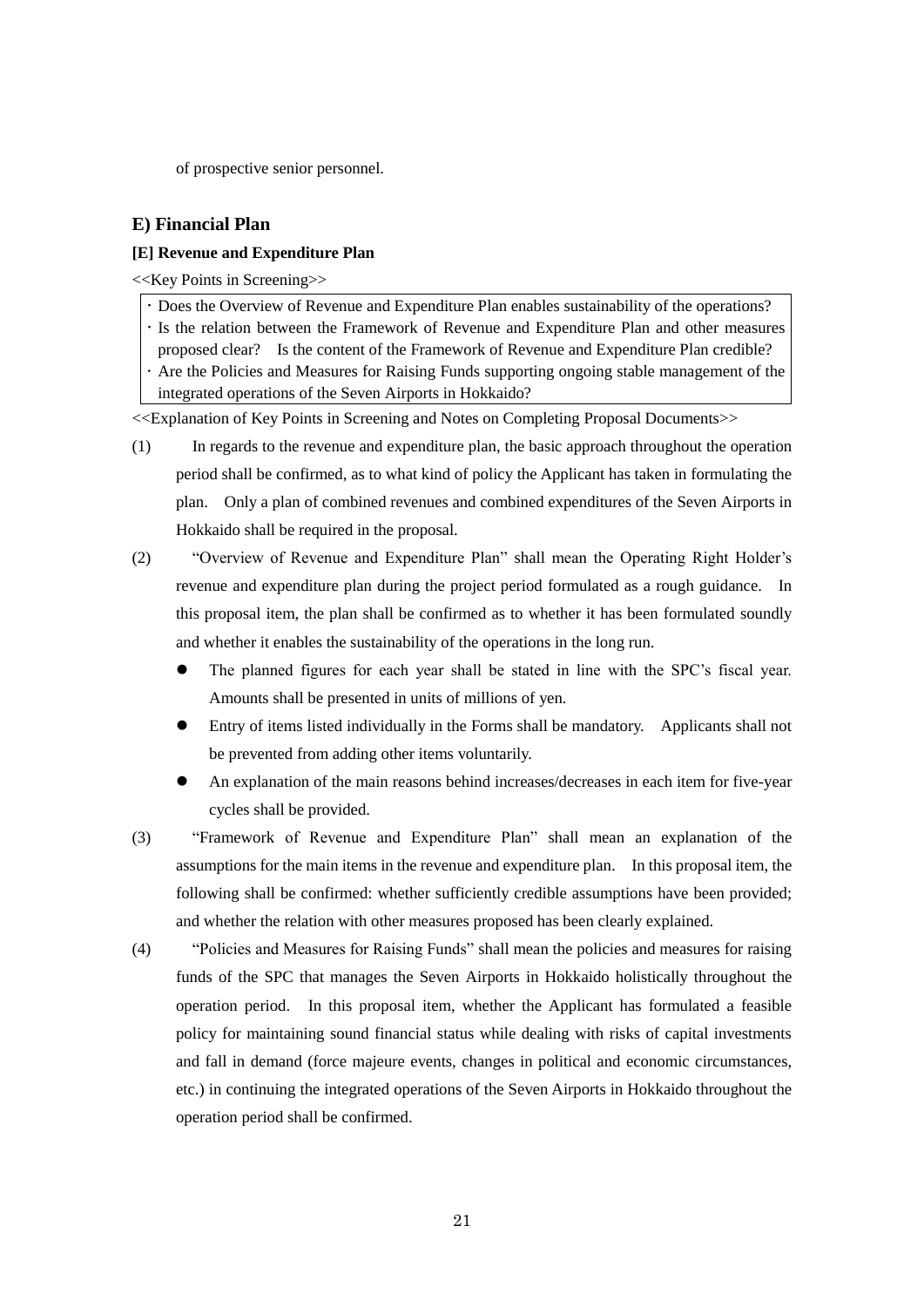# **F) Consideration for the Operating Right, etc.**

# **[F] Consideration for the Operating Right and Total Amount to be Borne by Three Administrators**

<<Key Points in Screening>>

Is the planned amount proposed for the consideration for the Operating Right as high as possible? Does the proposal minimize the total amount to be borne by Three Administrators?

<<Explanation of Key Points in Screening and Notes on Completing Proposal Documents>>

- (1) For the consideration for the Operating Right, the "Planned Amount" and "Its Basis of Calculation" shall be proposed.
- (2) Upon screening, a higher planned amount of the consideration for the Operating Right shall be rated higher, and the specific scoring method shall be based on the following formula.

The allocated score x (Proposed price/Highest price proposed among all proposals)

- \* The proposed price and the highest price proposed among all proposals shall not include consumption tax or local consumption tax, and the amount resulting from the calculation shall be rounded off to one decimal place.
- (3) The total amount to be borne by Three Administrators shall be evaluated based on the difference between a) the total amount to be borne by Three Administrators (the total amount of "Burden of Costs of Replacement Investment (excluding Expansion) for the Facilities Subject to the Operating Right" and "Burden of Costs of Operation (including Replacement Investment of Vehicles, etc.)" throughout the entire project period) proposed by the Applicant and b) the upper limit of the amount to be borne by Three Administrators indicated in the Application Guidelines. The difference shall be hereinafter referred to as "Amount of Burden Reduction". In proposing the total amount to be borne by Three Administrators, the proposal shall be made after checking E) Forms for Financial Plan (Form 19-E1) of the Second Screening.
- (4) In screening, a higher Amount of Burden Reduction shall be rated higher, and the specific scoring method shall be based on the following formula.

The allocated score x (Proposed Amount of Burden Reduction/Highest Amount of Burden Reduction proposed among all proposals)

\* The proposed Amount of Burden Reduction and the highest Amount of Burden Reduction proposed among all proposalsshall not include consumption tax or local consumption tax, and the amount resulting from the calculation shall be rounded off to one decimal place.

(5) The amount of Consideration for the Operating Right and the total amount to be borne by Three Administrators proposed in the Second Screening shall not be below the planned amount proposed by each Applicant in the First Screening, unless a new event that would have a significant impact on such planned amount has arisen, or unless there are other reasonable grounds.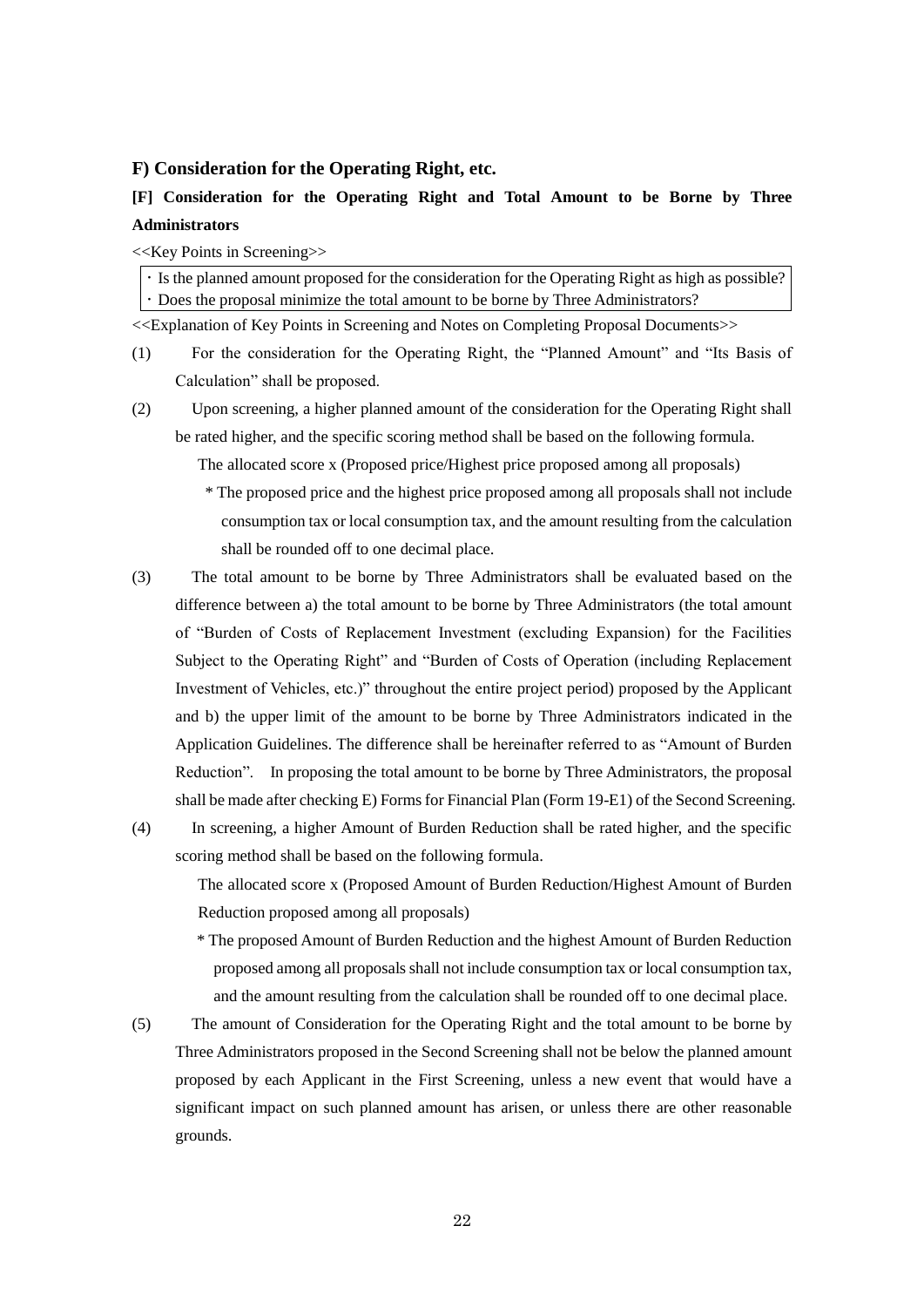# **Second Screening**

# **(General Notes)**

- (1) Applicants shall not be prevented from assuming multiple scenarios in the Proposal Documents,; however, when proposing target figures and specific measures with respect to each proposal item, a single scenario adopted across all Proposal Documents shall be specified and clearly described, and such target figures and specific measures shall be stated based on the adopted scenario.
- (2) The accounting period and the account closing date of the SPC may be set freely by the Operating Right Holder; provided, however, that in the proposal, the accounting period shall be one year and the account closing date shall be March 31.
- (3) The phrase "*in five years' time*" in each proposal item shall mean March 31, 2025. The phrase "*by the end of the project period*" shall mean the day preceding the 30th anniversary of the Operating Right Establishment Date.
- (4) In each proposal item, the term *"five-year period"* shall mean the period commencing on the date of commencement of the Building Facilities Business and ending on March 31, 2025. The phrase "*by the end of the project period*" shall mean the period commencing on the date of commencement of the Building Facilities Business and ending on the day preceding the 30th anniversary of the Operating Right Establishment Date.
- (5) Whether or not the implementation of measures described in each proposal item is guaranteed shall be stated by using clear expressions, for the purpose of making it possible to objectively and unambiguously determine the necessity of implementing such measures during the project period (for example, expressions such as "will implement" and "will perform" shall be deemed to guarantee the implementation of such measures, whereas expressions such as "will aim to" and "will consider" shall not be deemed to guarantee the implementation of such measures, except in cases where they should be interpreted otherwise judging from the context). In cases where the measures are slated to be implemented only when certain conditions are met, a clear statement to that effect shall be made. It shall be noted that measures to be implemented without any special conditions attached will be rated higher than measures slated to be implemented only when certain conditions are met and measures that have no implementation guarantee.
- (6) The "Appendix: List of Guaranteed Measures" is a list of measures described in each proposal item to be implemented without any special conditions attached. In regards to the treatment of cases where there are discrepancies in descriptions between the Appendix and each proposal item, if a measure is described in each proposal item but not in the Appendix, the Operating Right Holder shall be obliged to implement such measure. Likewise, if a measure is described in the Appendix but not in each proposal item, the Operating Right Holder shall be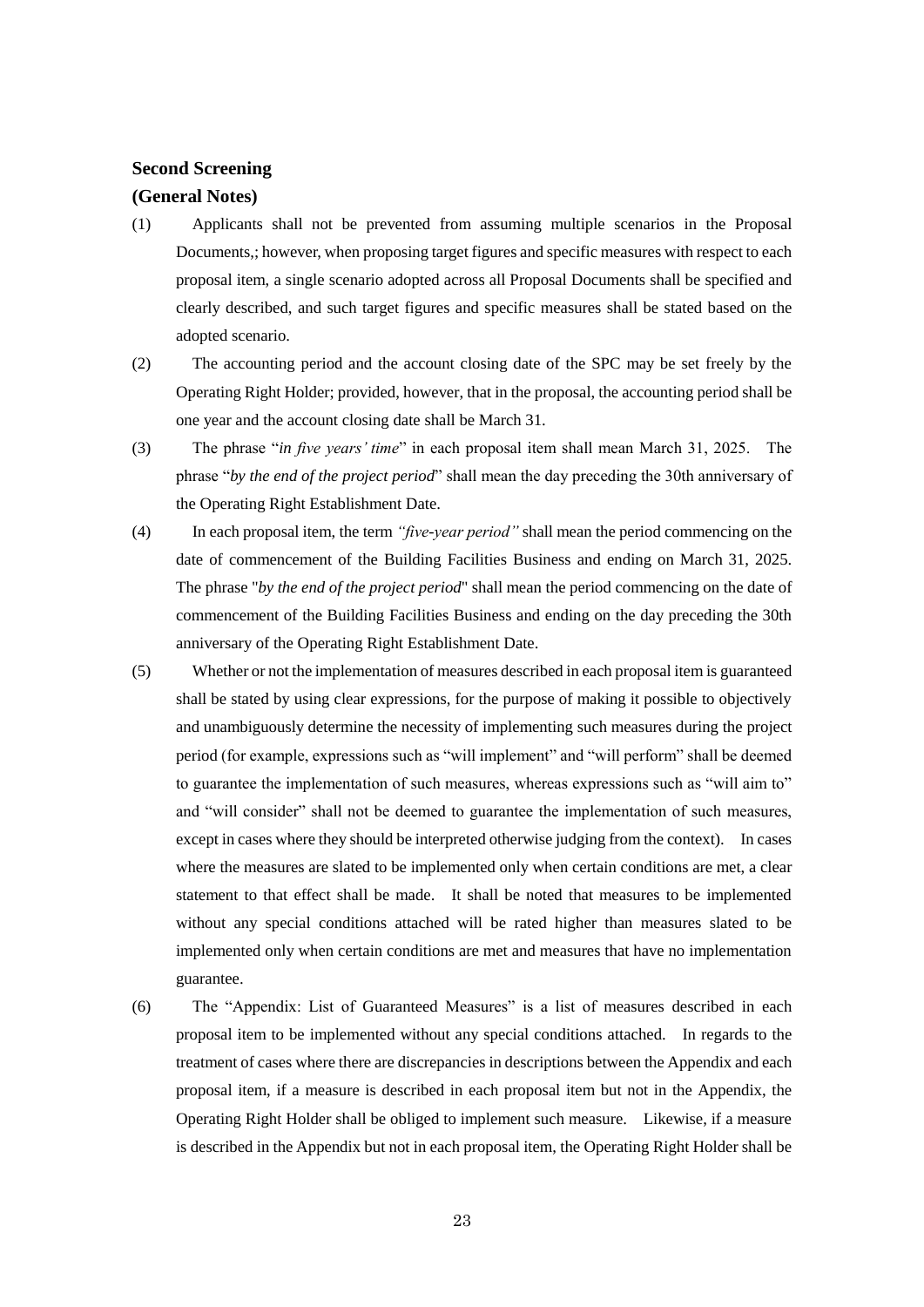obliged to implement such measure. From the viewpoint of clarifying the determination of the necessity of implementing the measures during the project period as stated above, caution shall be exercised to make sure that the measures that are guaranteed to be implemented are listed without omission, and that there are no discrepancies between the Appendix and each proposal item.

(7) Proposals in the Individual Part shall be written based on **[A1] Strategic Concept** and **[A2] Demand Trend Analysis and Project Environment Analysis** of the Overall Part. In the screening of the Individual Part, Screening Committee members for the Individual Part may read the **[A1] Strategic Concept** and **[A2] Demand Trend Analysis and Project Environment Analysis** of the Overall Part as well.

# **A) Executive Plan (Overall Part)**

# **[A1] Strategic Concept**

<<Key Points in Screening>>

Has the Applicant presented an overall strategy for the agile and integrated management of the Seven Airports in Hokkaido?

Has the Applicant presented a convincing strategic concept in concrete terms covering the entire project period that is consistent with [A3] and based on [A2]?

Is it consistent with each proposal item?

<<Explanation of Key Points in Screening and Notes on Completing Proposal Documents>>

- (1) In the "Strategic Concept throughout Entire Project Period for Seven Airports in Hokkaido", the project strategy for the integrated operations of the Seven Airports in Hokkaido sought by the Applicant throughout the entire project period consistent with **[A3] Target Figures for Indicators, etc.** based on **[A2] Demand Trend Analysis and Project Environment Analysis** shall be clearly stated.
- (2) Whether the Strategic Concept is one that links together each proposal item and formulates a consistent message that cuts across all proposal items in the integrated operations of the Seven Airports in Hokkaido shall be confirmed.

# **[A2] Demand Trend Analysis and Project Environment Analysis**

<<Key Points in Screening>>

- Has the Applicant conducted detailed demand trend analysis and project environment analysis accounting for the diverse project environment surrounding the Seven Airports in Hokkaido?
- Has the Applicant identified the issues in operating the airports through various analyses, and indicated the competitive positioning of each airport?
- Do the analysis provide credible assumptions that may be used to consider each subsequent proposal item?

<<Explanation of Key Points in Screening and Notes on Completing Proposal Documents>>

(1) In "Detailed Demand Trend Analysis and Project Environment Analysis for All Seven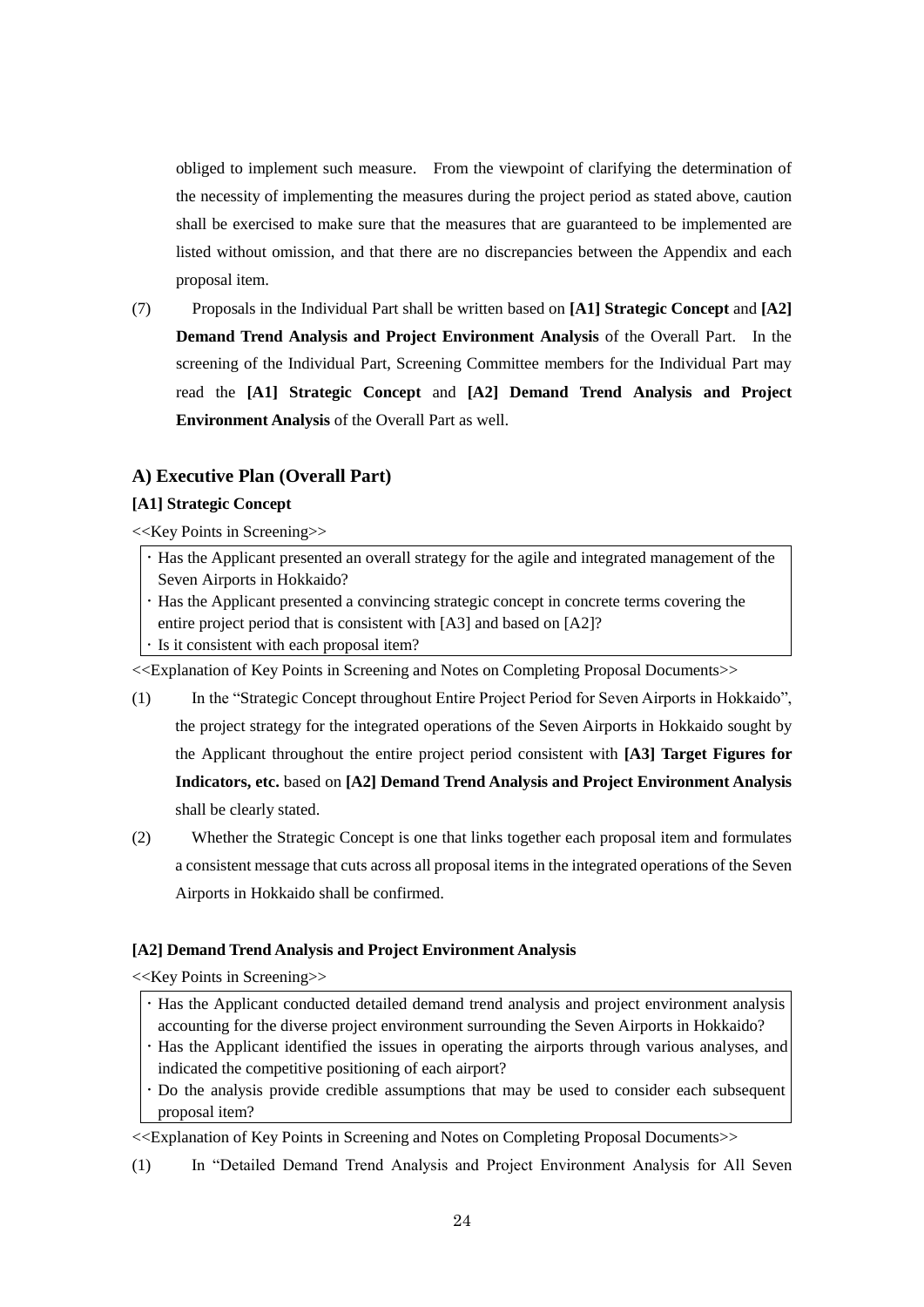Airports in Hokkaido", demand trends of the Seven Airports in Hokkaido (including demand forecast serving as the basis for setting **[A3] Target Figures for Indicators, etc.**) as well as the results of project environment analysis shall be stated. This shall be based on an appropriate examination of the diverse project environment in and surrounding the Seven Airports in Hokkaido, such as the current revenue/expenditure structure of the Seven Airports in Hokkaido, the characteristics and attractiveness of the regions surrounding the airports, the collaborative and competitive landscape with other neighboring airports and other means of transportation, and the strategic placing of the Seven Airports in Hokkaido for the airlines.

- (2) The analysis results shall aim to have the content and the construction to act as a credible basis for the subsequent proposal items and be relevant instead of being a mere list of matters examined. Whether a convincing foundation leading on to each proposal item has been provided shall be considered.
- (3) The following shall be confirmed: whether operational issues have been identified for both the Seven Airports in Hokkaido as a whole and the individual airports, and whether the competitive positioning of individual airports in the operations envisioned by the Applicant is made clear based on the results of the demand trend analysis and project environment analysis and the characteristics of each airport. Statements regarding individual airports shall be written in the following order: New Chitose Airport, Wakkanai Airport, Kushiro Airport, Hakodate Airport, Asahikawa Airport, Obihiro Airport, and Memanbetsu Airport. Statements regarding individual airports in the subsequent proposal items shall also be written in the same order as above.
- (4) In the subsequent proposal items, whether the proposal is coherent and consistent with the demand trend analysis and project environment analysis, the identified issues and the competitive positioning of individual airports shall be confirmed.

#### **[A3] Target Figures, etc.**

<<Key Points in Screening>>

- Has the Applicant presented specific targets for the Seven Airports in Hokkaido taking into account the analysis in [A2]?
- Has the Applicant proposed a method by which airport users' needs, satisfaction level, etc. can be properly and adequately identified?

<<Explanation of Key Points in Screening and Notes on Completing Proposal Documents>>

(1) The exact target figures to be achieved *in five years' time* and *by the end of the project period* shall be stated with respect to passenger traffic and cargo volume (annual number of passengers and annual cargo volume), number of routes, number of flights, aviation income and nonaviation income (annual aviation income and annual non-aviation income). In this proposal item, the targets for the Seven Airports in Hokkaido shall be stated; the target for each individual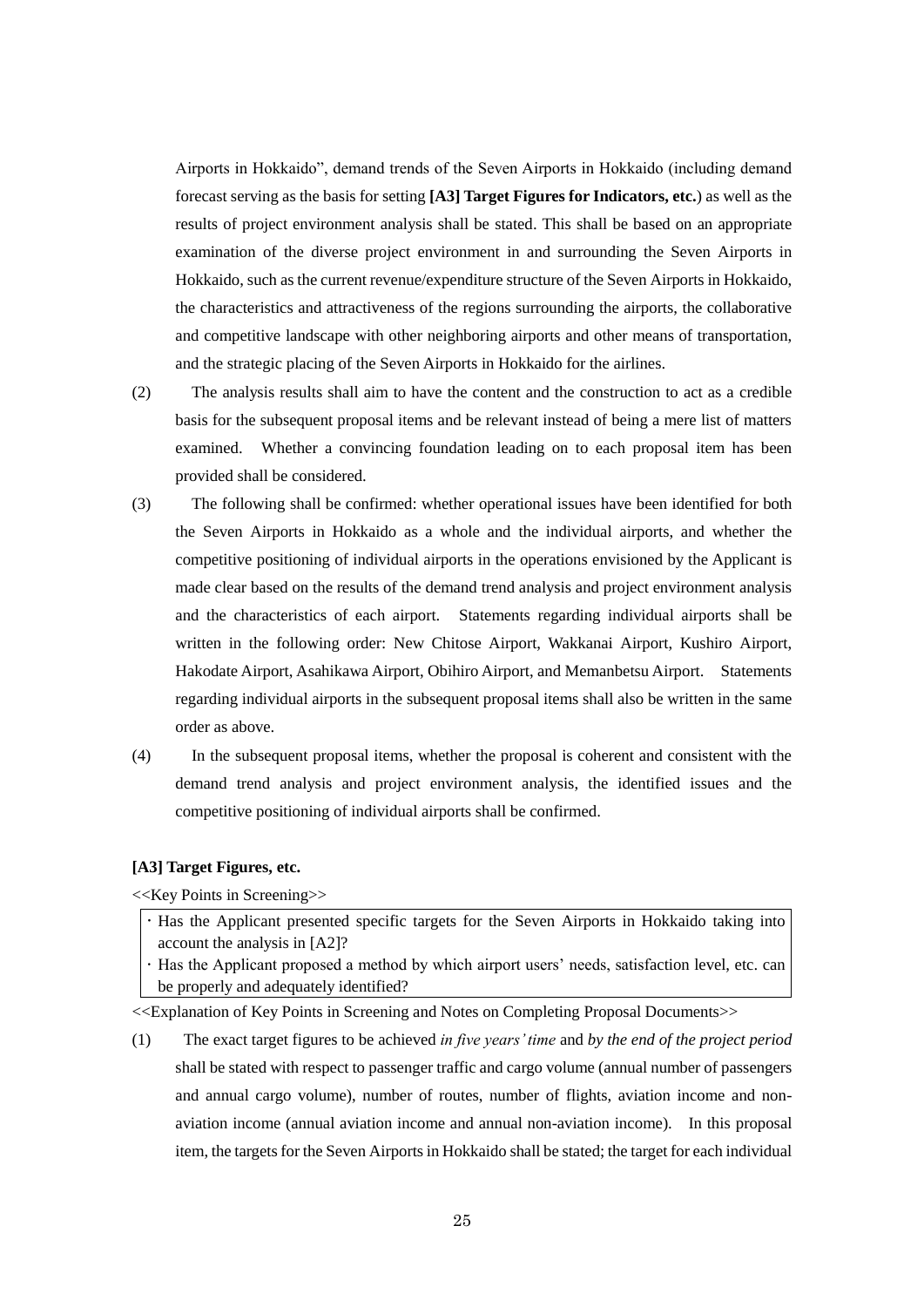airport shall be stated in the Individual Part. These target figures do not constitute an obligation under the Project Agreement. As such, even if the Applicant fails to realize passenger traffic and cargo volume (annual number of passengers and annual cargo volume), number of routes, number of flights, aviation income and non-aviation income (annual aviation income and annual non-aviation income) that exceed these target figures *in five years' time* and *by the end of the project period*, such failure shall not be deemed to be a breach of the Project Agreement.

- (2) In "Setting of Targets for Improving Convenience for Airport Users", a proposal shall be made for setting targets to be achieved *in five years' time* and *by the end of the project period* relating to improvements in the service quality for airport users, who are deemed to consist of users of air transport services as well as general users who do not use aviation services but visit the airports, such as residents of neighboring areas. In this proposal item, the targets for the Seven Airports in Hokkaido shall be stated; the target for each individual airport shall be stated in the Individual Part. These targets do not constitute an obligation under the Project Agreement. As such, even if the Applicant fails to improve service quality to target levels or higher *in five years' time* and *by the end of the project period*, such failure shall not be deemed to be a breach of the Project Agreement.
- (3) In "Performance Indicators for Service Quality of Airport Users", the measurement method shall be proposed in combination with the setting of targets explained above.

# **A) Executive Plan (Individual Part)**

# **[A-CTS through A-MMB] Strategic Concept**

<<Key Points in Screening>>

Has the Applicant conducted demand trend analysis and project environment analysis taking into account the diverse project environment surrounding each of the Seven Airports in Hokkaido?

- Has the Applicant identified the issues for the operations of each airport through various analyses, and indicated the competitive positioning of each airport?
- Do the analysis provide credible assumptions that may be used to consider each subsequent proposal item?

<<Explanation of Key Points in Screening and Notes on Completing Proposal Documents>>

(1) In "Strategic Concept throughout Entire Project Period for Each Individual Airport", the vision, philosophy, etc. sought by the Applicant in operating each individual airport throughout the entire project period shall be made clear, based on **[A1] Strategic Concept** and **[A2] Demand Trend Analysis and Project Environment Analysis**. The above shall be consistent in content with the competitive positioning of individual airports in the project operation envisioned by the Applicant.

(2) The exact target figures to be achieved *in five years' time* and *by the end of the project period*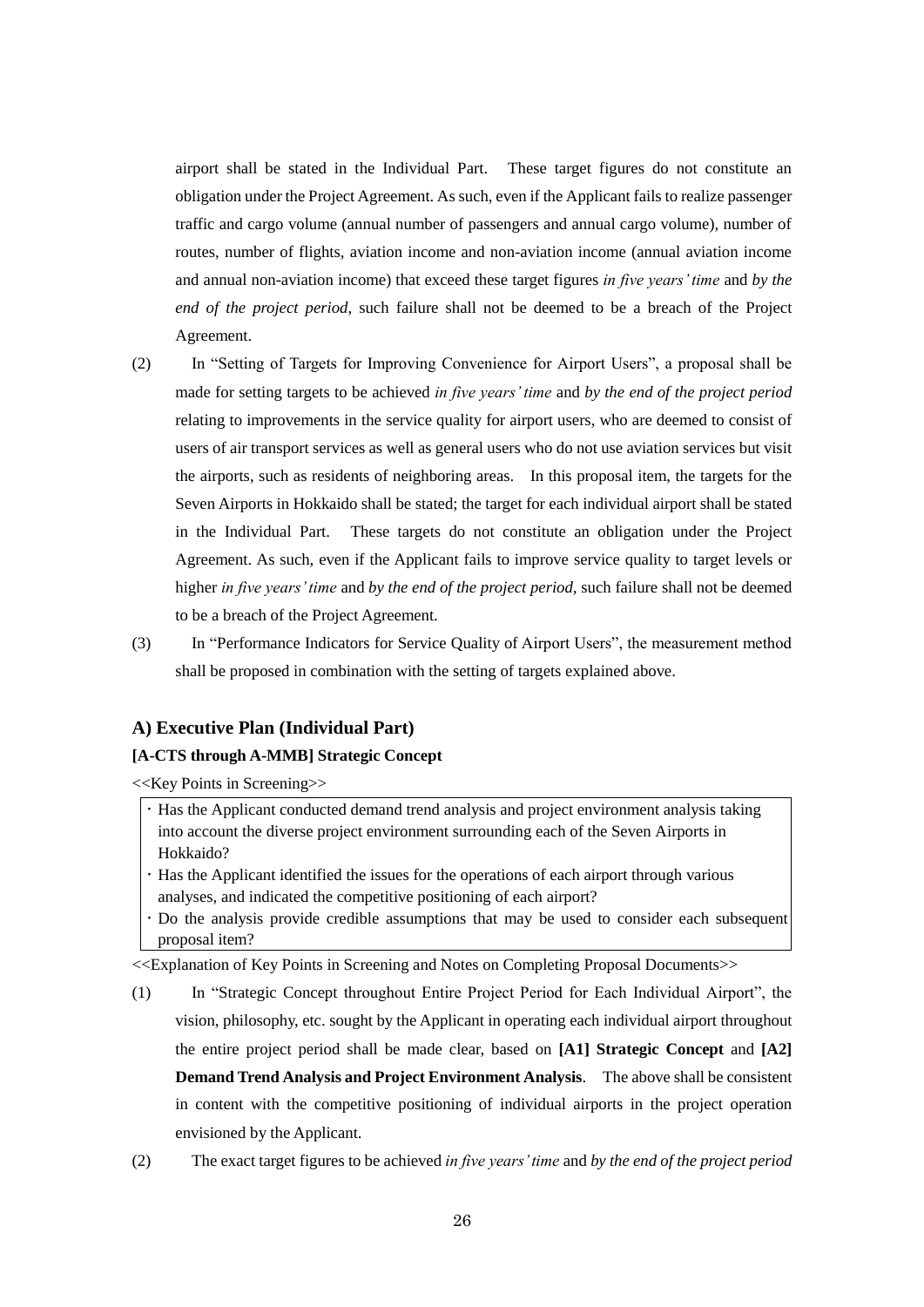shall be stated with respect to passenger traffic and cargo volume (annual number of passengers and annual cargo volume), number of routes, number of flights, aviation income and nonaviation income (annual aviation income and annual non-aviation income). In this proposal item, the target for each individual airport shall be stated. These target figures do not constitute an obligation under the Project Agreement. As such, even if the Applicant fails to realize passenger traffic and cargo volume (annual number of passengers and annual cargo volume), number of routes, number of flights, aviation income and non-aviation income (annual aviation income and annual non-aviation income) that exceed these target figures *in five years' time* and *by the end of the project period*, such failure shall not be deemed to be a breach of the Project Agreement.

- (3) In "Setting of Targets for Improving Convenience for Airport Users", a proposal shall be made for setting targets to be achieved *in five years' time* and *by the end of the project period* relating to improvements in the service quality for airport users, who are deemed to consist of users of air transport services as well as general users who do not use aviation services but visit the airports, such as residents of neighboring areas. In this proposal item, the targets for the Seven Airports in Hokkaido shall be stated; the target for each individual airport shall be stated in the Individual Part. These targets do not constitute an obligation under the Project Agreement. As such, even if the Applicant fails to improve service quality to target levels or higher *in five years' time* and *by the end of the project period*, such failure shall not be deemed to be a breach of the Project Agreement.
- (4) In "Performance Indicators for Service Quality of Airport Users", the measurement method shall be proposed in combination with the setting of targets explained above.

# **B) Airport Growth**

# **(Development of route network and Promotion of Wide-Area Tourism) (Overall Part)**

### **[B1] Proposal for Development of route network**

<<Key Points in Screening>>

- Has the Applicant clearly indicated its strategy for developing the route network integrally with the Seven Airports in Hokkaido (e.g., collaboration and harmonization among airports based on [A1] and [A2])?
- Has the Applicant clearly stated a specific strategy for the development of domestic and international route networks to airports outside Hokkaido to/from the Seven Airports in Hokkaido?
- Does the policy contribute to the growth in passenger traffic, cargo volume, etc.?

<<Explanation of Key Points in Screening and Notes on Completing Proposal Documents>>

(1) In this proposal item, proposals on specific strategies for the development of (i) international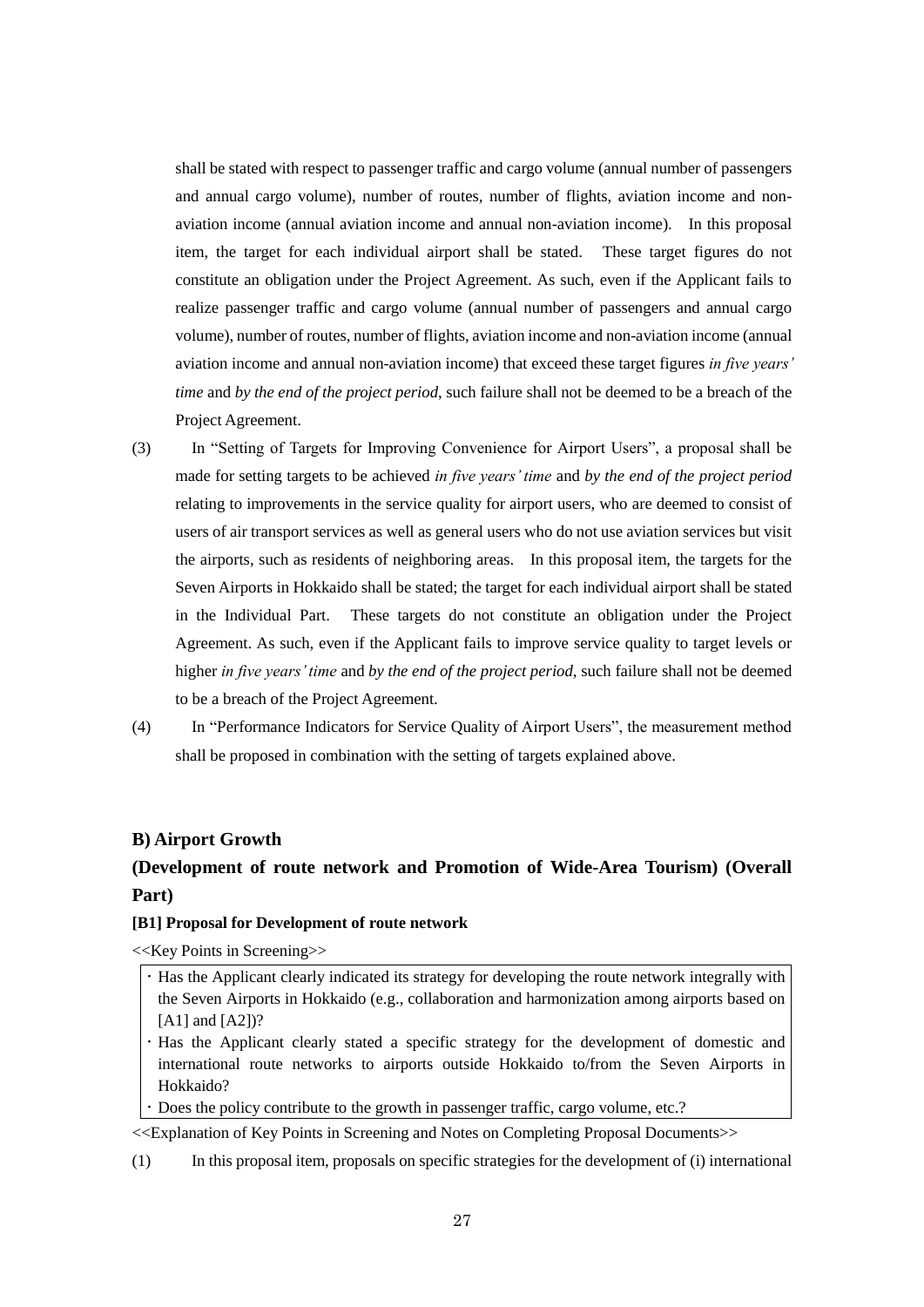route networks to/from the Seven Airports in Hokkaido; and (ii) domestic route network to airports outside Hokkaido to/from the Seven Airports in Hokkaido shall be made. Specific approaches to attract airlines from a strategic viewpoint of the Seven Airports in Hokkaido as a whole, and specific ideas for pricing strategy for landing fees and other fees shall be made.

- (2) The proposal shall be confirmed as to whether it is effective and highly feasible and based on an appropriate analysis of the airline business.
- (3) In "Specific Measures for the Five-year Period", detailed measures for developing the route network shall be proposed.
- (4) In "Basic Measures until the End of the Project Period", the approach to developing the route network during the project period shall be proposed, rather than detailed measures to attract airlines and fee-related measures.

#### **[B2-1] Proposal for Development of Intra Hokkaido Route Network**

<<Key Points in Screening>>

 Has the Applicant clearly stated its specific strategy for Development of Intra Hokkaido Route Network (e.g.- the network to/from the Seven Airports in Hokkaido with the 13 airports (inclusive of the Seven Airports) in Hokkaido) based on [A1] and [A2]?

Does the policy contribute to growth in passenger traffic, cargo volume, etc.?

<<Explanation of Key Points in Screening and Notes on Completing Proposal Documents>>

- (1) In this proposal item, proposals on specific strategies for the development of Intra Hokkaido Route Network (e.g.- the network to/from the Seven Airports in Hokkaido with the 13 airports (inclusive of the Seven Airports) in Hokkaido) shall be made. Specific approaches to attract airlines from a strategic viewpoint of the Seven Airports in Hokkaido as a whole, and specific ideas for pricing strategy for landing fees and other fees shall be made.
- (2) The proposal shall be confirmed as to whether it is effective and highly feasible based on an appropriate analysis of the airline business. The proposal shall also be confirmed in terms of consideration given to the connectivity of local residents, as well as for specific measures to funnel incoming travelers at certain Hokkaido airport forward onto other airports in Hokkaido.
- (3) In "Specific Measures for the Five-year Period", detailed measures for developing the route network shall be proposed.
- (4) In "Basic Measures until the End of the Project Period", the approach to developing the route network during the project period shall be proposed, rather than detailed measures to attract airlines and fee-related measures.

# **[B2-2] Proposal for Promotion of Wide-Area Tourism**

<<Key Points in Screening>>

Has the Applicant clearly presented a specific policy for the promotion of wide-area tourism as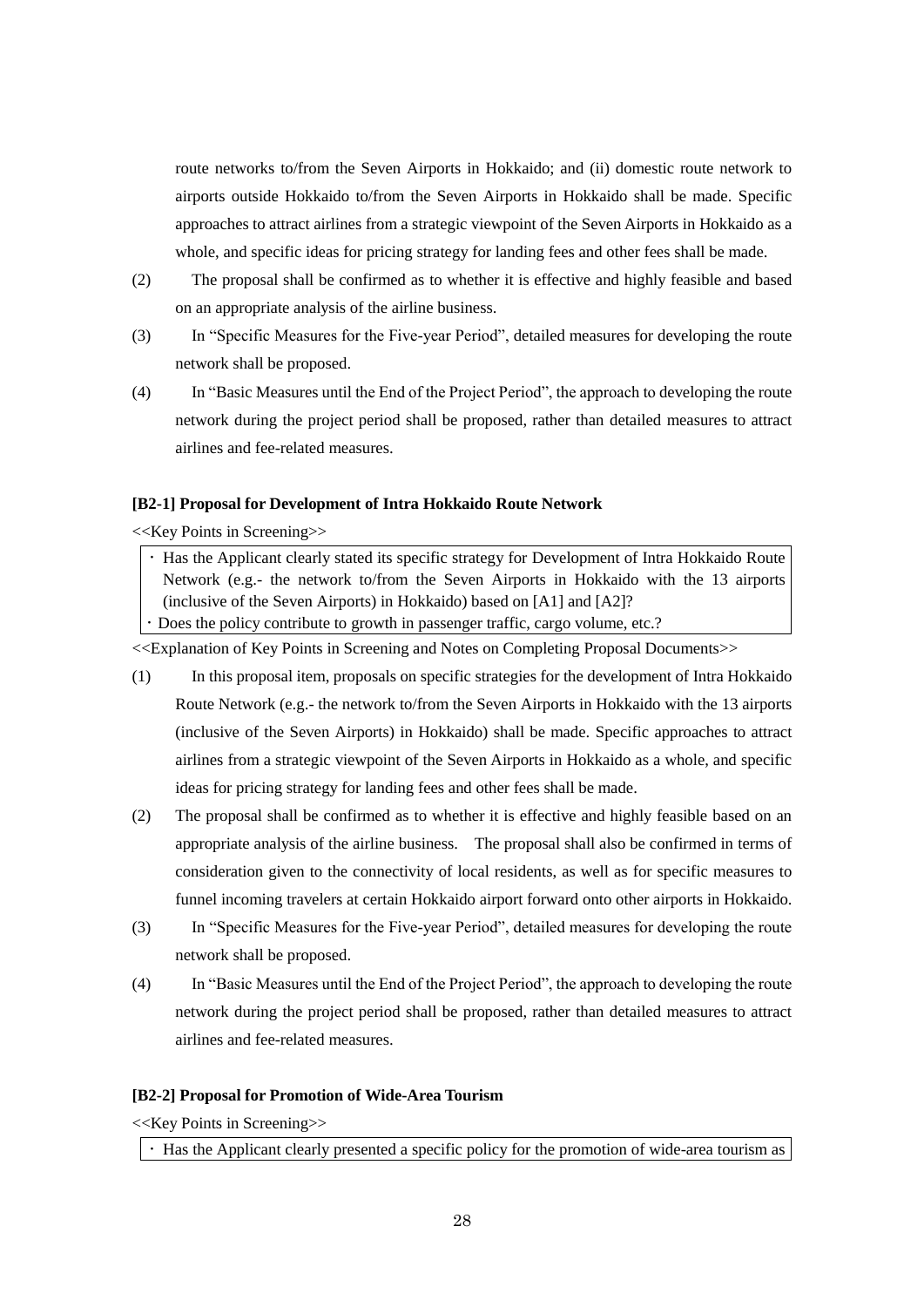an airport operator based on [A1] and [A2]?

 Has the Applicant clearly presented specific measures to disperse tourists, make them tour across Hokkaido and thereby expand various economic ripple effects throughout Hokkaido, based on its specific policy for the promotion of wide-area tourism?

 Has the Applicant clearly presented measures to collaborate with Stakeholders related to the promotion of wide-area tourism?

<<Explanation of Key Points in Screening and Notes on Completing Proposal Documents>>

- (1) Whether a specific policy has been presented for the promotion of wide-area tourism that can be undertaken as an airport operator based on demand trend analysis and project environment analysis shall be confirmed.
- (2) The following shall be confirmed: whether the wide-area tourism measures based on the specific policy above are appealing in terms of dispersing tourists, making them tour across Hokkaido and thereby expanding various economic ripple effects throughout Hokkaido, with the Seven Airports in Hokkaido serving as the place of arrival/departure; and whether specific measures and its expected effects have been clearly indicated.
- (3) Whether specific measures for the promotion of wide-area tourism have been clearly presented in regards to collaboration with relevant local governments, airlines and diverse business operators such as operators of businesses outside the Airport Site (e.g., travel agencies, tourism organizations and airport access business operators) shall be confirmed. Wide-area tourism promotion measures by the parent company, etc. shall be outside the scope of evaluation.

# **(Development of route network and Promotion of Wide-Area Tourism) (Individual Part)**

# **[B1-CTS through B1-MMB] Proposal for Development of route network, etc.**

<<Key Points in Screening>>

If the proposal effective and highly feasible in contributing to the development of the route network of each individual airport, based on [A-CTS through A-MMB]?

Does the proposal contribute to airport growth and the promotion of wide-area tourism?

Does the proposal give consideration to the passengers' burden?

- (1) In "Measures to Attract Airlines", a proposal for attracting air carriers other than by way of fees (increased frequency and destinations by incumbent airlines, in addition to attracting new air carriers and airline routes), etc. shall be stated.
- (2) "Landing Fee, etc." in this proposal item shall mean "landing fees and other fees for the use of runway, etc." stipulated in Article 13, paragraph (1) of the Airport Act, user fees for air navigation facilities stipulated in Article 54, paragraph (1) of the Civil Aeronautics Act, passenger (service) facility charge stipulated in Article 16, paragraph (1) of the Airport Act and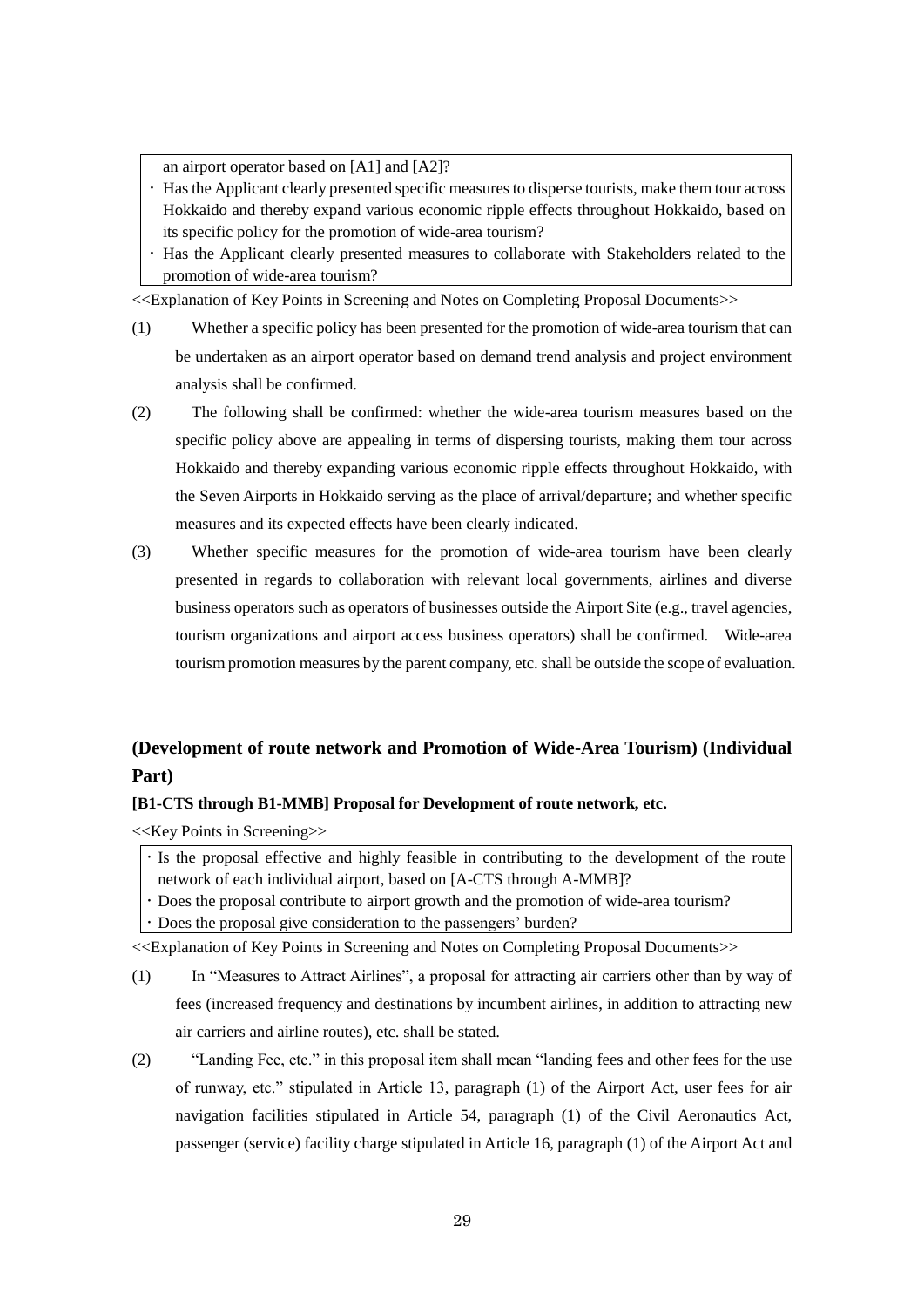other fees collected in relation to the use of aviation services from air carriers or their users by the Operating Right Holder or the operator of the Building Facilities Business, etc. (e.g., Passenger Boarding Bridge (PBB) fees, Baggage Handling System (BHS) fees, counter rental fees, etc.)

 In "Measures for Landing Fees and Other Fees", the schedule of fees, the method of setting fees (including indicators serving as the basis of fee calculation), the method of fee collection, etc. shall be included.

- (3) In this proposal item, the proposal shall be confirmed as to whether it is effective and highly feasible based on demand trend analysis and project environment analysis, identified issues, the characteristics of each airport and an appropriate analysis of the airline business.
- (4) In "Specific Measures for the Five-year Period", detailed measures for developing the route network shall be proposed.
- (5) In "Basic Measures until the End of the Project Period", the approach to developing the route network during the project period shall be proposed, rather than detailed measures to attract airlines and fee-related measures.
- (6) In "Measures to promote the attractiveness of the Region as part of the Promotion of Widearea Tourism at Each Individual Airport", the proposal shall be confirmed as to whether it promotes the attractiveness of regions in the vicinity of individual airports as well as its hinterlands. These measures should be in sync with measures to attract airlines. Measures to promote the attractiveness of the Region as part of the Promotion of Wide-area tourism shall be outside the scope of evaluation.
- (7) In "Measures to Collaborate with Business Operators Related to the Promotion of Wide-area Tourism at Each Individual Airport", Whether specific measures for the promotion of wide-area tourism have been clearly presented in regards to collaboration with relevant local governments, airlines and diverse business operators such as operators of businesses outside the Airport Site (e.g., travel agencies, tourism organizations, airport access business operators) who are in regions in the vicinity of individual airports shall be confirmed. Measures to collaborate with business operators related to the promotion of wide-area tourism by the parent company, etc. shall be outside the scope of evaluation.

# **(Operation of Airport Facilities) (Overall Part)**

# **[B3] Proposal for Operation of Airport Facilities**

<<Key Points in Screening>>

- If the overall operational strategy (including capital investment strategy) for airport facilities for
- the agile and integrated management of the Seven Airports in Hokkaido clarified?
- Does the operational policy (including capital investment policy) fulfill the required standards and further improve the safety of airport functions?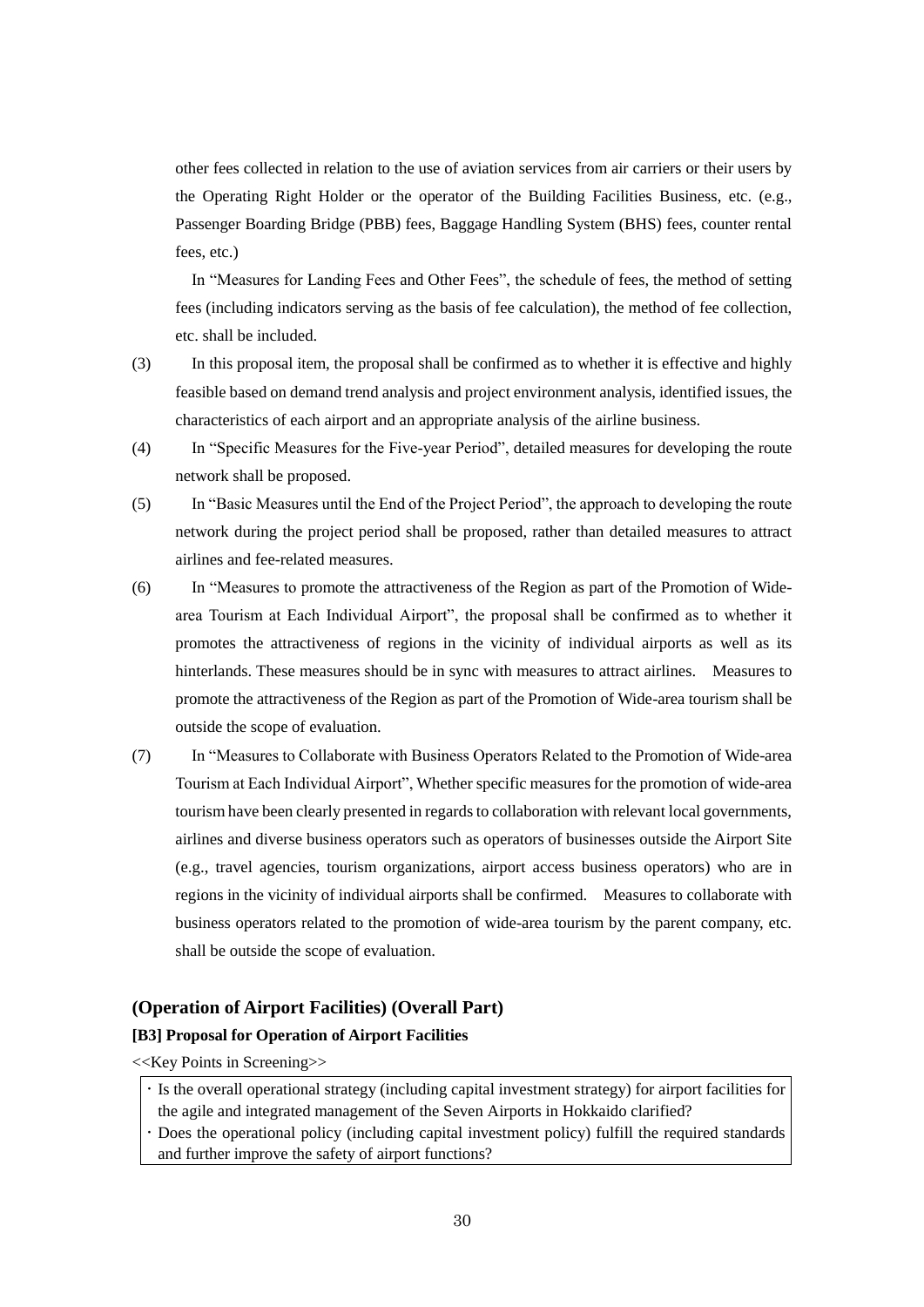Is it a policy for investing Project revenue towards airport growth?

Does it present an effective method for improving convenience for airport users?

<<Explanation of Key Points in Screening and Notes on Completing Proposal Documents>>

- (1) The "Overall Operational Strategy for Agile and Integrated Operations of Seven Airports in Hokkaido (including Capital Investment Strategy)" requires the operation of airport facilities by strategically leveraging the predominant features of each airport while executing the integral operation of the Seven Airports in Hokkaido; accordingly, the operational strategy (including capital investment strategy) for airport facilities of the Seven Airports in Hokkaido as a whole shall be confirmed. Especially for the capital investment strategy, an investment summary for each airport shall be prepared by distinguishing between aviation investments and non-aviation investments, and a specific proposal shall be made in regards to the allocation of capital investment funds and the order of priority of capital investments.
- (2) In "Specific Operational Measures for Airport Facilities Across All Seven Airports in Hokkaido (including Capital Investment Strategy)", whether it contributes to maintaining airport functions, revitalization of airports and improvements in service quality for airport users across all Seven Airport in Hokkaido shall be confirmed.

# **(Operation of Airport Facilities) (Individual Part)**

# **[B3-CTS through B3-MMB] Proposal for Operation of Airport Facilities**

<<Key Points in Screening>>

- Has the Applicant presented effective and specific operational measures (including capital investment measures) for airport facilities to improve service quality based on [A-CTS through A-MMB]?
- Can functional maintenance and revitalization effects with respect to each investment target be clearly explained by the operational measures (including capital investment measures)?

- (1) In this proposal item, whether effective and specific operational measures (including capital investment measures) for functional maintenance, revitalization of airports and service quality of airport users with respect to each airport facility at each individual airport have been presented shall be confirmed.
- (2) The following shall be confirmed with respect to capital investments; whether it is a proposal that sufficiently meets the required standards and further improves safety by such means as making replacement investments to higher standards; and whether it is a proposal that generates a positive cycle in which the Operating Right Holder's investments translates to improved profitability and leading to a new source of funds for future investments.
- (3) In "Specific Measures for the Five-year Period", the specific operational measures (including capital investment measures such as investment aimed at functional maintenance, revitalization and service quality of airport users, description of investments, effects, expected timing and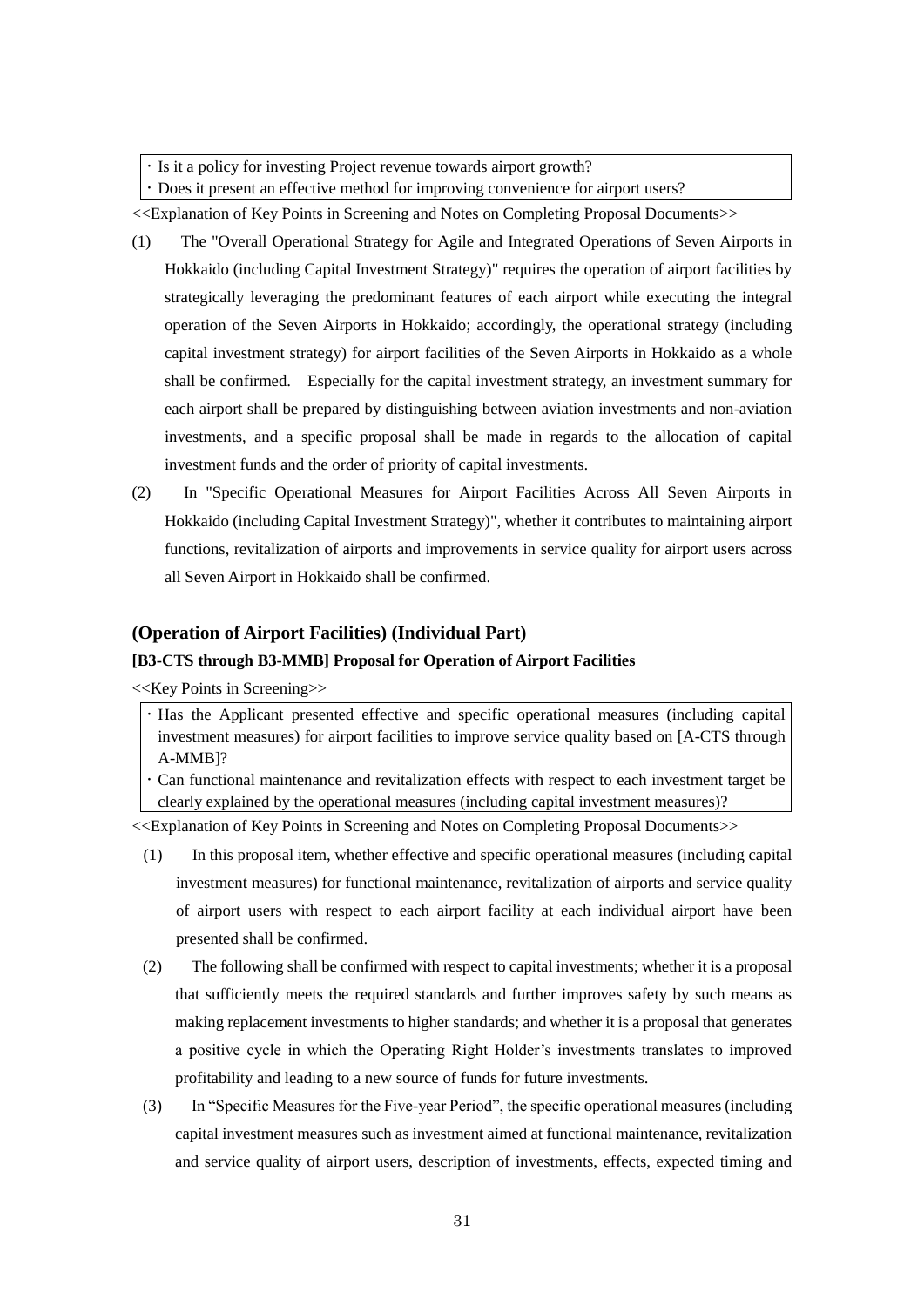planned amount) shall be clearly presented.

(4) In "Basic Measures until the End of the Project Period", the approach to the operational policy (including capital investment policy) for airport facilities during the project period shall be proposed, rather than the specific operational measures (including capital investment measures).

# **C) Project Implementation Structure, etc. (Overall Part)**

# **[C1] Proposal for Safety and Security**

<<Key Points in Screening>>

- Are the measures able to maintain and improve airport safety and security?
- Has the Applicant proposed measures and structures that have effective self-checking functions for safety and security?
- Has the Applicant presented advance measures to prevent incidents or accidents from arising or minimize damage in the event of a disaster?
- Has the Applicant presented a highly reliable structure for implementing services related to safety and security through the provision of appropriate education and training to staff, selection of appropriate subcontractors, etc.?
- Does the proposal lead to an appropriate response in the event of an emergency?

- (1) In "Core Measures for Safety and Security", a proposal shall be made on the Applicants' approach to enabling the Operating Right Holder to observe mandatory safety and security standards under the required standards for airport security control regulations, etc. and realize a higher level of safety and security.
- (2) In this proposal item, the following shall be confirmed: whether the proposal enables the maintenance and improvement of airport safety and security over a long period of time; whether the proposal allows prompt response to changes in guidelines, operating standards, etc.; and whether safety and security measures exceeding the Four Administrators' required standards will be taken.
- (3) In "Core Policies for Self-monitoring for Safety and Security", a proposal shall be made on the method and nature of self-monitoring relating to safety and security to be performed by the Operating Right Holder itself or by an external third party commissioned by the Operating Right Holder. Here, from the viewpoint of placing high emphasis on ensuring safety and security at airports, a proposal shall be made separately to the self-monitoring method relating to other matters in **[C2] Proposal for Project Implementation Structure** and general self-monitoring methods; monitoring shall be confirmed as to whether its scope is necessary and adequate, and whether the monitoring method is objective and can sufficiently ensure safety.
- (4) In "Specific Measures for Ensuring Aviation Safety and Securities of the Airport", a proposal shall be made on: specific measures for maintaining and improving safety and security; specific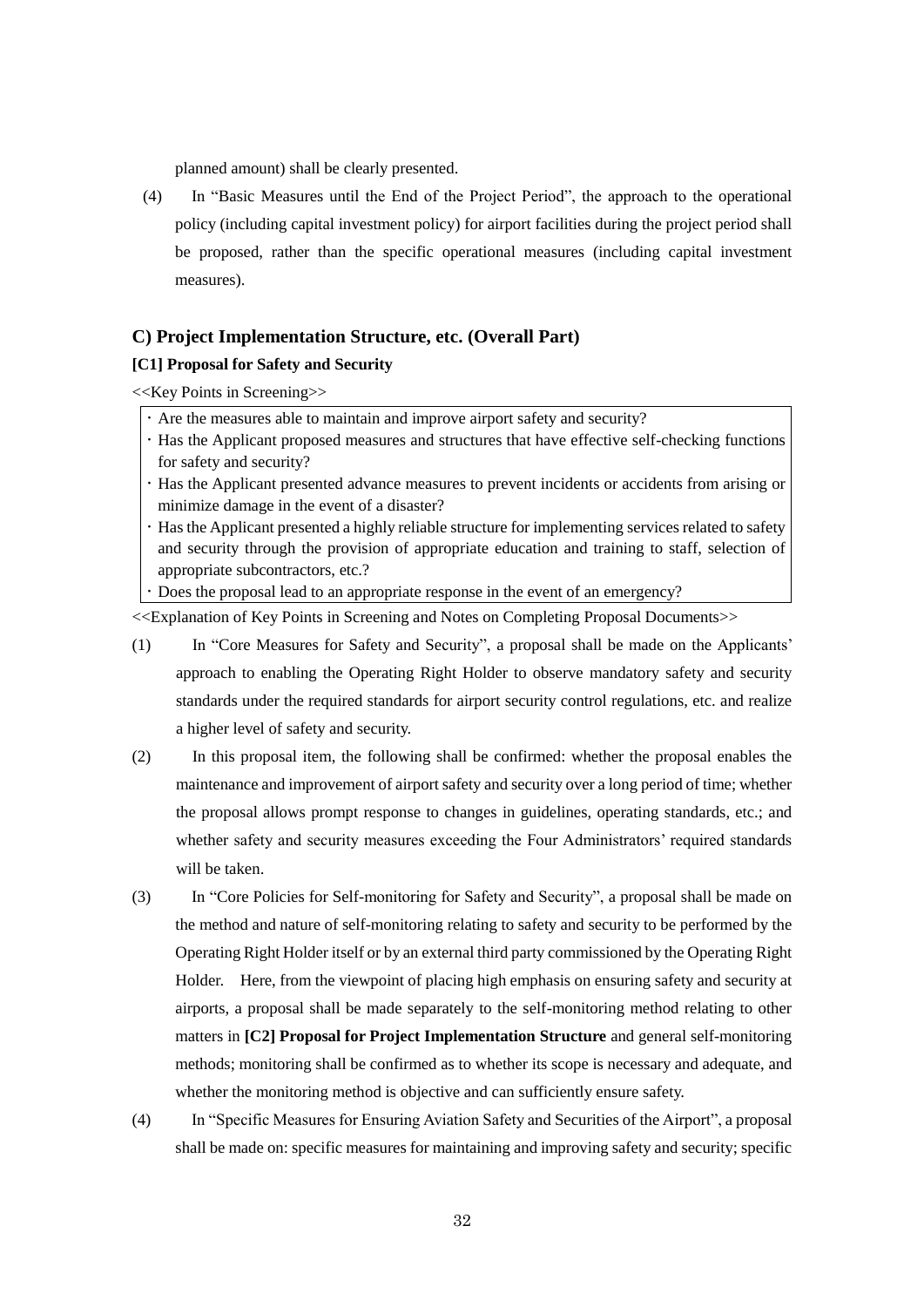measures for securing personnel when security services, snow removal services, construction work, etc. are to be performed by the Operating Right Holder itself, and for providing appropriate education and training to staff in charge and commissioning services to persons with sufficient experience and skills when outsourcing; and specific implementation method, description, etc. of self-monitoring to be performed in accordance with the "Core Policies for Self-monitoring for Safety and Security". This item does not constitute a part of the Master Plan; accordingly, matters to be proposed that are not appropriate for public disclosure shall be written in this item. In this proposal item, the following shall be confirmed: whether the proposal has a high possibility of preventing incidents or accidents from arising; whether it is effective in minimizing damage in the event of a disaster; whether methods of collaborating and coordinating with airport-related business operators and relevant organizations have been examined; whether safety and effectiveness has been sufficiently ensured in the method of education, training and outsourcing with respect of staff engaged in services relating to safety and security; and whether the self-monitoring method, etc. adheres to the "Core Policies for Self-monitoring for Safety and Security" and is adequate in content for fulfilling the Basic Policy.

(5) In "Emergency Countermeasures (Incidents, Accidents, Disasters, Epidemics, etc.)", advance measures shall be proposed to smoothly settle any incident, accident, disaster, epidemic, etc. that may hinder the operation of the Airports and promptly restore the facilities by collaborating with local governments, etc. or recover the airport functions by such means as imposing airport closure for a certain period of time in the event of such incident, accident, disaster, epidemic, etc. In this proposal item, the following shall be confirmed: whether a detailed study has been conducted on the occurrence of a specific emergency event; whether effective measures have been proposed to take prompt and appropriate action according to the nature of the emergency, and in the event of an airport closure, restore normal airport functions while minimizing the duration of airport closure and the impact on route networks through collaboration with relevant organizations, etc.

#### **[C2] Proposal for Project Implementation Structure**

<<Key Points in Screening>>

- Does the organizational structure help facilitate the Project?
- Is the SPC's decision-making process clearly described? Does it give consideration to ensuring governance and timely decision making?
- Has a highly effective self-monitoring method been proposed to confirm the compliance with the required standards and the performance of the proposed matters?

<<Explanation of Key Points in Screening and Notes on Completing Proposal Documents>>

(1) "Composition of Capital Contribution to SPC, etc." is a proposal regarding the capital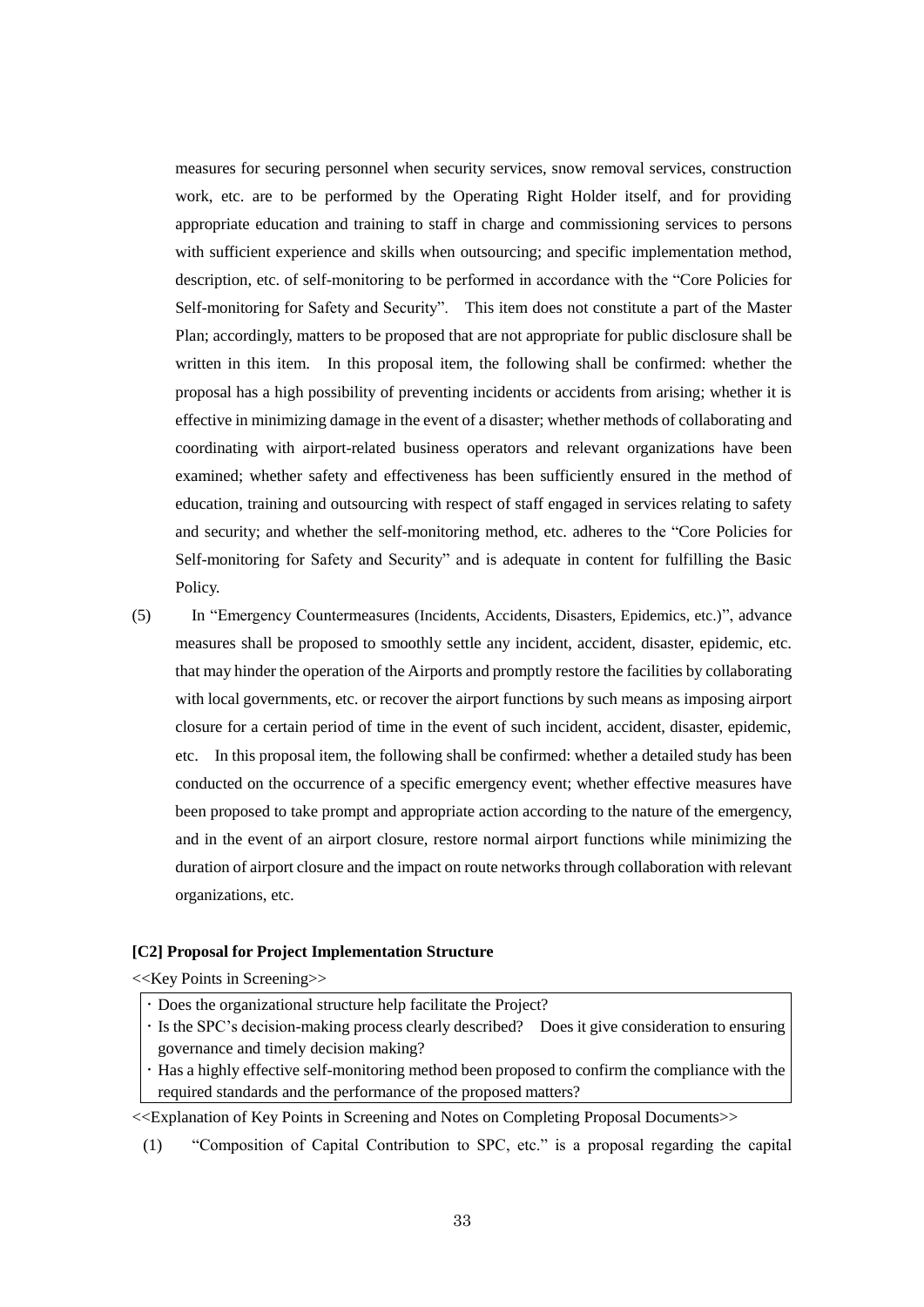contribution to be made when the Applicant establishes a SPC that will serve as the Operating Right Holder. More specifically, the ratio of voting shares and non-voting shares held by each investor into the SPC (Applying Company, Consortium Members and non-voting shareholders) and the exact amount of capital expected to be contributed by each capital investor as at the time of commencement of the first airport operations shall be stated. As the Operating Right Holder's entire voting interest shall be held by the Representative Company or Consortium Members, the ratio of voting rights held by the Representative Company or Consortium Members shall be 100% in total. Indirect capital contribution shall be allowed; however, even in this case, the Applying Company or Consortium Members or companies, etc. controlled by the Applying Company or Consortium Members are required to hold the entire voting interest. In this proposal item, the composition of capital contribution, etc. shall be confirmed as to whether it enables the Applicant and the Operating Right Holder to build an appropriate relationship throughout the project period.

(2) In "organizational structure", a proposal shall be made on the allocation of roles for each investor into the SPC, and the following shall be confirmed: whether the organizational structure based on this arrangement is adequate for securing the personnel, know-how, etc. needed for the implementation of the diverse Project for the Seven Airports in Hokkaido as a whole; and whether the roles and positioning of the Consortium Members have been clarified from the viewpoint of operating the Seven Airports in Hokkaido in an agile and integrated manner.

In addition, a proposal shall be made on: the group structure of the Operating Right Holder at the time of commencement of all seven airport operations; and organizational chart of the Operating Right Holder and its subsidiaries, etc.; and ideas for the members and roles of the management that will contribute to the integrated operation of the Seven Airports in Hokkaido; allocation of duties; and the structure of collaboration work with contractors and subcontractors with the Operating Right Holder and its subsidiaries. Whether the Operating Right Holder and its subsidiaries are equipped with an internal structure to execute Airport Operating Business and Building Facilities Business in tandem and whether their structure of collaboration with contractors and subcontractors is adequate shall be confirmed. Furthermore, the following shall be confirmed: whether measures are in place to deal with any conflict of interest between persons concerned (e.g., between investors in the Operating Right Holder, between such investors and business operators involved in airport operation); and whether the decisionmaking process has been clearly indicated, and consideration has been given to ensure governance and timely decision making.

(3) In "Self-monitoring Method", a proposal shall be made on the method and nature of selfmonitoring to be performed by the Operating Right Holder itself or by an external third party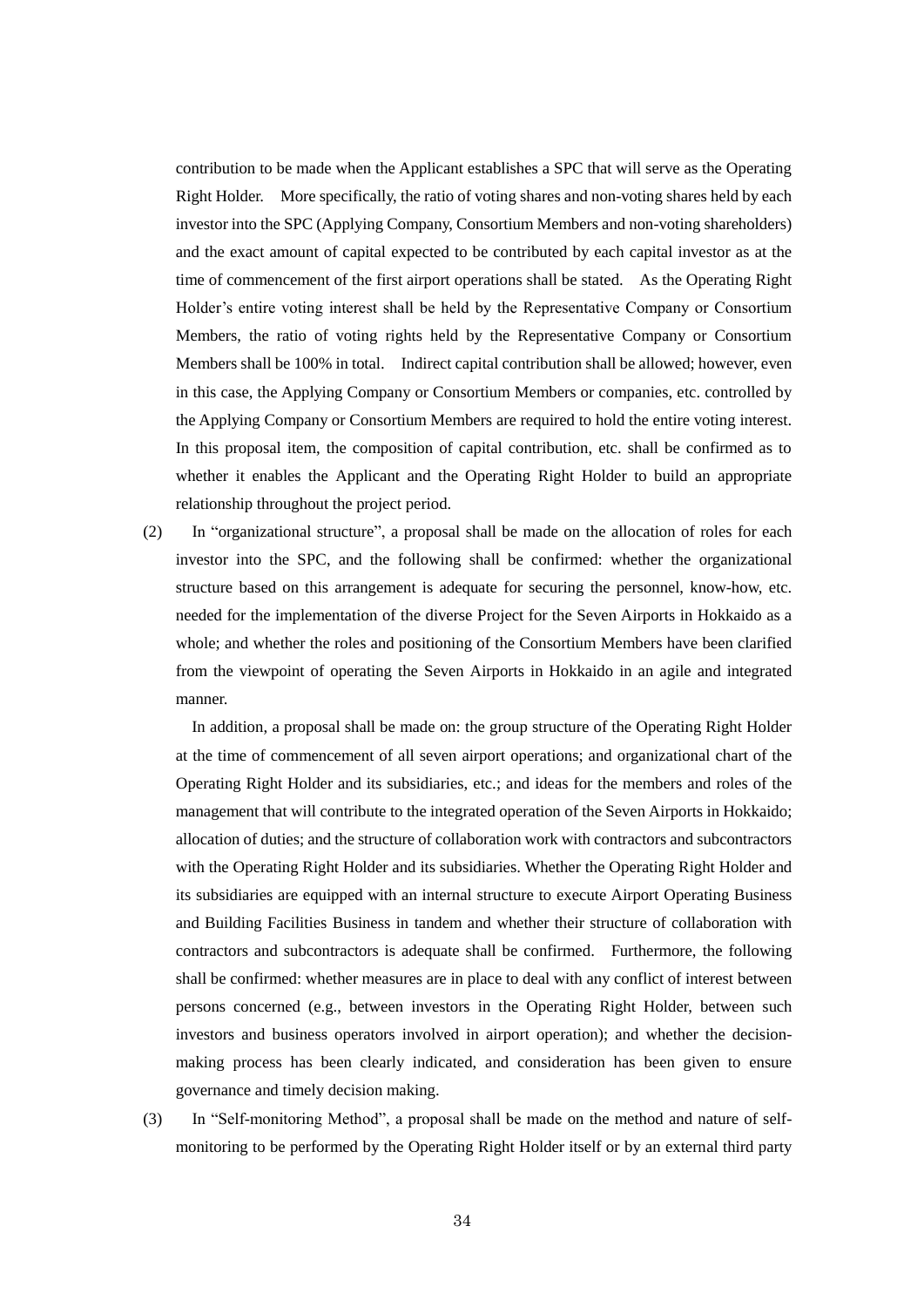commissioned by the Operating Right Holder for ensuring the compliance with the required standards and the performance of matters proposed by the Applicant. Here, all selfmonitoring methods other than those related to safety and security in **[C1] Proposal for Safety and Security** shall be proposed; however, self-monitoring that will be carried out in conjunction with those for safety and security shall be proposed in this item. In this proposal item, monitoring shall be confirmed as to whether its scope is necessary and adequate, and whether the methods and frequency are viable and ensures compliance with required standards and the performance of the proposed matters.

# **[C3] Proposal for Treatment of Staff**

<<Key Points in Screening>>

- Is the proposal on the personnel system for the staff of the operator of the Building Facilities Business and the Four Administrators appropriate giving consideration to their respective existing employment conditions?
- Does the proposal for personnel/employment-related measures for the SPC and its subsidiaries, etc. contribute to the region?
- Are requested numbers and period by job type for staff of the Four Administrators and specific measures for skills hand over consistent?

- (1) In "Personnel/Employment-related Measures for SPC and Its Subsidiaries, etc.", a proposal shall be made on the personnel system, etc. based on the view that it is necessary to maintain appropriate employer-employee relations and work environment to ensure airport safety and revitalize airports among business operators involved in airport operation. In this proposal item, the treatment and personnel system for employees of the operator of the Building Facilities Business and staff of the Four Administrators who have been engaged in the businesses shall be confirmed as to whether consideration has been given to the conditions before the commencement of the Project, especially as to whether the conditions are unfavorable. Whether the proposal will help boost the motivation of all employees to work shall also be confirmed. Considering that the Project is also aimed at regional revitalization, not only personnel/employment measures for employees of the operator of the Building Facilities Business and the staff of the Four Administrators but also personnel/employment measures for employees hired by the Operating Right Holder and its subsidiaries, etc. shall be confirmed as to whether they contribute to the region.
- (2) In "Requested Number and Period by Job Type for Staff of the Four Administrators and Specific Measures for Skills Hand Over", the following shall be confirmed: whether or not the Applicant has presented in detail, structural enhancement/recruitment/education policies/ policies for working in collaboration with personnel dispatched from the Four Administrators/policies for internalizing the work previously undertaken by the staff of the Four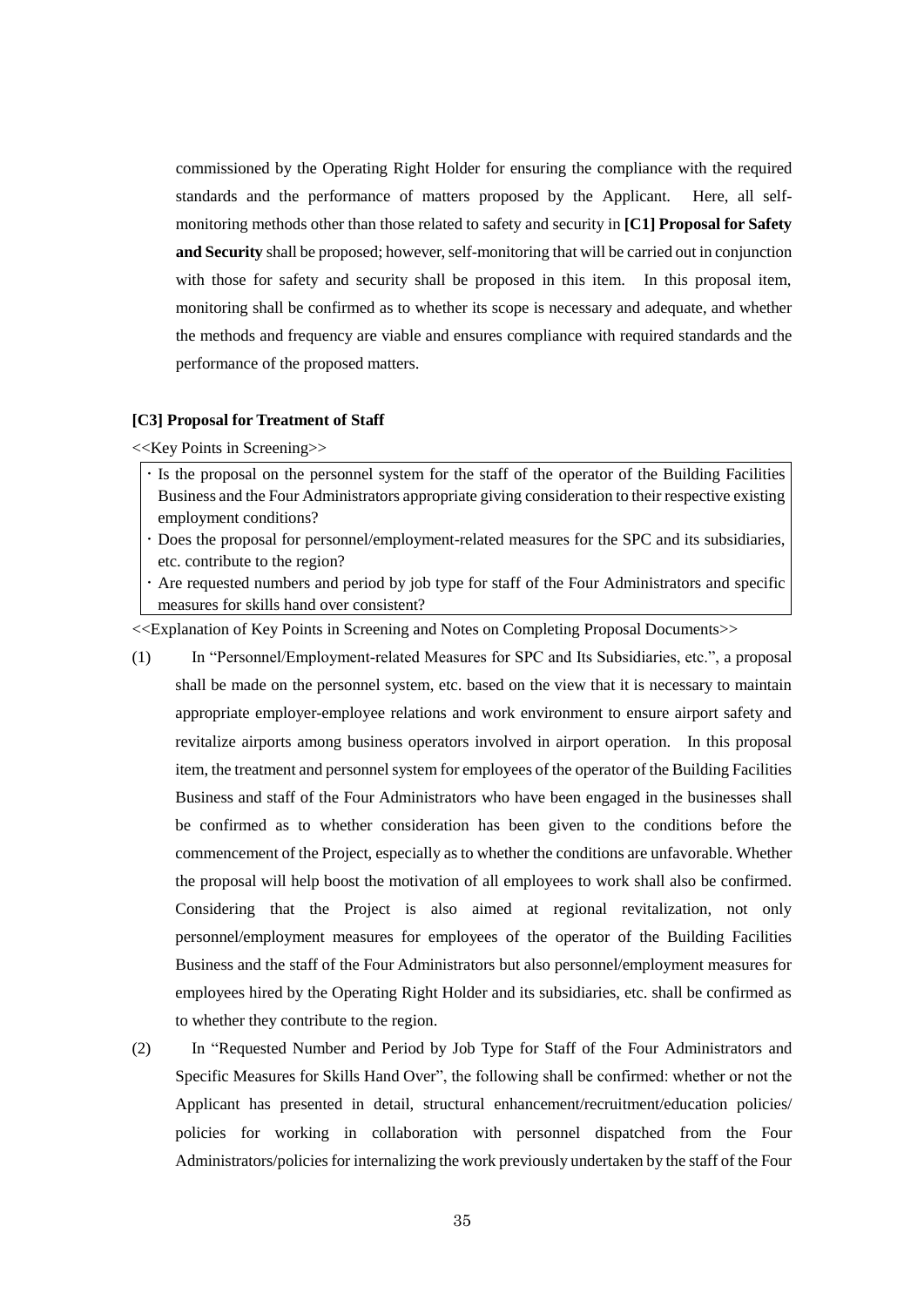Administrators in each of the following periods: (i) the period until the time of commencement of the first airport operations including the competitive dialogue period, (ii) the period after the commencement of the first airport operations, (iii) the period after the commencement of the operations of all seven airports, and (iv) the period after the staff dispatch from the Four Administrators have ended. In regards to (ii) and (iii), the job type, the number of persons and period of the personnel to be dispatched from the Four Administrators shall be stated in light of discussions with the Four Administrators in the competitive dialogue, specific measures to pass on skills smoothly so as not to hinder airport operations shall be stated under these dispatch conditions. The type of personnel, the number of persons (many vs. few) and the length of the period (long vs. short) shall be outside the scope of evaluation.

# **D) Collaboration with Local Communities (Individual Part)**

# **[D-CTS through D-MMB] Proposal for Collaboration with Local Stakeholders and Working Together with the Local Communities**

<<Key Points in Screening>>

In light of [A-CTS through A-MMB], is the proposal for collaborating with local communities contributing to airport growth, and taking into consideration improvement of service quality for airport users (proposals in this item exclude matters concerning the promotion of wide-area tourism)?

 Will the proposal have an equal or greater effect than before in working together with the local communities, and does it give due consideration to regions surrounding the airports?

- (1) "Measures for Collaboration with Local Stakeholders and Working Together with the Local Communities at Each Individual Airport (Excluding Matters Concerning the Promotion of Wide-area Tourism)" shall mean business measures implemented in collaboration with relevant local governments, airlines and diverse business operators such as operators of businesses outside the Airport Site (e.g., travel agencies, tourism organizations, airport access business operators) as well as local residents in regions in the vicinity of individual airports (excluding measures concerning the promotion of wide-area tourism as this shall be covered in other items of the proposal) with the aim of revitalizing airports and improving the convenience for airport users. When an Applicant has been selected as the Preferred Negotiation Right Holder, the proposal made by the Applicant shall become the required standard for the Operating Right Holder. Measures for Collaboration with Local Stakeholders and Working Together with the Local Communities by the parent company, etc. shall be outside the scope of evaluation.
- (2) "Measures for Working Together with the Local Communities" shall mean specific measures for businesses to be conducted to prevent obstacles arising from aircraft noise and operation of aircraft, or to contribute to improvements in the living environment around airports. When an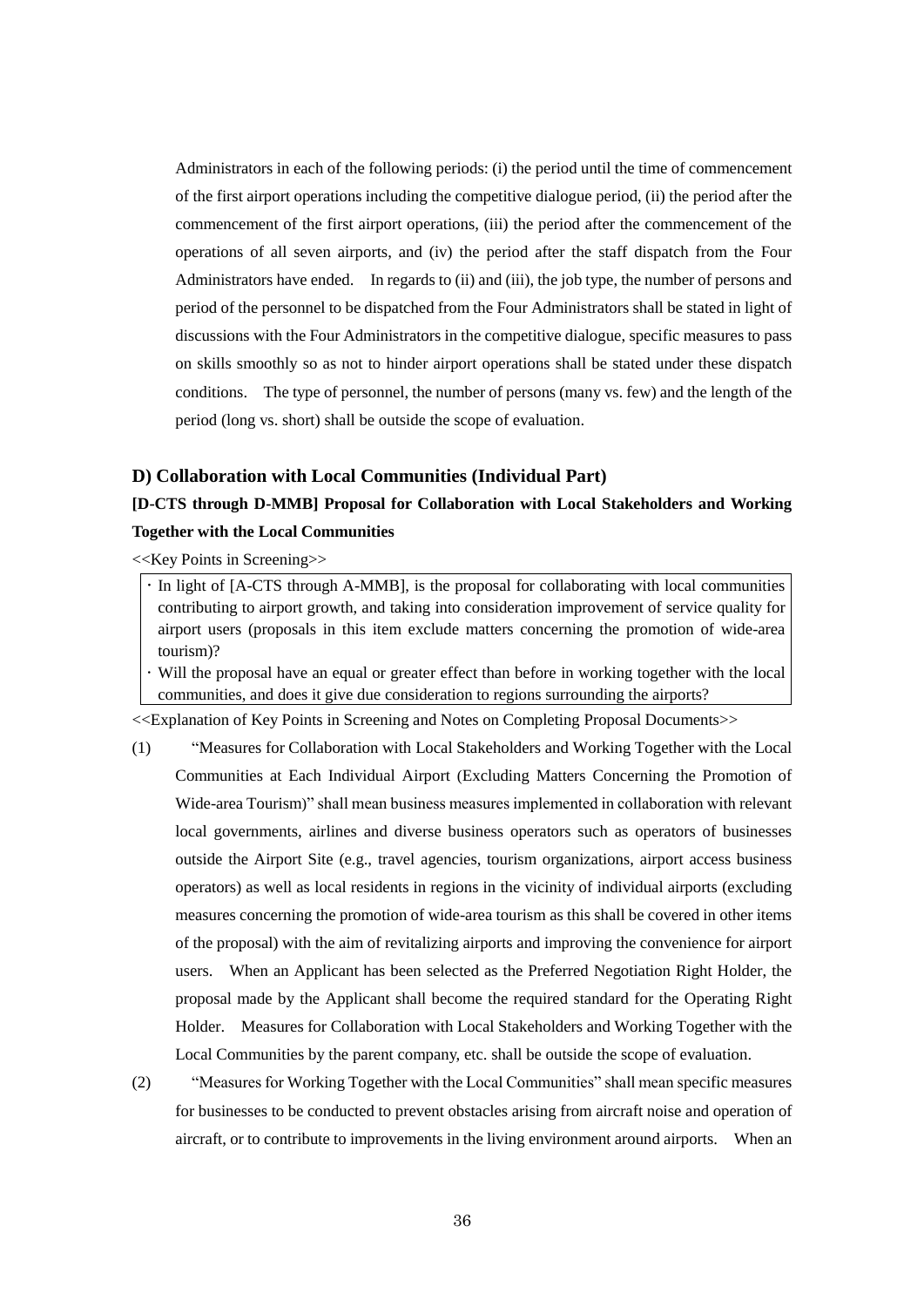Applicant has been selected as the Preferred Negotiation Right Holder, the proposal made by the Applicant shall become the required standard for the Operating Right Holder. In this proposal item, the proposed measures shall be confirmed as to whether a sufficient explanation has been provided to prove that its effects are equal to or greater than current efforts and whether such measures give consideration to the regions surrounding the airports.

At airports where the Airport Environment Improvement Foundation currently undertakes measures to work together with the local communities, the effects of the proposed measures shall be confirmed as to whether its effects are equal to or greater than those provided by the Airport Environment Improvement Foundation during the period set forth in the information package (specifics of the businesses are set forth in the information package. However, subsidization of activities to revitalize regions surrounding the airports that correspond to business for promoting airport use shall be excluded as this shall be covered in other items of the proposal) shall be stated.

# **E) Financial Plan (Overall Part)**

# **[E1] Proposal for Project Plan and Business Continuity**

<<Key Points in Screening>>

- Is the plan realistic and reasonable?
- Is the plan consistent with each proposal item?
- Is the proposal specific and effective in terms of risk management measures (including taking out insurance, etc.) to prevent the manifestation of risk events that may have an excessive impact on the management of the SPC?
- Is the proposal specific and effective in terms of business continuity measures to be taken in the event of the manifestation of such risk events?

- (1) The Operating Right Holder's project plan (number of passengers, volume of cargo handled, consolidated statement of income/consolidated statement of cash flows/consolidated balance sheet of the seven airports, revenue and expenditure plan of each individual airport), assumptions relating to main proposal items in the project plan, relation with other proposal items, information on personnel, information on investment amount, etc. shall be stated.
- (2) The project plan shall be confirmed as to whether its content is consistent with other proposal items, and whether its content is realistic and reasonable. As the project plan does not constitute an obligation under the Project Agreement, even if the Operating Right Holder fails to realize the project plan, such failure shall not be deemed to be a breach of the Project Agreement.
- (3) In the project plan of each airport, revenue and expenditure that are common among all Seven Airports in Hokkaido shall, in principle, be stated in amounts after being allocated at a ratio based on passenger traffic at each airport in FY2015 (New Chitose Airport 80: Wakkanai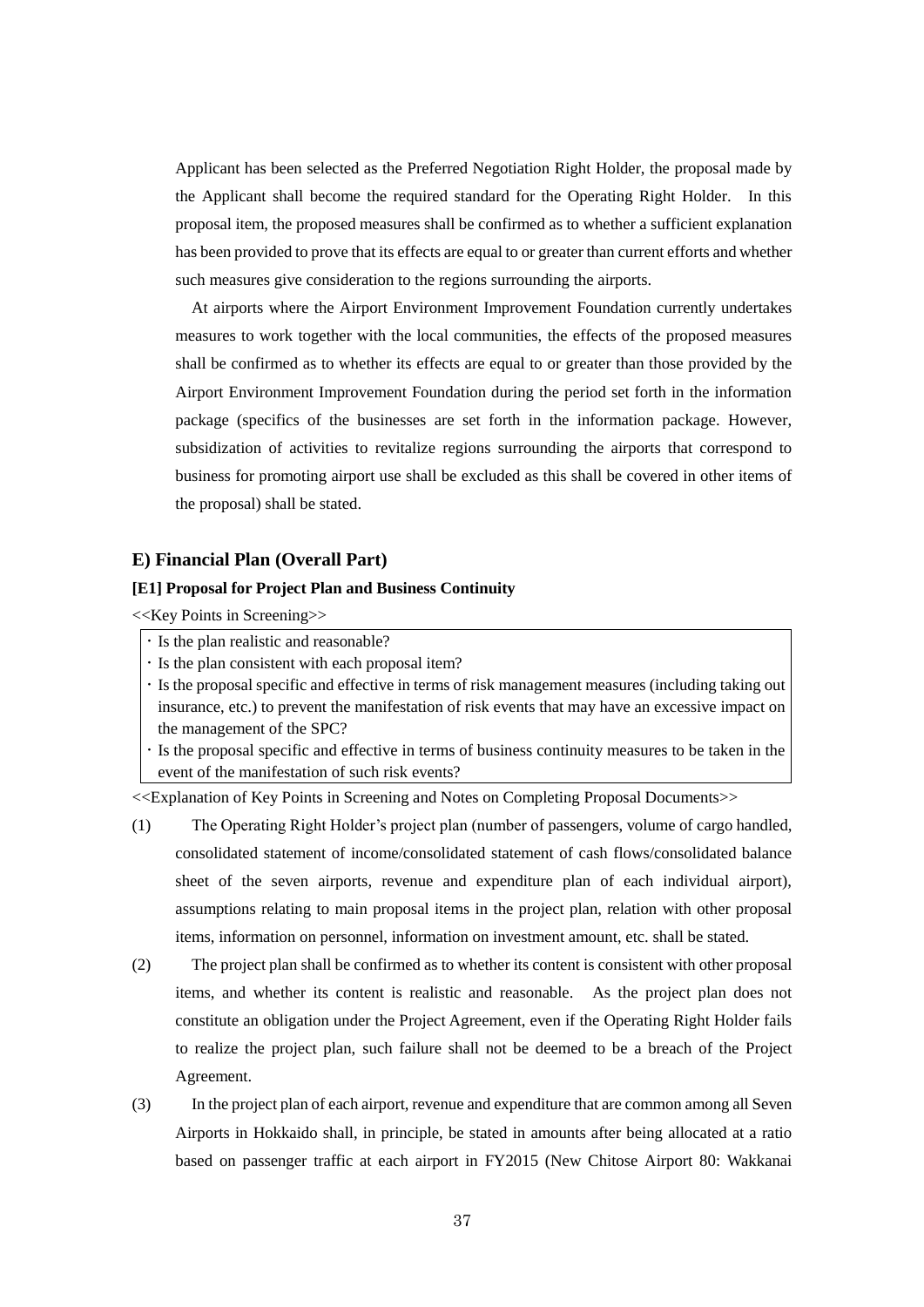Airport 0.7: Kushiro Airport 2.7: Hakodate Airport 6.9: Asahikawa Airport 4.5: Obihiro Airport 2.4: Memanbetsu Airport 2.9). However, if a reasonable method that reflects the actual state of accrual of revenue and expenses and the reasons for allocating such expenses are specified separately, an alternative allocation method may be used.

- (4) Applicants shall bear in mind that the Revenue-Linked Contributions and the Total Amount to be borne by Three Administrators in the project plan must be stated in accordance with the project plan form.
- (5) Among "Measures for Risk Management and Business Continuity of SPC", measures for risk management shall mean countermeasures to be taken in the event that the occurrence of a risk factor such as a force majeure event exerts a significant negative financial impact temporarily on the Operating Right Holder, and measures for business continuity shall mean measures to maintain airport operation continuity by backup measures such as insurance and establishment of commitment lines by financial institutions as countermeasures to be taken in the event that the Operating Right Holder suffers excessive financial stress, regardless of whether a risk event has occurred. Such measures shall be confirmed as to whether they are specific and effective in content, and whether they help maintain the financial soundness of the SPC.
- (6) Among the measures for risk management, a proposal shall be made on the details of insurance to be taken out as an obligation imposed by the Four Administrators, such as the amount of excess, measures for the portion equivalent to such amount of excess, and measures to be taken when an event subject to excess occurs. Also, in cases where business recovery measures in place of insurance are to be proposed, such measures shall be proposed in this proposal item.

# **[E2] Fund Raising Plan and Investment Strategy**

<<Key Points in Screening>>

- If the plan for raising funds consistent with the project plan?
- Is the method of fund raising presented realistic and reasonable?
- Is the method of recovering the investments reasonable?
- In the proposal able to raise funds for the consideration for the Operating Right and the consideration for the acquisition of shares of the operator of the Building Facilities Business without fail?

<<Explanation of Key Points in Screening and Notes on Completing Proposal Documents>>

(1) In the proposal in "Method of Raising Funds throughout the Project Period", the method of raising funds for investments throughout the project period shall be confirmed as to whether a realistic and reasonable method has been presented from the viewpoint of soundness and stability of the Project, and whether fund raising is consistent with the project plan.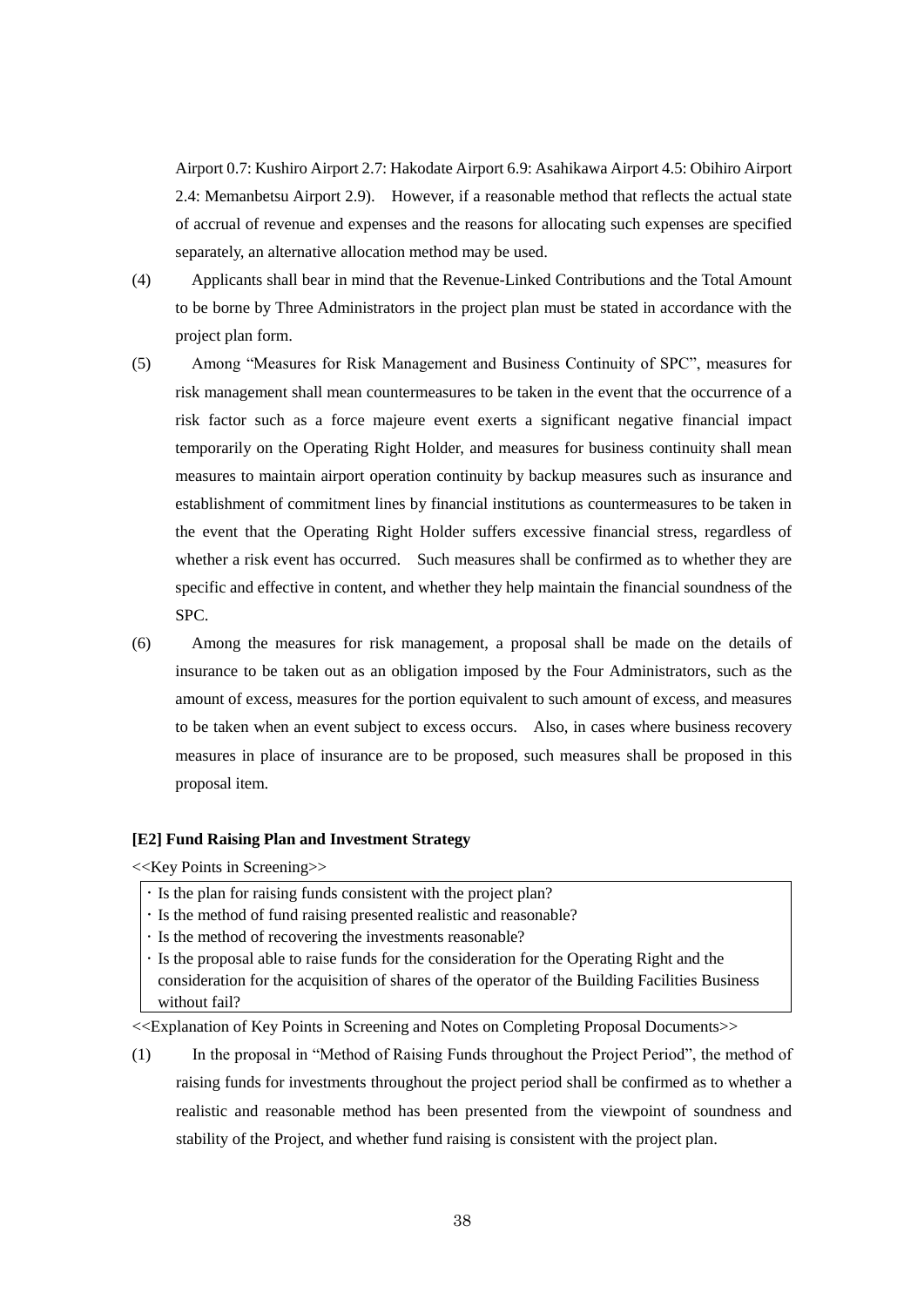- (2) In the proposal regarding the "Method of Raising Funds for a) Consideration for the Operating Right (Portion of Lump-sum Operating Right Consideration Payment) and b) Consideration for Acquisition of Shares of the Operator of the Building Facilities Business and Business Assurance of Funds (Including Attachment of Letter of Intent (LOI), etc.)", submission of materials that substantiate the certainty of the method of raising funds for the consideration for the Operating Right (the portion of Lump-sum Operating Right Consideration Payment) and for the acquisition of shares of the operator of the Building Facilities Business shall be required.
- (3) Whether it is possible to pay without fail the consideration for the Operating Right (the portion of Lump-sum Operating Right Consideration Payment) and the consideration for shares of the operator of the Building Facilities Business due to be paid around the same period shall be confirmed, as well as whether there is any risk of delays in the commencement of the Project due to delays in payment. In cases where the payment of the consideration for the Operating Right (the portion of Lump-sum Operating Right Consideration Payment) and the consideration for shares of the operator of the Building Facilities Business is deemed to be extremely uncertain, the score shall be reduced.
- (4) In the proposal of the investment strategy, whether the proposal can minimize the investment amount through the private sector's creative efforts and realize an effective and efficient payback of investment shall be confirmed.

# **F) Consideration for the Operating Right, etc. (Consideration, etc. Part)**

# **[F1] Amount of Consideration for the Operating Right and Total Amount to be Borne by Three Administrators**

<<Key Points in Screening>>

| $\cdot$ Is the consideration for the Operating Right proposed as high as possible? |
|------------------------------------------------------------------------------------|
| . Does the proposal minimize the total amount to be borne by Three Administrators? |

<<Explanation of Key Points in Screening and Notes on Completing Proposal Documents>>

- (1) The amount of consideration for the Operating Right shall be proposed. The SPC to be established by the Second Screening Participant selected as the Preferred Negotiation Right Holder shall pay the consideration for the Operating Right proposed in this proposal item in accordance with the provisions of the Project Agreement concluded with the State.
- (2) Consideration for the Operating Right proposed by an Applicant that is higher in amount shall be rated higher, and the specific scoring method shall be based on the following formula.

The allocated score x (Amount of consideration for the Operating Right proposed by the Applicant/Highest price proposed among all proposals for the consideration for the Operating Right)

\* Amount of consideration for the Operating Right proposed by the Applicant and the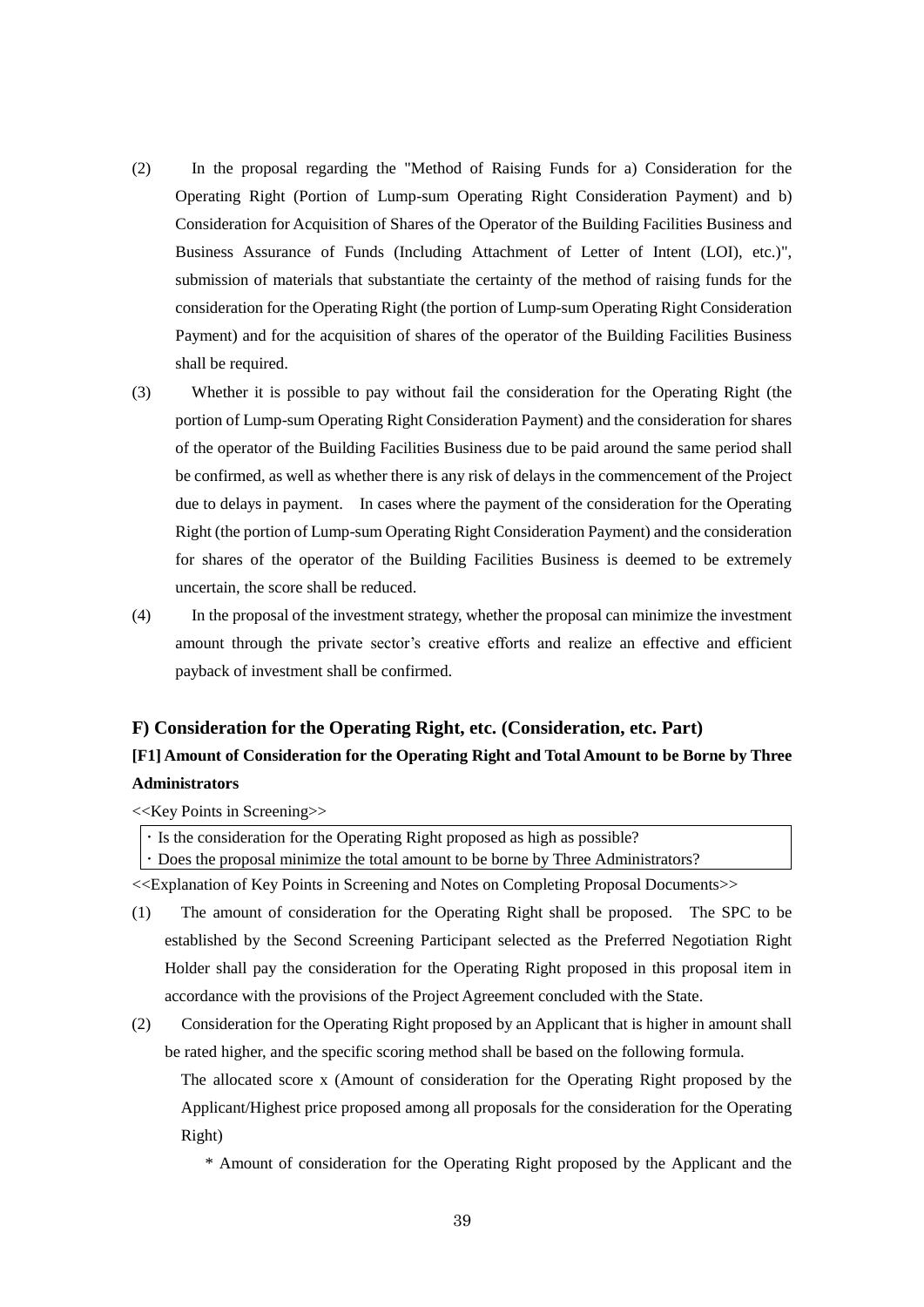highest price proposed among the amount of consideration for the Operating Right proposed by the Applicants shall not include consumption tax or local consumption tax, and the amount resulting from the calculation shall be rounded off to one decimal place.

- (3) The total amount to be borne by Three Administrators shall be evaluated based on the difference between a) the total amount to be borne by Three Administrators (the total amount of "Burden of Costs of Operation (including Replacement Investment of Vehicles, etc.)" and "Burden of Costs of Replacement Investment (excluding Expansion) for the Facilities Subject to the Operating Right (Facilities Subject to the Operation Appointment in the case of Asahikawa Airport and Obihiro Airport; the same shall apply hereinafter)" throughout the entire project period) proposed by the Applicant and b) the upper limit of the amount to be borne by Three Administrators indicated in the Application Guidelines. The difference shall be hereinafter referred to as "Amount of Burden Reduction". The proposal on the total amount to be borne by Three Administrators shall be made in accordance with the Project Plan Forms. In cases where the "Burden of Costs of Operation (including Replacement Investment of Vehicles, etc.)" becomes unnecessary as a result of improvements in cash flows at each airport due to improvements in operational efficiency and growth of sales by the SPC, the total amount to be borne shall be proposed in such a way that the "Burden of Costs of Replacement Investment (excluding Expansion) for the Facilities Subject to the Operating Right" is mitigated. The proposal on the total amount to be borne by Three Administrators shall be confirmed as to whether it is realistic and reasonable in content, through [E1] and [E2].
- (4) In this proposal item, a higher Amount of Burden Reduction shall be rated higher, and the specific scoring method shall be based on the following formula.
	- The allocated score x (Proposed Amount of Burden Reduction/Highest Amount of Burden Reduction proposed among all proposals)
	- \* The proposed Amount of Burden Reduction and the highest Amount of Burden Reduction proposed among all proposalsshall not include consumption tax or local consumption tax, and the amount resulting from the calculation shall be rounded off to one decimal place.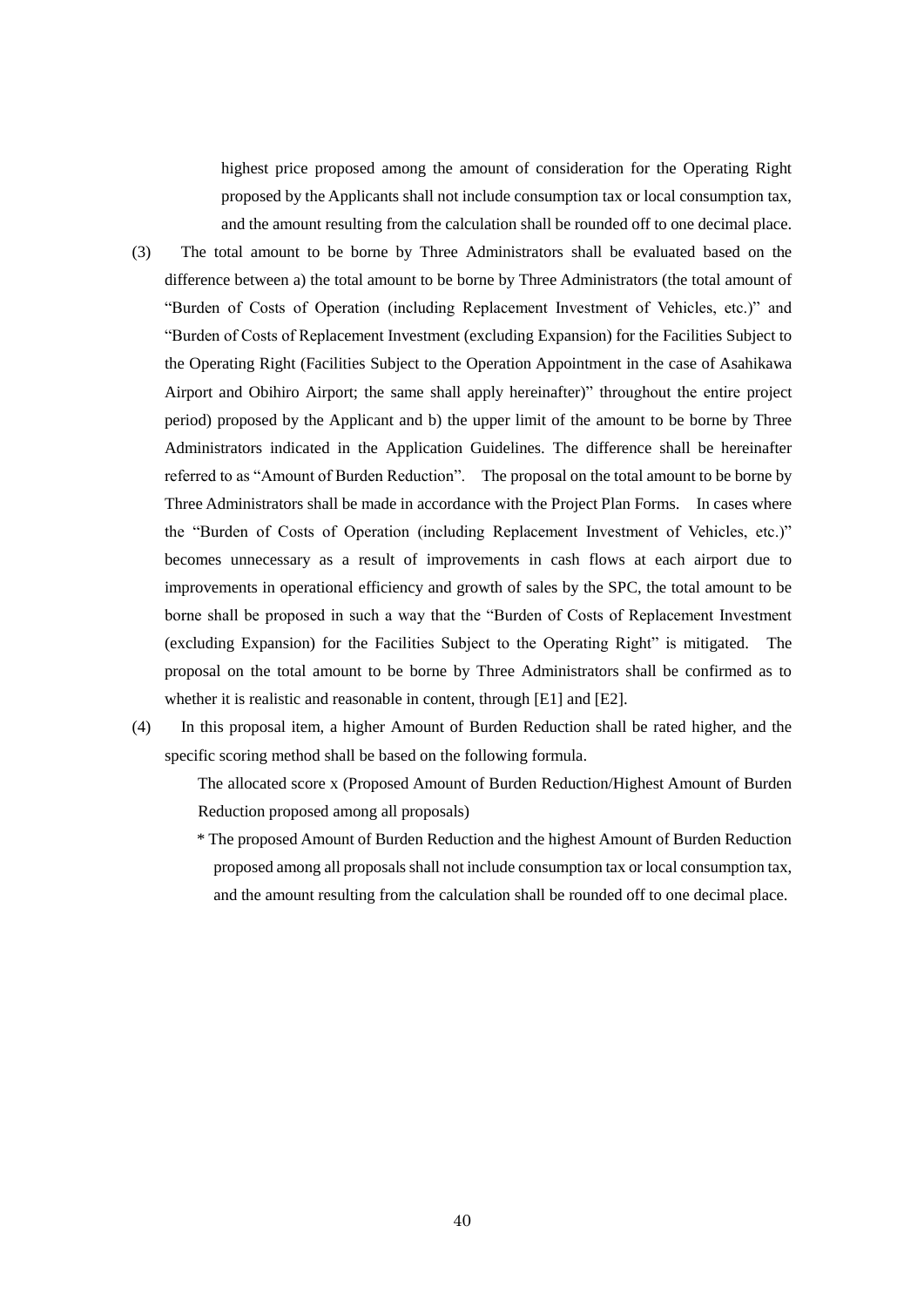ategic Concept throughout Entire Project Period Each Individual Airport

- gets and Target Figures for Each Individual port
- Target Figures for Number of Passengers and Cargo Volume ((i))
- Target Figures for Number of Routes ((ii))
- Target Figures for Number of Flights ((iii))
- Target Figures for Aviation Income ((iv))
- Target Figures for Non-aviation Income ((v))  $\frac{(\text{diag to (i) through (v) above})}{(\text{diag to (i) through (v) above})}$
- $\checkmark$  Target Figures to be Achieved in Five Years' Time
- $\checkmark$  Target Figures to be Achieved by the End of the Project Period
- Target for Service Quality of Airport Users  $((vi))$
- $\text{ting to (vi) above}$ ]
- $\checkmark$  Target to be Achieved in Five Years' Time
- $\checkmark$  Target to be Achieved by the End of the Project Period
- Performance Indicators for Service Quality of Airport Users ((vii))

# <span id="page-40-0"></span>**Appendix 1: Proposal Items in First Screening and Second Screening**

| Proposal          |                           | <b>First Screening</b>                                                                                                                                                                                                                    |                                                                                |                                                                                                                                                                                                                                                                                                                                                                                                                                                                                                                                                                                                                                                                                                                                                                                                                                        | <b>Second Screening</b>     |                                                                                                                                                                                                                                                                                                                                                                                                                                    |
|-------------------|---------------------------|-------------------------------------------------------------------------------------------------------------------------------------------------------------------------------------------------------------------------------------------|--------------------------------------------------------------------------------|----------------------------------------------------------------------------------------------------------------------------------------------------------------------------------------------------------------------------------------------------------------------------------------------------------------------------------------------------------------------------------------------------------------------------------------------------------------------------------------------------------------------------------------------------------------------------------------------------------------------------------------------------------------------------------------------------------------------------------------------------------------------------------------------------------------------------------------|-----------------------------|------------------------------------------------------------------------------------------------------------------------------------------------------------------------------------------------------------------------------------------------------------------------------------------------------------------------------------------------------------------------------------------------------------------------------------|
| classification    |                           | <b>Overall Part</b>                                                                                                                                                                                                                       |                                                                                | <b>Overall Part</b>                                                                                                                                                                                                                                                                                                                                                                                                                                                                                                                                                                                                                                                                                                                                                                                                                    |                             | <b>Individual Part</b>                                                                                                                                                                                                                                                                                                                                                                                                             |
| A) Executive Plan | Project<br>[A]<br>Concept | Demand Trend Analysis and Project Environment<br>Analysis for All Seven Airports in Hokkaido                                                                                                                                              | [A1] Strategic<br>Concept                                                      | Strategic Concept throughout Entire Project Period<br>for Seven Airports in Hokkaido                                                                                                                                                                                                                                                                                                                                                                                                                                                                                                                                                                                                                                                                                                                                                   | [A-CTS through<br>$A-MMB$ ] | Strategic Concept thro<br>for Each Individual Ai                                                                                                                                                                                                                                                                                                                                                                                   |
|                   |                           | Recognition of Issues based on the Analyses<br>Core Concept and Competitive Positioning of each<br>of the 7 Airports in Hokkaido based on Analyses,<br>Issues and Characteristics of Each Airport<br>throughout the Entire Project Period | [A2] Demand<br><b>Trend Analysis</b><br>and Project<br>Environment<br>Analysis | Detailed Demand Trend Analysis and Project<br>Environment Analysis for All Seven Airports in<br>Hokkaido<br>Recognition of Issues based on the Analyses<br>Strategic Positioning of Each Airport                                                                                                                                                                                                                                                                                                                                                                                                                                                                                                                                                                                                                                       | <b>Strategic Concept</b>    |                                                                                                                                                                                                                                                                                                                                                                                                                                    |
|                   |                           |                                                                                                                                                                                                                                           | [A3] Target<br>Figures, etc.                                                   | Targets and Target Figures for All Seven Airports<br>in Hokkaido<br>Target Figures for Passenger Traffic and Cargo<br>➤<br>Volume $((i))$<br>Target Figures for Number of Routes ((ii))<br>Target Figures for Number of Flights ((iii))<br>Target Figures for Aviation Income ((iv))<br>Target Figures for Non-aviation Income $((v))$<br>[Relating to (i) through (v) above]<br>Target Figures to be Achieved in Five<br>$\checkmark$<br>Years' Time<br>Target Figures to be Achieved by the End<br>$\checkmark$<br>of the Project Period<br>Target for Service Quality of Airport Users<br>((vi))<br>[Relating to (vi) above]<br>Target to be Achieved in Five Years'<br>$\checkmark$<br>Time<br>Target to be Achieved by the End of the<br>Project Period<br>Performance Indicators for Service Quality of<br>Airport Users ((vii)) |                             | Targets and Target I<br>Airport<br>Target Figures for<br>Cargo Volume ((i)<br>Target Figures for<br>Target Figures for<br>Target Figures for<br>Target Figures for<br>[Relating to (i) through (<br>Target Figur<br>Years' Time<br><b>Target Figure</b><br>of the Project<br>Target for Servic<br>((vi))<br>[Relating to (vi) above]<br>Target to be A<br>Target to be<br>Project Period<br>Performance Indic<br>Airport Users ((v |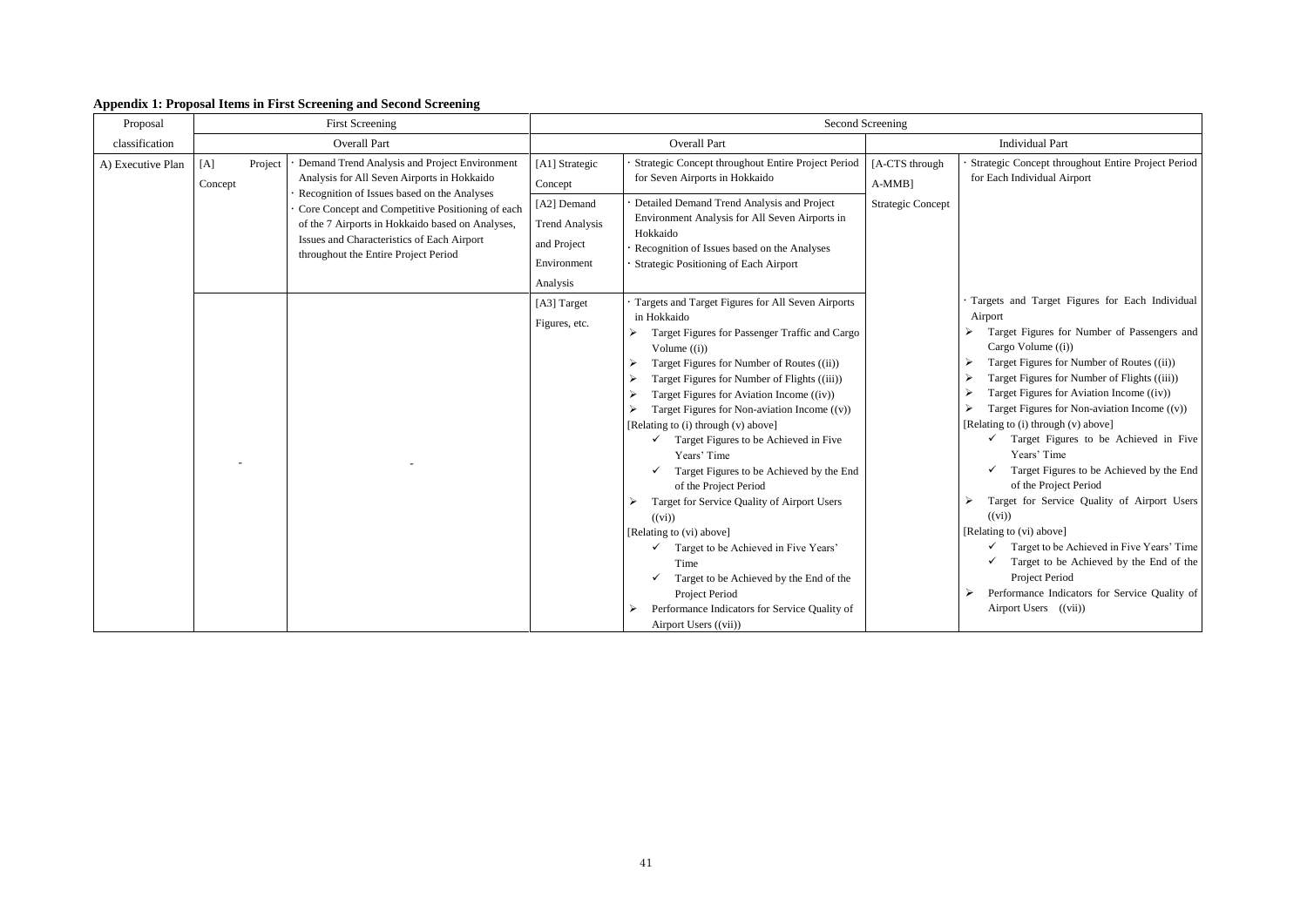# Individual Part

cific Measures for Development of Route work for Each Individual Airport

Measures to Attract Airlines

- $\checkmark$  Specific Measures for the Five-year Period
- Basic Measures until the End of the Project Period
- Measures for Landing Fees and Other Fees
- $\checkmark$  Specific Measures for the Five-year Period
- $\checkmark$  Basic Measures until the End of the Project Period
- asures to promote the attractiveness of the ion as part of the Promotion of Wide-area rism at Each Individual Airport
- asures to Collaborate with Stakeholders Related the Promotion of Wide-area Tourism at Each vidual Airport

| Proposal                |                                                                        | <b>First Screening</b>                                                                                                                                                            |                                                                          |                                                                                                                                                                                                                                                                                                                                                                                                      | <b>Second Screening</b>                                                                |                                                              |
|-------------------------|------------------------------------------------------------------------|-----------------------------------------------------------------------------------------------------------------------------------------------------------------------------------|--------------------------------------------------------------------------|------------------------------------------------------------------------------------------------------------------------------------------------------------------------------------------------------------------------------------------------------------------------------------------------------------------------------------------------------------------------------------------------------|----------------------------------------------------------------------------------------|--------------------------------------------------------------|
| classification          |                                                                        | <b>Overall Part</b>                                                                                                                                                               |                                                                          | <b>Overall Part</b>                                                                                                                                                                                                                                                                                                                                                                                  |                                                                                        |                                                              |
| <b>B)Airport Growth</b> |                                                                        | (Development of Route Network and Promotion of Wide-Area Tourism)                                                                                                                 |                                                                          |                                                                                                                                                                                                                                                                                                                                                                                                      |                                                                                        |                                                              |
|                         | [B1] Policy for<br>Development of<br><b>Route Network</b>              | Core Policies for Development of Domestic and<br><b>International Route Networks</b><br>Core Policies for Attracting Airlines<br>Core Policies for Landing Fees and Other<br>Fees | [B1] Proposal for<br>Development of<br><b>Route Network</b>              | Strategy for Development of Domestic and<br><b>International Route Networks</b><br><b>Airline Strategy</b><br>➤<br>Specific Measures for the Five-year<br>Period<br>Basic Measures until the End of the<br>Project Period<br>Strategy for Landing Fees and Other Fees<br>➤<br>Specific Measures for the Five-year<br>Period<br>Basic Measures until the End of the<br>Project Period                 | [B1-CTS through<br>B1-MMB]<br>Proposal for<br>Development of<br>Route Network,<br>etc. | Spec<br>Netw<br>> 1<br>$\blacktriangleright$<br>$\mathbf{N}$ |
|                         | [B2-1] Policy for<br>Development of<br>Intra Hokkaido<br>Route Network | Core Policies for Development of Intra Hokkaido<br><b>Route Network</b><br>Core Policies for Attracting Airlines<br>Core Policies for Setting Landing Fees and<br>Other Fees      | [B2-1] Proposal<br>for Development<br>of Intra Hokkaido<br>Route Network | Strategy for Development of Intra Hokkaido Route<br>Network<br>Airline Strategy<br>$\blacktriangleright$<br>Specific Measures for the Five-year<br>Period<br>Basic Measures until the End of the<br>✓<br>Project Period<br><b>Strategy for Landing Fees and Other Fees</b><br>Specific Measures for the Five-year<br>$\checkmark$<br>Period<br>Basic Measures until the End of the<br>Project Period |                                                                                        | Meas<br>Regi<br>Tour<br>Meas<br>to the<br>Indiy              |
|                         | [B2-2] Policy for<br>Promotion of<br>Wide-Area<br>Tourism              | Core Policies for Promotion of Wide-Area<br>Tourism as an Airport Operator                                                                                                        | [B2-2] Proposal<br>for Promotion of<br>Wide-Area<br>Tourism              | Specific Measures for Promotion of Wide-Area<br>Tourism as an Airport Operator<br>Measures to Collaborate with Stakeholders Related<br>to the Promotion of Wide-area Tourism as an<br><b>Airport Operator</b>                                                                                                                                                                                        |                                                                                        |                                                              |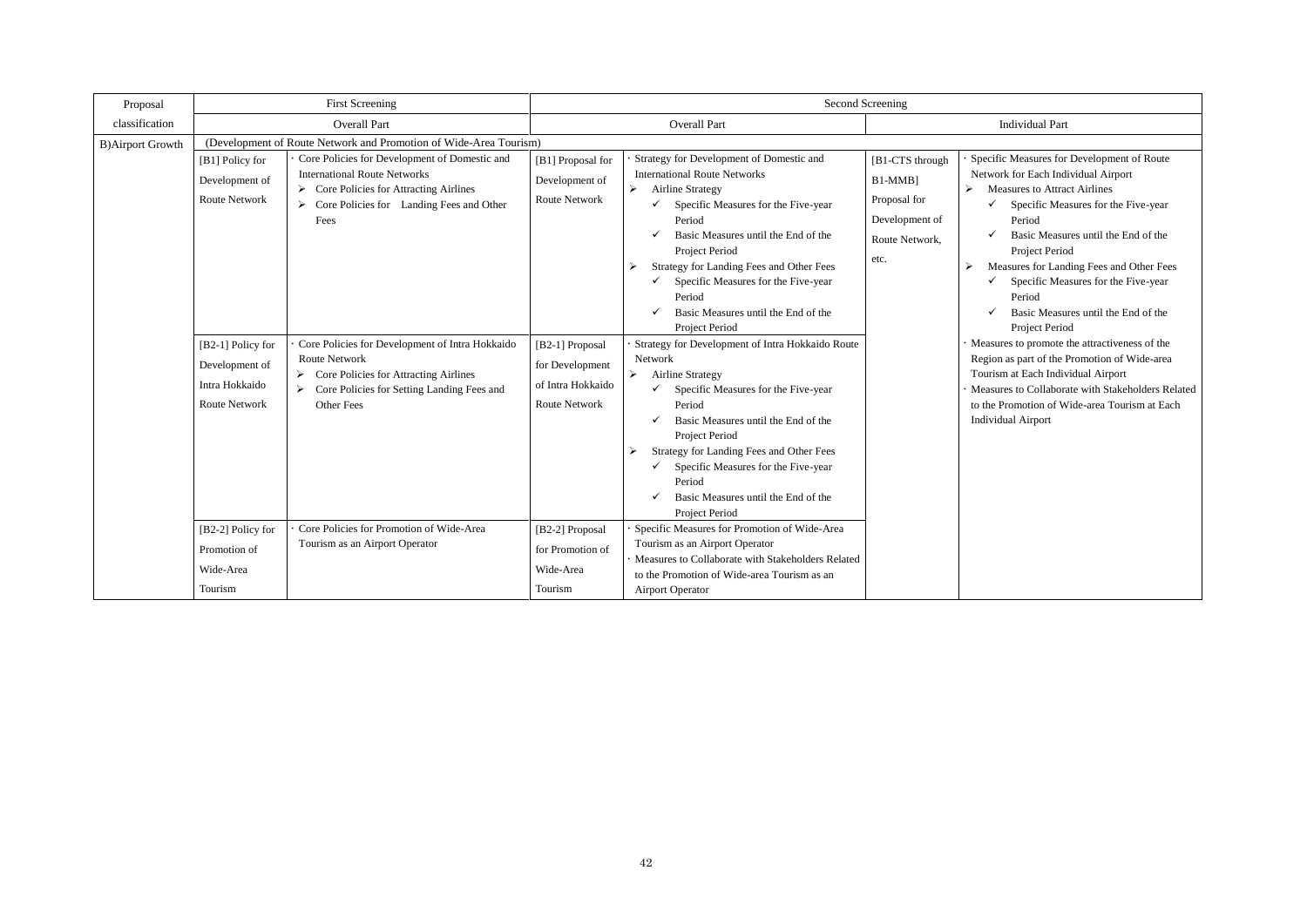# Individual Part

erational Measures for Basic Airport Facilities, senger Building Facilities and Cargo Building rilities at Each Individual Airport (including estment Measures)

 Specific Measures for the Five-year Period Basic Measures until the End of the Project Period

yout Drawing of Facilities, etc. and Overview of Facilities at End of Project Period

| Proposal                                        |                                                              | <b>First Screening</b>                                                                                                                                                                                                                                                                                                                                                           | <b>Second Screening</b>                                                                                       |                                                                                                                                                                                                                                                                                                                                                                                                                                                                                                                                                                                                                                                                                                                                                                                                                                                                                                                                                                              |                                                                                         |                                                                                                                                                                                                                                                       |
|-------------------------------------------------|--------------------------------------------------------------|----------------------------------------------------------------------------------------------------------------------------------------------------------------------------------------------------------------------------------------------------------------------------------------------------------------------------------------------------------------------------------|---------------------------------------------------------------------------------------------------------------|------------------------------------------------------------------------------------------------------------------------------------------------------------------------------------------------------------------------------------------------------------------------------------------------------------------------------------------------------------------------------------------------------------------------------------------------------------------------------------------------------------------------------------------------------------------------------------------------------------------------------------------------------------------------------------------------------------------------------------------------------------------------------------------------------------------------------------------------------------------------------------------------------------------------------------------------------------------------------|-----------------------------------------------------------------------------------------|-------------------------------------------------------------------------------------------------------------------------------------------------------------------------------------------------------------------------------------------------------|
| classification                                  |                                                              | <b>Overall Part</b>                                                                                                                                                                                                                                                                                                                                                              |                                                                                                               | <b>Overall Part</b>                                                                                                                                                                                                                                                                                                                                                                                                                                                                                                                                                                                                                                                                                                                                                                                                                                                                                                                                                          |                                                                                         | <b>Individual Part</b>                                                                                                                                                                                                                                |
| B) Airport Growth                               | (Operation of Airport Facilities)                            |                                                                                                                                                                                                                                                                                                                                                                                  |                                                                                                               |                                                                                                                                                                                                                                                                                                                                                                                                                                                                                                                                                                                                                                                                                                                                                                                                                                                                                                                                                                              |                                                                                         |                                                                                                                                                                                                                                                       |
|                                                 | [B3] Policy for<br>Operation of<br><b>Airport Facilities</b> | Core Policies for Operation of Airport Facilities<br>throughout the Project Period<br>Core Policies for Operation of Airport Facilities<br>Core Policies for Capital Investments in Airport<br>➤<br>Facilities (Expected Main Investment Targets,<br>Investment Details, Effects of Investment,<br>Scheduled Timing of Investments)                                              | [B3] Proposal for<br>Operation of<br><b>Airport Facilities</b>                                                | Overall Strategy for Agile and Integrated<br>Operations of Seven Airports in Hokkaido<br>(including Capital Investment Strategy)<br>Specific Operational Measures for Airport<br>Facilities Across All Seven Airports in Hokkaido<br>(including Capital Investment Strategy)<br>Total Amount of Capital Investments for<br>Functional Maintenance and vitalization of<br>Airports                                                                                                                                                                                                                                                                                                                                                                                                                                                                                                                                                                                            | [B3-CTS through<br>B3-MMB]<br>Proposal for<br>Operation of<br><b>Airport Facilities</b> | <b>Operational Measures for</b><br>Passenger Building Facil<br>Facilities at Each Individ<br><b>Investment Measures</b> )<br>Specific Measures fo<br><b>Basic Measures until</b><br>Period<br>Layout Drawing of Facili<br>the Facilities at End of Pr |
| C) Project<br>Implementation<br>Structure, etc. | [C1] Policy for<br>Safety and<br>Security                    | Core Policies for Ensuring Aviation Safety and<br>Security of the Airport<br>Core Policies for Self-monitoring for Safety and<br>Security<br>Core Policies for Emergency Countermeasures<br>(Incidents, Accidents, Disasters, Epidemics, etc.)                                                                                                                                   | [C1] Proposal for<br>Safety and<br>Security                                                                   | Core Measures for Safety and Security<br>Core Policies for Self-monitoring for Safety and<br>Security<br>Specific Measures for Ensuring Aviation Safety<br>and Security of the Airport<br>Emergency Countermeasures (Incidents,<br>Accidents, Disasters, Epidemics, etc.)                                                                                                                                                                                                                                                                                                                                                                                                                                                                                                                                                                                                                                                                                                    |                                                                                         |                                                                                                                                                                                                                                                       |
|                                                 | [C2] Policy for<br>Project<br>Implementation<br>Structure    | Capital Contribution Ratio and Ratio of Voting<br>Rights of Each Consortium Member (When<br>Indirect Holding of SPC Shares, etc. is Preferred,<br>the Capital Relationship between SPC and<br>Applying Company or Consortium Members in<br>Specific Terms)<br>Profile and Operational Experience of Applying<br>Company/Key Consortium Members<br>SPC's Organizational Structure | [C2] Proposal for<br>Project<br>Implementation<br>Structure<br>[C3] Proposal for<br><b>Treatment of Staff</b> | Composition of Capital Contribution to SPC, etc.<br>Ratio of Voting Shares and Non-voting<br>Shares Held and Amount of Capital<br>Contributed by Each Capital Investor<br>When Indirect Holding of SPC Shares, etc. is<br>➤<br>Preferred, Details of the Capital Relationship<br>between SPC and Applying Company or<br><b>Consortium Members</b><br>Roles of Applying Company or Consortium<br>Members<br><b>Organizational Structure</b><br>Organization Chart and Allocation of Duties<br>within the SPC (including its Subsidiaries, etc.)<br>Relationship with Contractors and<br>➤<br>Subcontractors<br>Self-monitoring Method (Excluding Monitoring<br>Method for Safety and Security)<br>Compliance with Required Standards<br>➤<br>Performance of Matters Proposed by<br>Applicants<br>Personnel/Employment-related Measures for SPC<br>and Its Subsidiaries, etc.<br>Requested Number, and Period by Job Type for<br>Staff of the Four Administrators and Specific |                                                                                         |                                                                                                                                                                                                                                                       |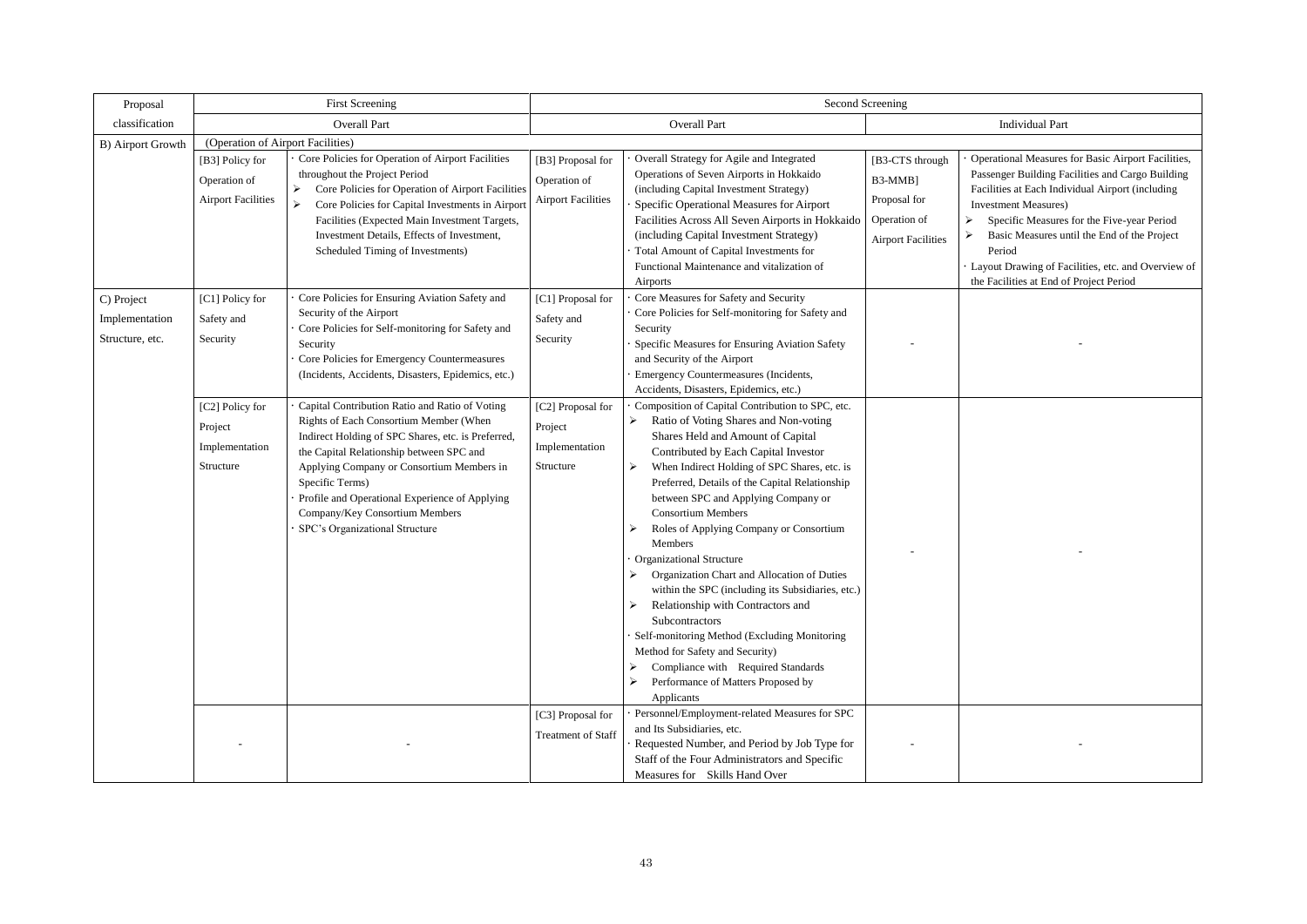| Proposal                                      |                                     | <b>First Screening</b>                                                                                                                                                                                                                                                                                              |                                                                        |                                                                                                                                                                                                                                                                                                                                                                                                                            | <b>Second Screening</b>                                                                                                                             |                                                                                                                                              |  |
|-----------------------------------------------|-------------------------------------|---------------------------------------------------------------------------------------------------------------------------------------------------------------------------------------------------------------------------------------------------------------------------------------------------------------------|------------------------------------------------------------------------|----------------------------------------------------------------------------------------------------------------------------------------------------------------------------------------------------------------------------------------------------------------------------------------------------------------------------------------------------------------------------------------------------------------------------|-----------------------------------------------------------------------------------------------------------------------------------------------------|----------------------------------------------------------------------------------------------------------------------------------------------|--|
| classification                                |                                     | <b>Overall Part</b>                                                                                                                                                                                                                                                                                                 |                                                                        | <b>Overall Part</b>                                                                                                                                                                                                                                                                                                                                                                                                        | <b>Individual Part</b>                                                                                                                              |                                                                                                                                              |  |
| D) Collaboration<br>with Local<br>Communities |                                     |                                                                                                                                                                                                                                                                                                                     |                                                                        |                                                                                                                                                                                                                                                                                                                                                                                                                            | [D-CTS through<br>$D-MMB$ ]<br>Proposal for<br>Collaboration<br>with Local<br>Stakeholders and<br>Working Together<br>with the Local<br>Communities | Measures for Collabor<br>Stakeholders at Each I<br>(Excluding Measures<br>of Wide-area Tourisn<br><b>Measures for Working</b><br>Communities |  |
| E) Financial Plan                             | [E] Revenue and<br>Expenditure Plan | Core Policies for Revenue and Expenditure Plan<br>throughout the Operation Period (Sum of Seven<br>Airports Only)<br>Overview of Revenue and Expenditure Plan,<br>➤<br>Amount to be Borne by Three Administrators<br>Framework of Revenue and Expenditure Plan<br>➤<br>Policies and Measures for Raising Funds<br>➤ | [E1] Proposal for<br>Project Plan and<br><b>Business</b><br>Continuity | Project Plan<br>Number of Passengers, Volume of Cargo<br>Handled, Aviation Income, Non-aviation<br>Income<br><b>Consolidated Statement of Income</b><br>➤<br><b>Consolidated Statement of Cash Flows</b><br>➤<br><b>Consolidated Balance Sheet</b><br>Revenue and Expenditure Plan of Each<br><b>Individual Airport</b><br>Measures for Risk Management and Business<br>Continuity of SPC                                  |                                                                                                                                                     |                                                                                                                                              |  |
|                                               |                                     |                                                                                                                                                                                                                                                                                                                     | [E2] Fund Raising<br>Plan and<br>Investment<br>Strategy                | Method of Raising Funds throughout the Project<br>Period<br>Method of Raising Funds for a) Consideration<br>for the Operating Right (Portion of Lump-sum<br>Operating Right Consideration Payment) and b)<br>Consideration for Acquisition of Shares of the<br>Operator of the Building Facilities Business.<br>Assurance of Funds (Including Attachment of<br>Letter of Intent (LOI), etc.)<br><b>Investment Strategy</b> |                                                                                                                                                     |                                                                                                                                              |  |

|                                                                     | <b>Individual Part</b>                                                                                                                                                                                                       |
|---------------------------------------------------------------------|------------------------------------------------------------------------------------------------------------------------------------------------------------------------------------------------------------------------------|
| through<br>l<br>for<br>ation<br>al<br>ders and<br>Together<br>Local | · Measures for Collaboration with Local<br>Stakeholders at Each Individual Airport<br>(Excluding Measures Concerning the Promotion<br>of Wide-area Tourism)<br>· Measures for Working Together with the Local<br>Communities |
| ities                                                               |                                                                                                                                                                                                                              |
|                                                                     |                                                                                                                                                                                                                              |
|                                                                     |                                                                                                                                                                                                                              |
|                                                                     |                                                                                                                                                                                                                              |
|                                                                     |                                                                                                                                                                                                                              |
|                                                                     |                                                                                                                                                                                                                              |
|                                                                     |                                                                                                                                                                                                                              |

| Proposal<br>classification | <b>First Screening</b> |                                                                   |                |                                               | Second Screening |  |
|----------------------------|------------------------|-------------------------------------------------------------------|----------------|-----------------------------------------------|------------------|--|
| Consideration, etc. Part   |                        |                                                                   |                |                                               |                  |  |
| F) Consideration           | [F] Consideration      | Planned Amount of Consideration for the<br><b>Operating Right</b> | [F1] Amount of | $\cdot$ Consideration for the Operating Right |                  |  |